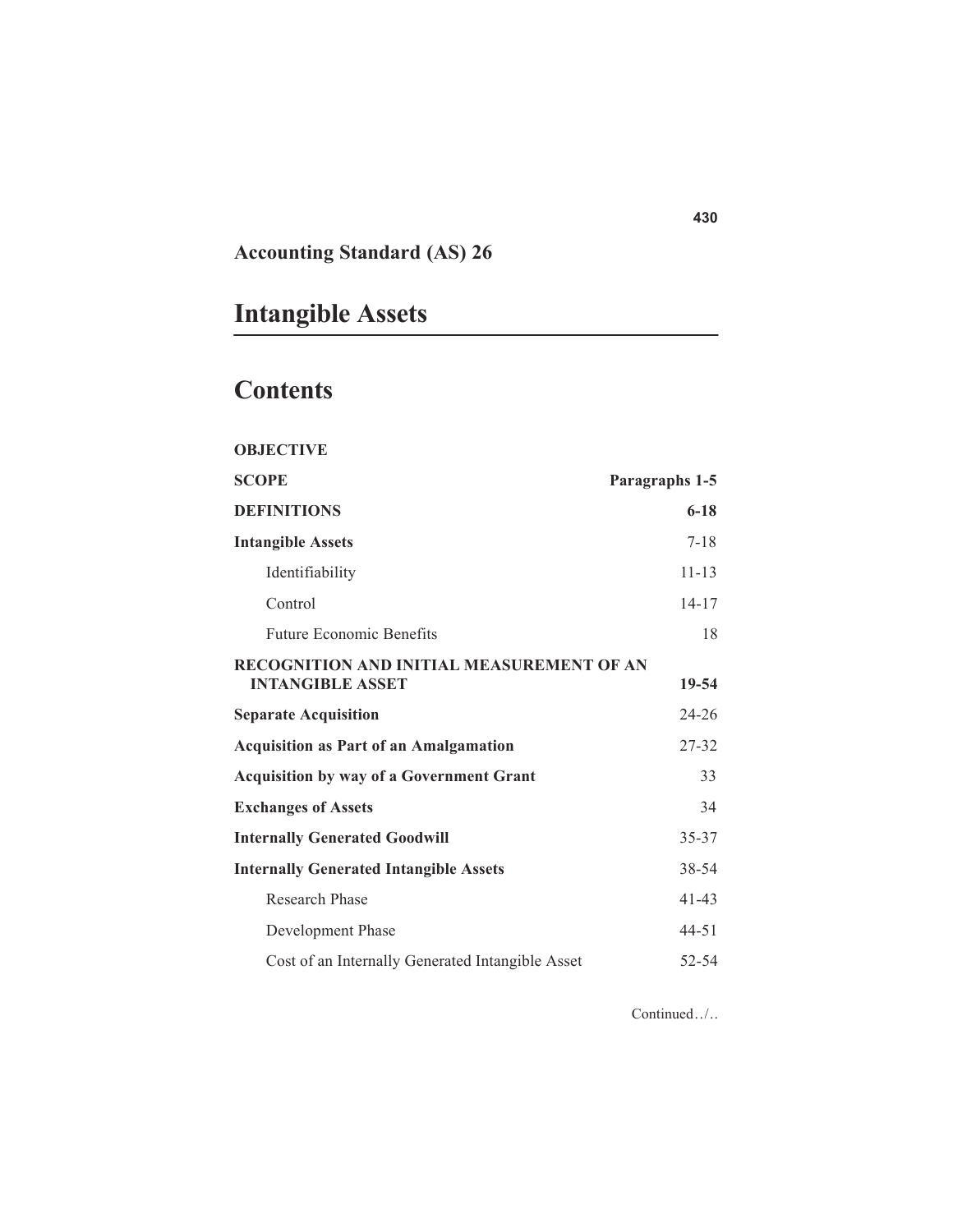|                                                                            | 431       |
|----------------------------------------------------------------------------|-----------|
| <b>RECOGNITION OF AN EXPENSE</b>                                           | 55-58     |
| Past Expenses not to be Recognised as an Asset                             | 58        |
| <b>SUBSEQUENT EXPENDITURE</b>                                              | 59-61     |
| MEASUREMENT SUBSEQUENT TO INITIAL<br><b>RECOGNITION</b>                    | 62        |
| <b>AMORTISATION</b>                                                        | 63-80     |
| <b>Amortisation Period</b>                                                 | 63-71     |
| <b>Amortisation Method</b>                                                 | $72 - 74$ |
| <b>Residual Value</b>                                                      | 75-77     |
| <b>Review of Amortisation Period and Amortisation Method</b>               | 78-80     |
| <b>RECOVERABILITY OF THE CARRYING AMOUNT -</b><br><b>IMPAIRMENT LOSSES</b> | 81-86     |
| <b>RETIREMENTS AND DISPOSALS</b>                                           | 87-89     |
| <b>DISCLOSURE</b>                                                          | 90-98     |
| General                                                                    | $90 - 95$ |
| <b>Research and Development Expenditure</b>                                | 96-97     |
| <b>Other Information</b>                                                   | 98        |
| <b>TRANSITIONAL PROVISIONS</b>                                             | 99-100    |
| <b>ILLUSTRATIONS</b>                                                       |           |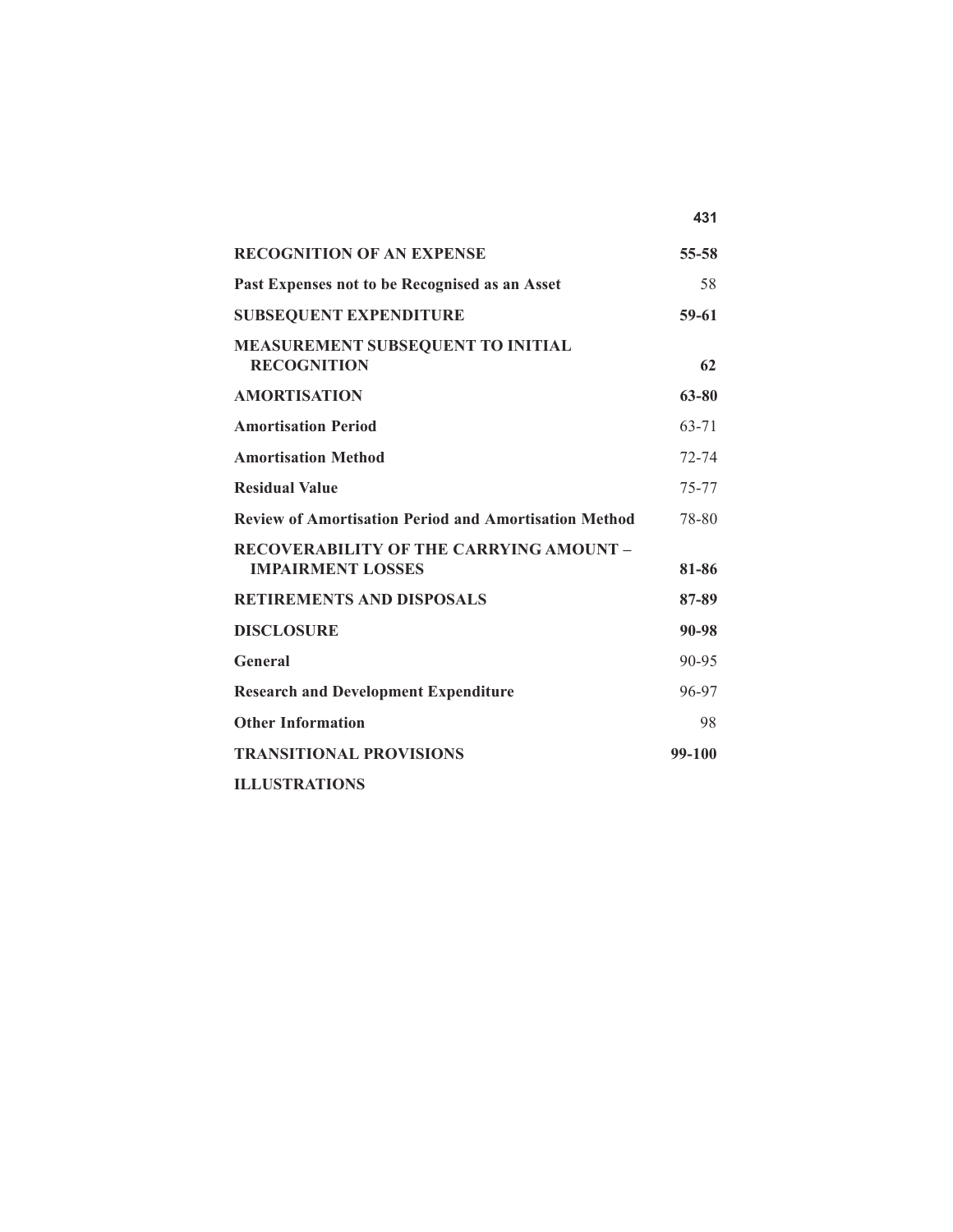# **Accounting Standard (AS) 26**

# **Intangible Assets**

*(This Accounting Standard includes paragraphs set in bold italic type and plain type, which have equal authority. Paragraphs in bold italic type indicate the main principles. This Accounting Standard should be read in the context of its objective and the General Instructions contained in part A of the Annexure to the Notification.)*

# **Objective**

The objective of this Standard is to prescribe the accounting treatment for intangible assets that are not dealt with specifically in another Accounting Standard. This Standard requires an enterprise to recognise an intangible asset if, and only if, certain criteria are met. The Standard also specifies how to measure the carrying amount of intangible assets and requires certain disclosures about intangible assets.

# **Scope**

*1. This Standard should be applied by all enterprises in accounting for intangible assets, except:*

- *(a) intangible assets that are covered by another Accounting Standard;*
- *(b) financial assets1;*
- *(c) mineral rights and expenditure on the exploration for, or development and extraction of, minerals, oil, natural gas and similar non-regenerative resources; and*
- *(d) intangible assets arising in insurance enterprisesfrom contracts with policyholders.*

- (c) a contractual right to exchange financial instruments with another enterprise under conditions that are potentially favourable; or
- (d) an ownership interest in another enterprise.

 $\overline{1}$  A financial asset is any asset that is:

<sup>(</sup>a) cash;

<sup>(</sup>b) a contractual right to receive cash or another financial asset from another enterprise;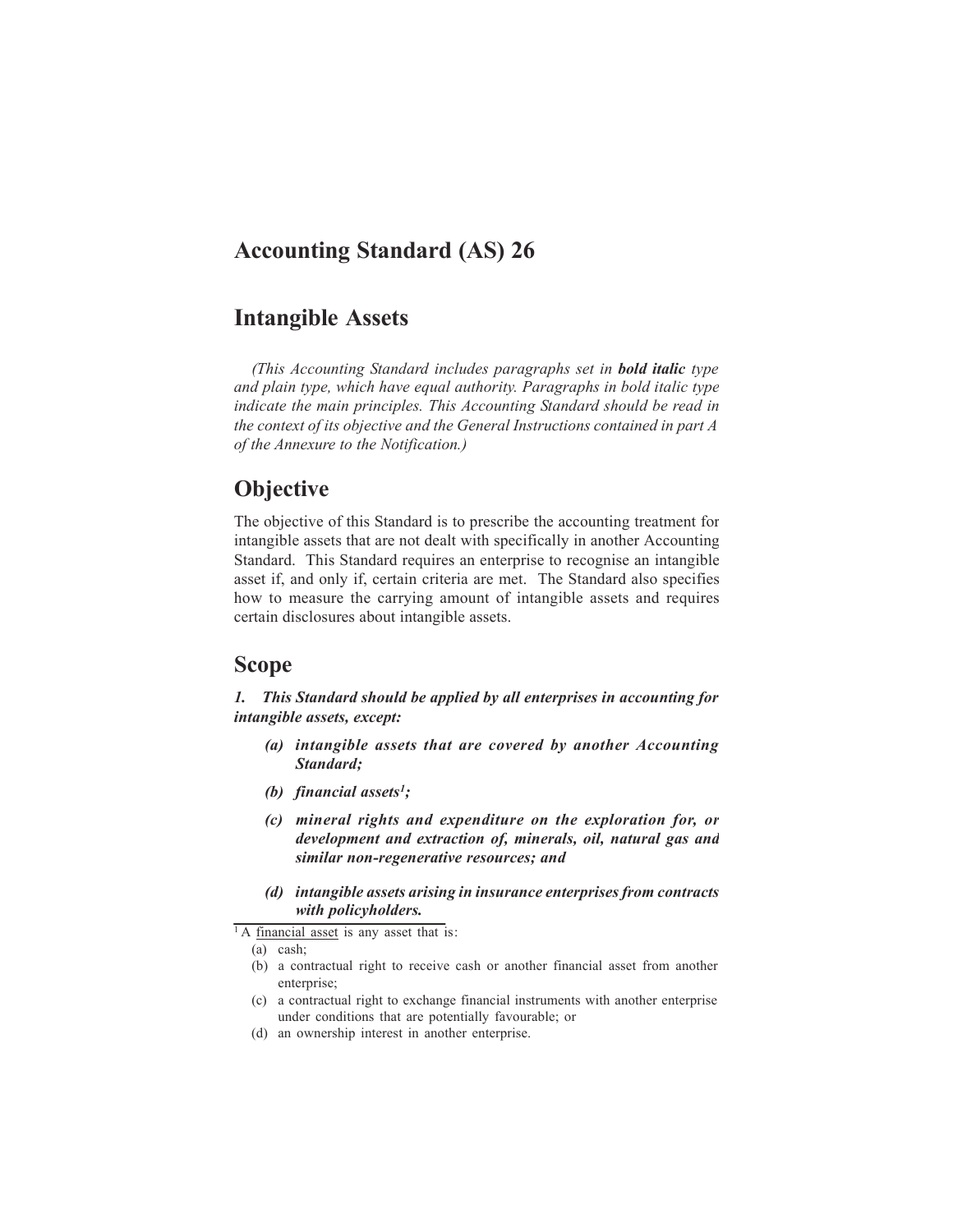#### *This Standard should not be applied to expenditure in respect of termination benefits2 also.*

2. If another Accounting Standard deals with a specific type of intangible asset, an enterprise applies that Accounting Standard instead of this Standard. For example, this Statement does not apply to:

- (a) intangible assets held by an enterprise for sale in the ordinary course of business (see AS 2, Valuation of Inventories, and AS 7, Construction Contracts);
- (b) deferred tax assets (see AS 22, Accounting for Taxes on Income);
- (c) leases that fall within the scope of AS 19, Leases; and
- (d) goodwill arising on an amalgamation (see AS 14, Accounting for Amalgamations) and goodwill arising on consolidation (see AS 21, Consolidated Financial Statements).

3. This Standard applies to, among other things, expenditure on advertising, training, start-up, research and development activities. Research and development activities are directed to the development of knowledge. Therefore, although these activities may result in an asset with physical substance (for example, a prototype), the physical element of the asset is secondary to its intangible component, that is the knowledge

embodied in it. This Standard also applies to rights under licensing agreements for items such as motion picture films, video recordings, plays, manuscripts, patents and copyrights. These items are excluded from the

4 . In the case of a finance lease, the underlying asset may be either tangible or intangible. After initial recognition, a lessee deals with an intangible asset held under a finance lease under this Standard.

5. Exclusions from the scope of an Accounting Standard may occur if certain activities or transactions are so specialised that they give rise to accounting issues that may need to be dealt with in a different way. Such issues arise in the expenditure on the exploration for, or development and

<sup>2</sup> Termination benefits are employee benefits payable as a result of either:

<sup>(</sup>a) an enterprise's decision to terminate an employee's employment before the normal retirement date; or

<sup>(</sup>b) an employee's decision to accept voluntary redundancy in exchange for those benefits (voluntary retirement).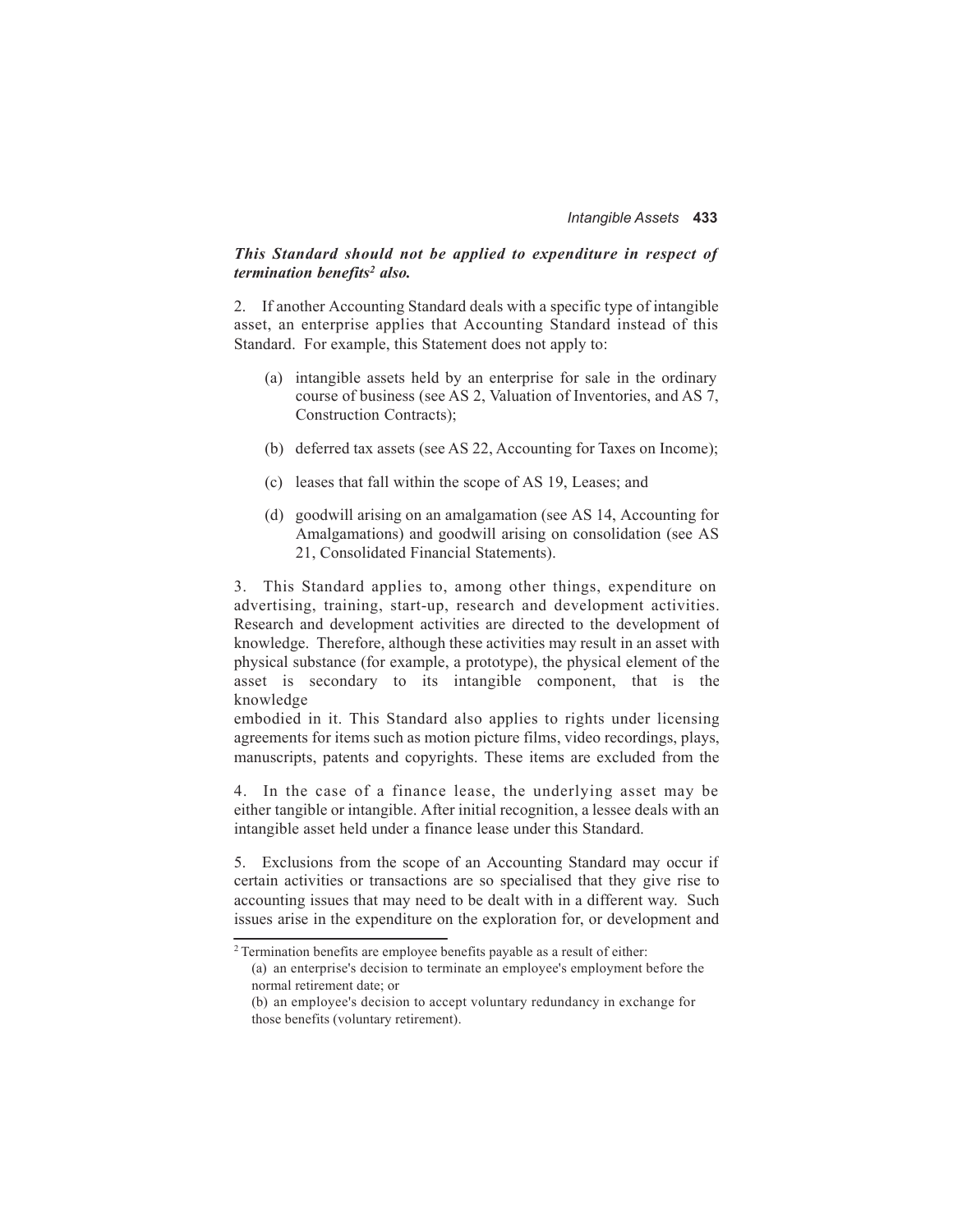extraction of, oil, gas and mineral deposits in extractive industries and in the case of contracts between insurance enterprises and their policyholders. Therefore, this Standard does not apply to expenditure on such activities. However, this Standard applies to other intangible assets used (such as computer software), and other expenditure (such as start-up costs), in extractive industries or by insurance enterprises. Accounting issues of specialised nature also arise in respect of accounting for discount or premium relating to borrowings and ancillary costs incurred in connection with the arrangement of borrowings, share issue expenses and discount allowed on the issue of shares. Accordingly, this Standard does not apply to such items also.

### **Definitions**

*6. The following terms are used in this Standard with the meanings specified:*

- *6.1 An intangible asset is an identifiable non-monetary asset, without physical substance, held for use in the production or supply of goods or services, for rental to others, or for administrative purposes.*
- *6.2 An asset is a resource:*
	- *(a) controlled by an enterprise as a result of past events; and*
	- *(b) from which future economic benefits are expected to flow to the enterprise.*
- *6.3 Monetary assets are money held and assets to be received in fixed or determinable amounts of money.*
- *6.4 Non-monetary assets are assets other than monetary assets.*
- *6.5 Research is original and planned investigation undertaken with the prospect of gaining new scientific or technical knowledge and understanding.*
- *6.6 Development is the application of research findings or other knowledge to a plan or design for the production of new or substantially improved materials, devices, products, processes,*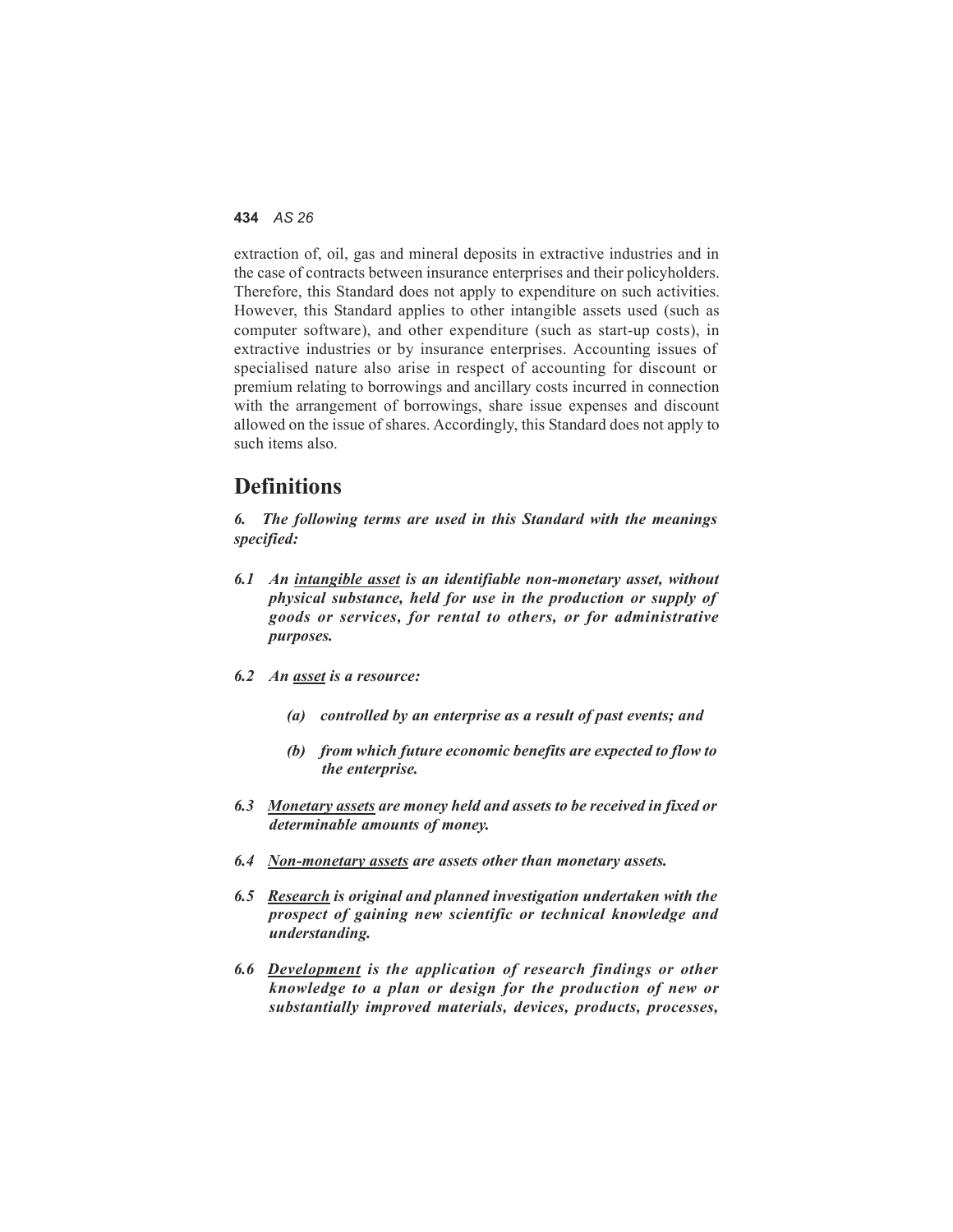*systems or services prior to the commencement of commercial production or use.*

- *6.7 Amortisation is the systematic allocation of the depreciable amount of an intangible asset over its useful life.*
- *6.8 Depreciable amount is the cost of an asset less its residual value.*
- *6.9 Useful life is either:*
	- *(a) the period of time over which an asset is expected to be used by the enterprise; or*
	- *(b) the number of production or similar units expected to be obtained from the asset by the enterprise.*
- *6.10 Residual value is the amount which an enterprise expects to obtain for an asset at the end of its useful life after deducting the expected costs of disposal.*
- *6.11 Fair value of an asset is the amount for which that asset could be exchanged between knowledgeable, willing parties in an arm's length transaction.*
- *6.12 An active market is a market where all the following conditions exist:*
	- *(a) the items traded within the market are homogeneous;*
	- *(b) willing buyers and sellers can normally be found at any time; and*
	- *(c) prices are available to the public.*
- *6.13 An impairment loss is the amount by which the carrying amount of an asset exceeds its recoverable amount.3*

<sup>&</sup>lt;sup>3</sup> Accounting Standard (AS) 28, 'Impairment of Assets', specifies the requirements relating to impairment of assets.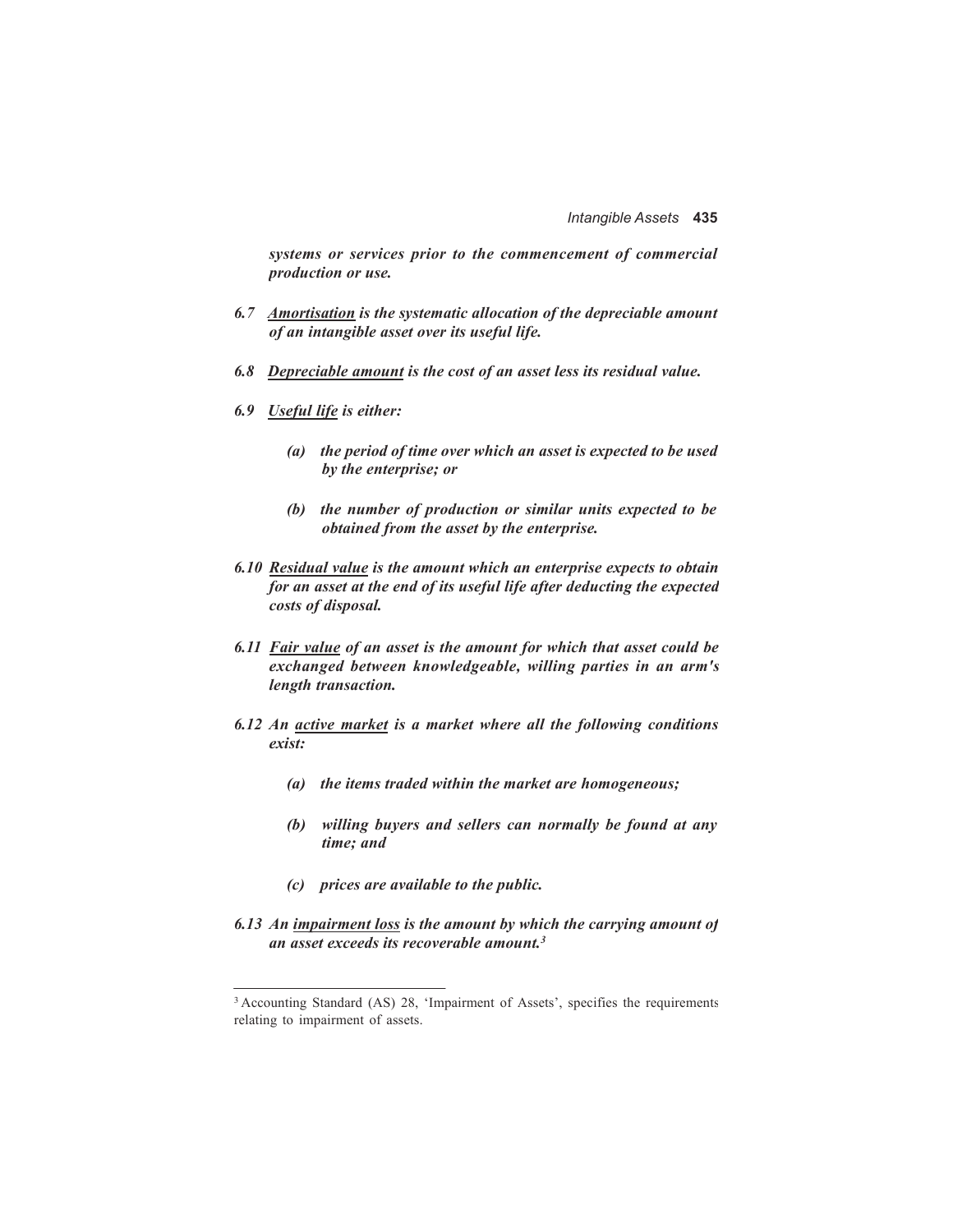*6.14 Carrying amount is the amount at which an asset is recognised in the balance sheet, net of any accumulated amortisation and accumulated impairment losses thereon.*

#### **Intangible Assets**

7. Enterprises frequently expend resources, or incur liabilities, on the acquisition, development, maintenance or enhancement of intangible resources such as scientific or technical knowledge, design and implementation of new processes or systems, licences, intellectual property, market knowledge and trademarks (including brand names and publishing titles). Common examples of items encompassed by these broad headings are computer software, patents, copyrights, motion picture films, customer lists, mortgage servicing rights, fishing licences, import quotas, franchises, customer or supplier relationships, customer loyalty, market share and marketing rights. Goodwill is another example of an item of intangible nature which either arises on acquisition or is internally generated.

8. Not all the items described in paragraph 7 will meet the definition of an intangible asset, that is, identifiability, control over a resource and expect- ation of future economic benefits flowing to the enterprise. If an item covered by this Standard does not meet the definition of an intangible asset, expenditure to acquire it or generate it internally is recognised as an expense when it is incurred. However, if the item is acquired in an amalgamation in the nature of purchase, it forms part of the goodwill recognised at the date

9. Some intangible assets may be contained in or on a physical substance such as a compact disk (in the case of computer software), legal documentation (in the case of a licence or patent) or film (in the case of motion pictures). The cost of the physical substance containing the intangible assets is usually not significant. Accordingly, the physical substance containing an intangible asset, though tangible in nature, is commonly treated as a part of the intangible asset contained in or on it.

10. In some cases, an asset may incorporate both intangible and tangible elements that are, in practice, inseparable. In determining whether such an asset should be treated under AS 10, Accounting for Fixed Assets, or as an intangible asset under this Standard, judgement is required to assess as to which element is predominant. For example, computer software for a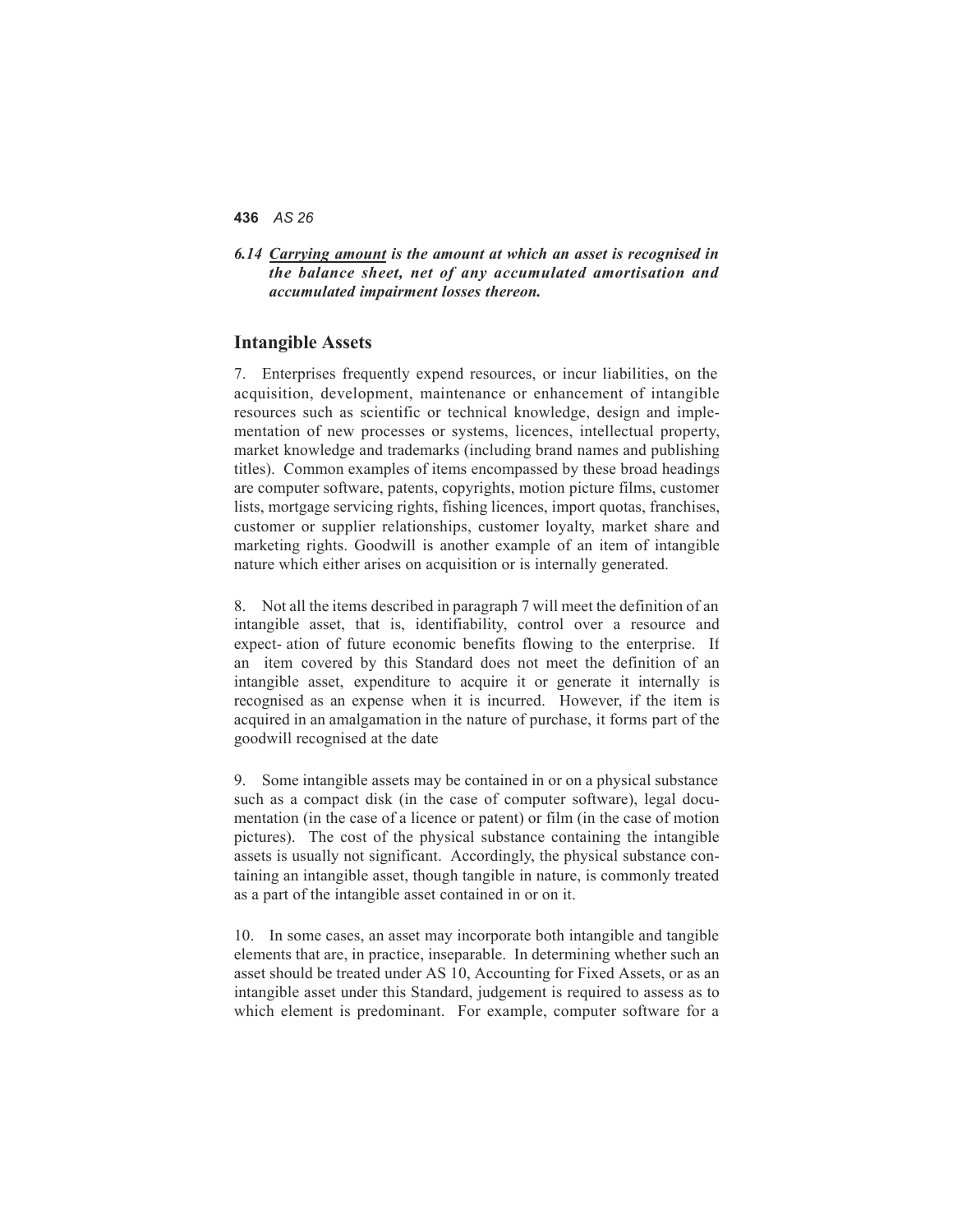computer controlled machine tool that cannot operate without that specific software is an integral part of the related hardware and it is treated as a fixed asset. The same applies to the operating system of a computer. Where the software is not an integral part of the related hardware, computer software is treated as an intangible asset.

#### **Identifiability**

11. The definition of an intangible asset requires that an intangible asset be identifiable. To be identifiable, it is necessary that the intangible asset is clearly distinguished from goodwill. Goodwill arising on an amalgamation in the nature of purchase represents a payment made by the acquirer in anticipation of future economic benefits. The future economic benefits may result from synergy between the identifiable assets acquired or from assets which, individually, do not qualify for recognition in the financial statements but for which the acquirer is prepared to make a payment in the amalgamation.

12. An intangible asset can be clearly distinguished from goodwill if the asset is separable. An asset is separable if the enterprise could rent, sell, exchange or distribute the specific future economic benefits attributable to the asset without also disposing of future economic benefits that flow from other assets used in the same revenue earning activity.

13. Separability is not a necessary condition for identifiability since an enterprise may be able to identify an asset in some other way. For example, if an intangible asset is acquired with a group of assets, the transaction may involve the transfer of legal rights that enable an enterprise to identify the intangible asset. Similarly, if an internal project aims to create legal rights for the enterprise, the nature of these rights may assist the enterprise in identifying an underlying internally generated intangible asset. Also, even if an asset generates future economic benefits only in combination with other assets, the asset is identifiable if the enterprise can identify the future economic benefits that will flow from the asset.

#### **Control**

14. An enterprise controls an asset if the enterprise has the power to obtain the future economic benefits flowing from the underlying resource and also can restrict the access of others to those benefits. The capacity of an enterprise to control the future economic benefits from an intangible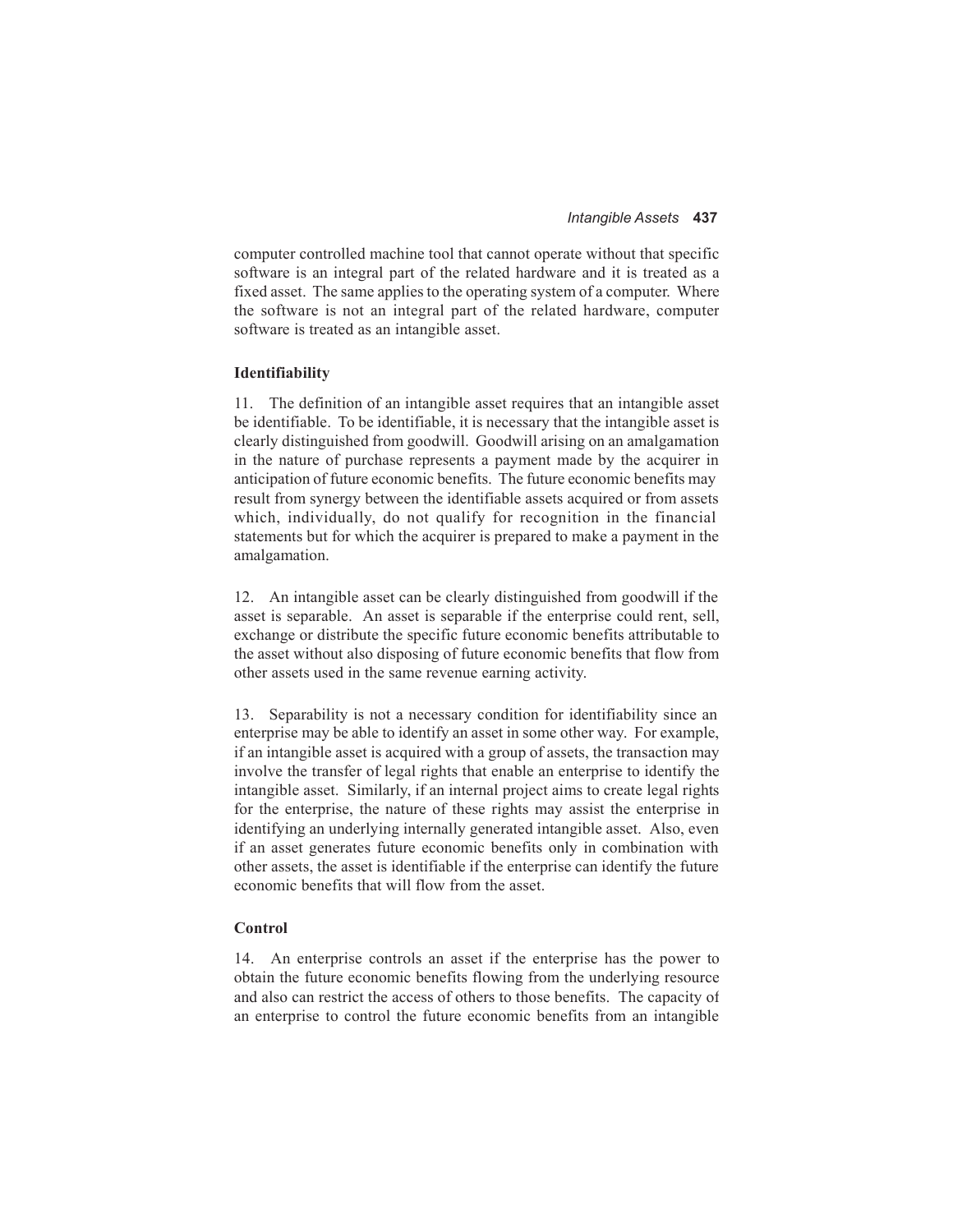asset would normally stem from legal rights that are enforceable in a court of law. In the absence of legal rights, it is more difficult to demonstrate control. However, legal enforceability of a right is not a necessary condition for control since an enterprise may be able to control the future economic benefits in some other way.

15. Market and technical knowledge may give rise to future economic benefits. An enterprise controls those benefits if, for example, the knowledge is protected by legal rights such as copyrights, a restraint of trade agreement (where permitted) or by a legal duty on employees to maintain confidentiality.

16. An enterprise may have a team of skilled staff and may be able to identify incremental staff skills leading to future economic benefits from training. The enterprise may also expect that the staff will continue to make their skills available to the enterprise. However, usually an enterprise has insufficient control over the expected future economic benefits arising from a team of skilled staff and from training to consider that these items meet the definition of an intangible asset. For a similar reason, specific management or technical talent is unlikely to meet the definition of an intangible asset, unless it is protected by legal rights to use it and to obtain the future economic benefits expected from it, and it also meets the other parts of the definition.

17. An enterprise may have a portfolio of customers or a market share and expect that, due to its efforts in building customer relationships and loyalty, the customers will continue to trade with the enterprise. However, in the absence of legal rights to protect, or other ways to control, the relationships with customers or the loyalty of the customers to the enterprise, the enterprise usually has insufficient control over the economic benefits from customer relationships and loyalty to consider that such items (portfolio of customers, market shares, customer relationships, customer loyalty) meet the definition of intangible assets.

#### **Future Economic Benefits**

18. The future economic benefits flowing from an intangible asset may include revenue from the sale of products or services, cost savings, or other benefits resulting from the use of the asset by the enterprise. For example, the use of intellectual property in a production process may reduce future production costs rather than increase future revenues.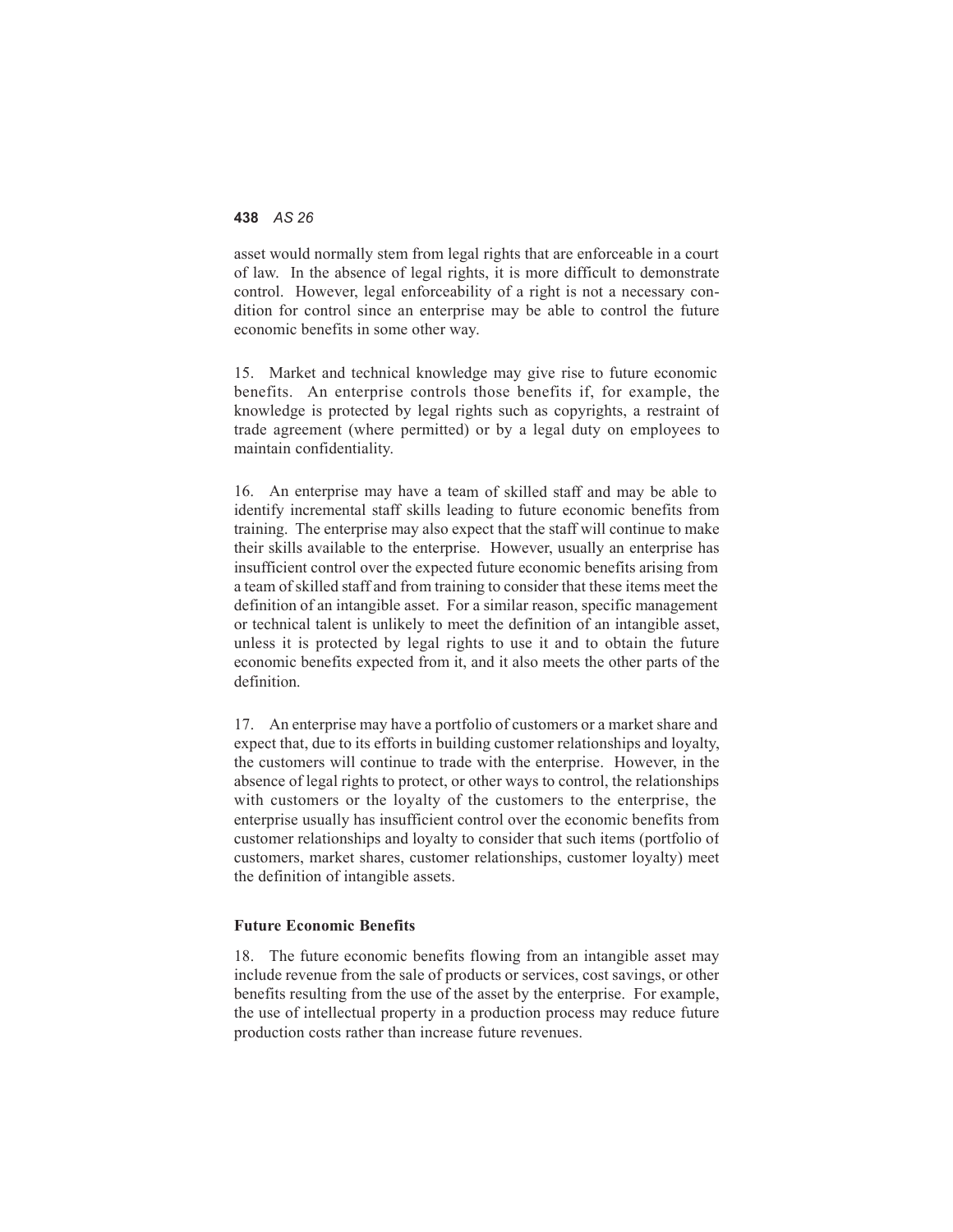# **Recognition and Initial Measurement of an Intangible Asset**

19. The recognition of an item as an intangible asset requires an enterprise to demonstrate that the item meets the:

- (a) definition of an intangible asset (see paragraphs 6-18); and
- (b) recognition criteria set out in this Standard (see paragraphs 20- 54).
- *20. An intangible asset should be recognised if, and only if:*
	- *(a) it is probable that the future economic benefits that are attributable to the asset will flow to the enterprise; and*
	- *(b) the cost of the asset can be measured reliably.*

*21. An enterprise should assess the probability of future economic benefits using reasonable and supportable assumptions that represent best estimate of the set of economic conditions that will exist over the useful life of the asset.*

22. An enterprise uses judgement to assess the degree of certainty attached to the flow of future economic benefits that are attributable to the use of the asset on the basis of the evidence available at the time of initial recognition, giving greater weight to external evidence.

#### *23. An intangible asset should be measured initially at cost.*

#### **Separate Acquisition**

24. If an intangible asset is acquired separately, the cost of the intangible asset can usually be measured reliably. This is particularly so when the purchase consideration is in the form of cash or other monetary assets.

25. The cost of an intangible asset comprises its purchase price, including any import duties and other taxes (other than those subsequently recoverable by the enterprise from the taxing authorities), and any directly attributable expenditure on making the asset ready for its intended use. Directly attributable expenditure includes, for example, professional fees for legal services. Any trade discounts and rebates are deducted in arriving at the cost.

26. If an intangible asset is acquired in exchange for shares or other securities of the reporting enterprise, the asset is recorded at its fair value,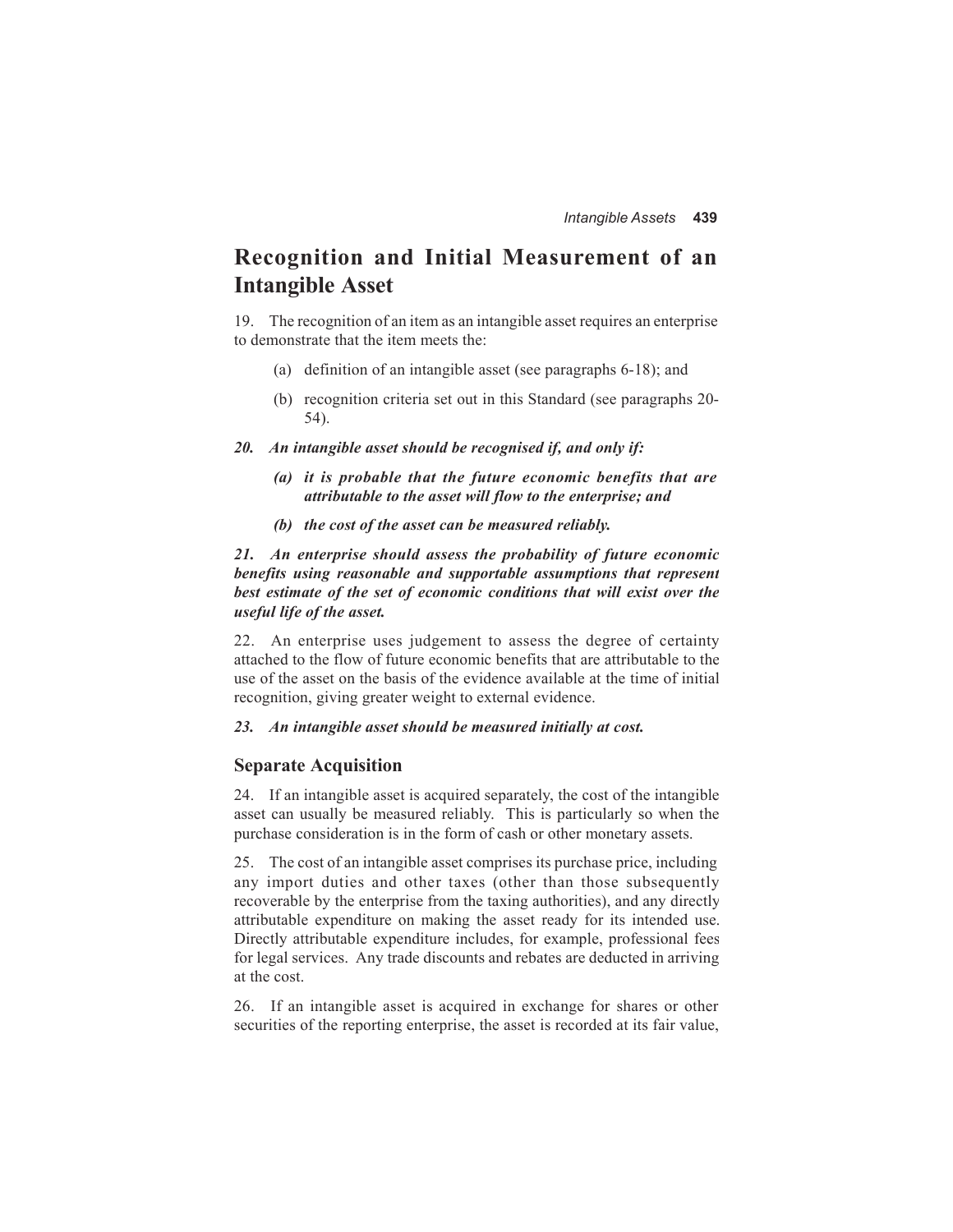or the fair value of the securities issued, whichever is more clearly evident.

#### **Acquisition as Part of an Amalgamation**

27. An intangible asset acquired in an amalgamation in the nature of purchase is accounted for in accordance with Accounting Standard (AS) 14, Accounting for Amalgamations. Where in preparing the financial statements of the transferee company, the consideration is allocated to individual identifiable assets and liabilities on the basis of their fair values at the date of amalgamation, paragraphs 28 to 32 of this Standard need to be considered.

28. Judgement is required to determine whether the cost (i.e. fair value) of an intangible asset acquired in an amalgamation can be measured with sufficient reliability for the purpose of separate recognition. Quoted market prices in an active market provide the most reliable measurement of fair value. The appropriate market price is usually the current bid price. If current bid prices are unavailable, the price of the most recent similar transaction may provide a basis from which to estimate fair value, provided that there has not been a significant change in economic circumstances between the transaction date and the date at which the asset's fair value is estimated.

29. If no active market exists for an asset, its cost reflects the amount that the enterprise would have paid, at the date of the acquisition, for the asset in an arm's length transaction between knowledgeable and willing parties, based on the best information available. In determining this amount, an enterprise considers the outcome of recent transactions for similar assets.

30. Certain enterprises that are regularly involved in the purchase and sale of unique intangible assets have developed techniques for estimating their fair values indirectly. These techniques may be used for initial measurement of an intangible asset acquired in an amalgamation in the nature of purchase if their objective is to estimate fair value as defined in this Standard and if they reflect current transactions and practices in the industry to which the asset belongs. These techniques include, where appropriate, applying multiples reflecting current market transactions to certain indicators driving the profitability of the asset (such as revenue, market shares, operating profit, etc.) or discounting estimated future net cash flows from the asset.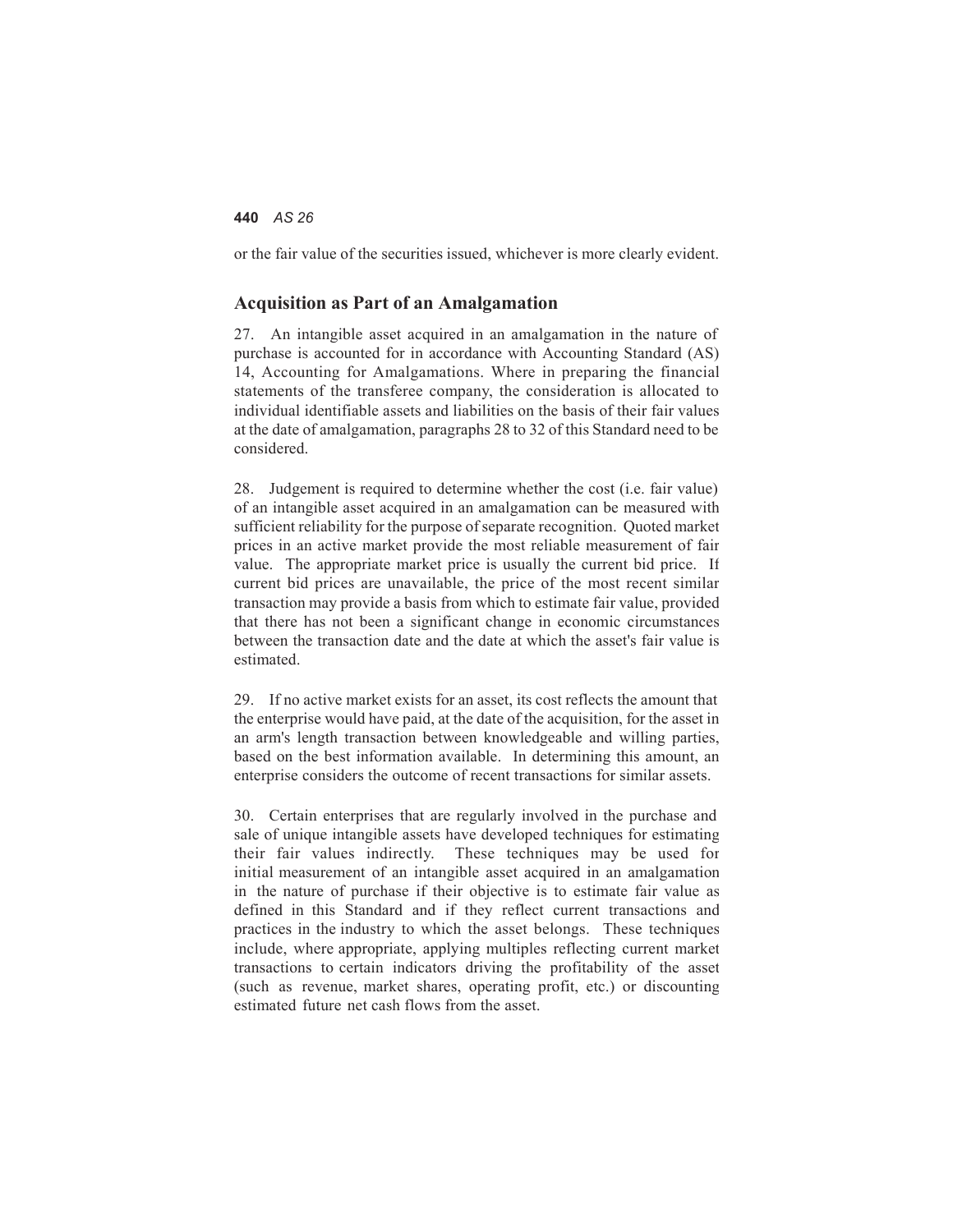- 31. In accordance with this Standard:
	- (a) a transferee recognises an intangible asset that meets the recognition criteria in paragraphs 20 and 21, even if that intangible asset had not been recognised in the financial statements of the transferor; and
	- (b) if the cost (i.e. fair value) of an intangible asset acquired as part of an amalgamation in the nature of purchase cannot be measured reliably, that asset is not recognised as a separate intangible asset but is included in goodwill (see paragraph 55).

32. Unless there is an active market for an intangible asset acquired in an amalgamation in the nature of purchase, the cost initially recognised for the intangible asset is restricted to an amount that does not create or increase any capital reserve arising at the date of the amalgamation.

#### **Acquisition by way of a Government Grant**

33. In some cases, an intangible asset may be acquired free of charge, or for nominal consideration, by way of a government grant. This may occur when a government transfers or allocates to an enterprise intangible assets such as airport landing rights, licences to operate radio or television stations, import licences or quotas or rights to access other restricted resources. AS 12, Accounting for Government Grants, requires that government grants in the form of non-monetary assets, given at a concessional rate should be accounted for on the basis of their acquisition cost. AS 12 also requires that in case a non-monetary asset is given free of cost, it should be recorded at a nominal value. Accordingly, intangible asset acquired free of charge, or for nominal consideration, by way of government grant is recognised at a nominal value or at the acquisition cost, as appropriate; any expenditure that is directly attributable to making the asset ready for its intended use is also included in the cost of the asset.

#### **Exchanges of Assets**

34. An intangible asset may be acquired in exchange or part exchange for another asset. In such a case, the cost of the asset acquired is determined in accordance with the principles laid down in this regard in AS 10, Accounting for Fixed Assets.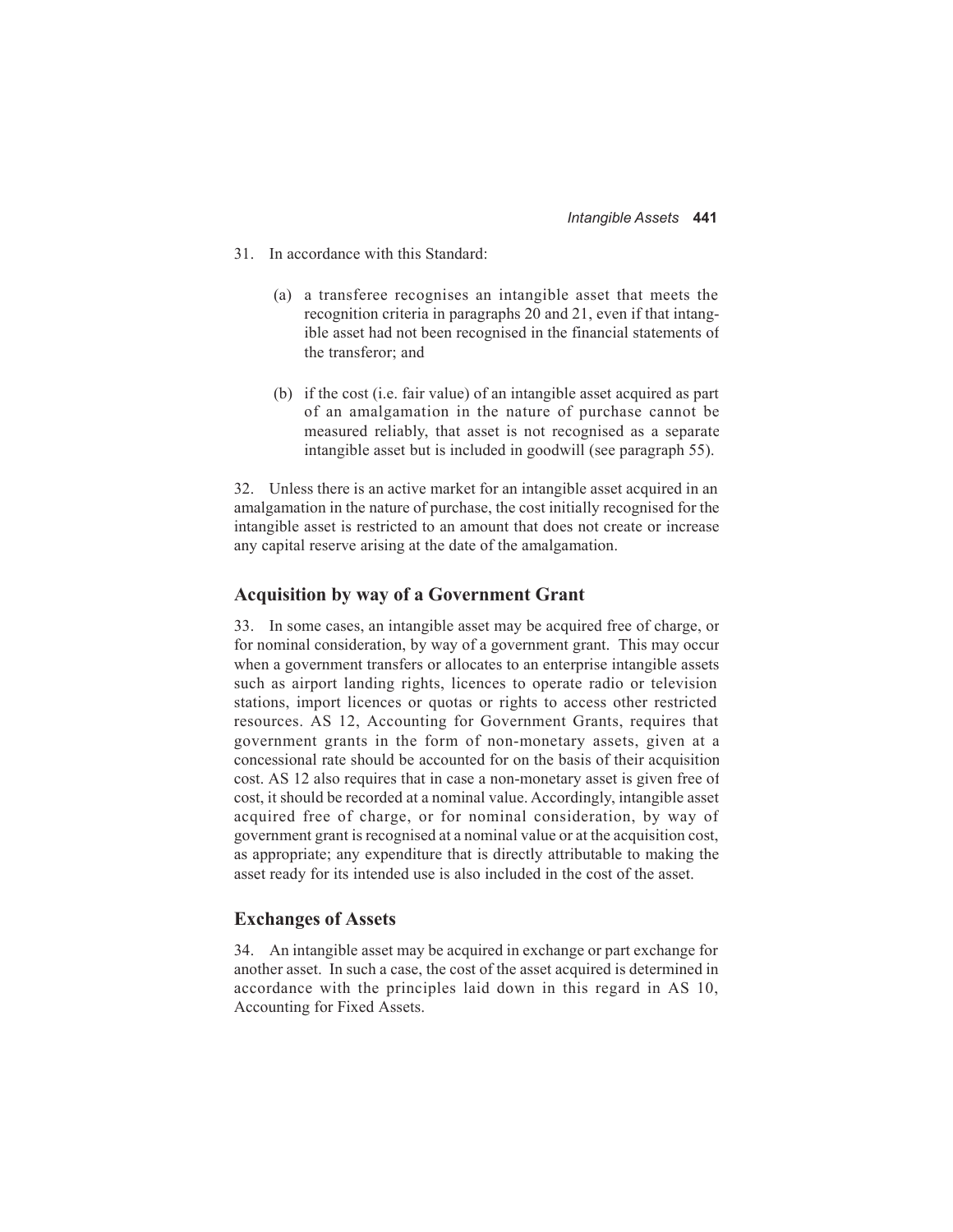#### **Internally Generated Goodwill**

#### *35. Internally generated goodwill should not be recognised as an asset.*

36. In some cases, expenditure is incurred to generate future economic benefits, but it does not result in the creation of an intangible asset that meets the recognition criteria in this Standard. Such expenditure is often described as contributing to internally generated goodwill. Internally generated goodwill is not recognised as an asset because it is not an identifiable resource controlled by the enterprise that can be measured reliably at cost.

37. Differences between the market value of an enterprise and the carrying amount of its identifiable net assets at any point in time may be due to a range of factors that affect the value of the enterprise. However, such differences cannot be considered to represent the cost of intangible assets controlled by the enterprise.

#### **Internally Generated Intangible Assets**

38. It is sometimes difficult to assess whether an internally generated intangible asset qualifies for recognition. It is often difficult to:

- (a) identify whether, and the point of time when, there is an identifiable asset that will generate probable future economic benefits; and
- (b) determine the cost of the asset reliably. In some cases, the cost of generating an intangible asset internally cannot be distinguished from the cost of maintaining or enhancing the enterprise's internally generated goodwill or of running day-to-day operations.

Therefore, in addition to complying with the general requirements for the recognition and initial measurement of an intangible asset, an enterprise applies the requirements and guidance in paragraphs 39-54 below to all internally generated intangible assets.

39. To assess whether an internally generated intangible asset meets the criteria for recognition, an enterprise classifies the generation of the asset into: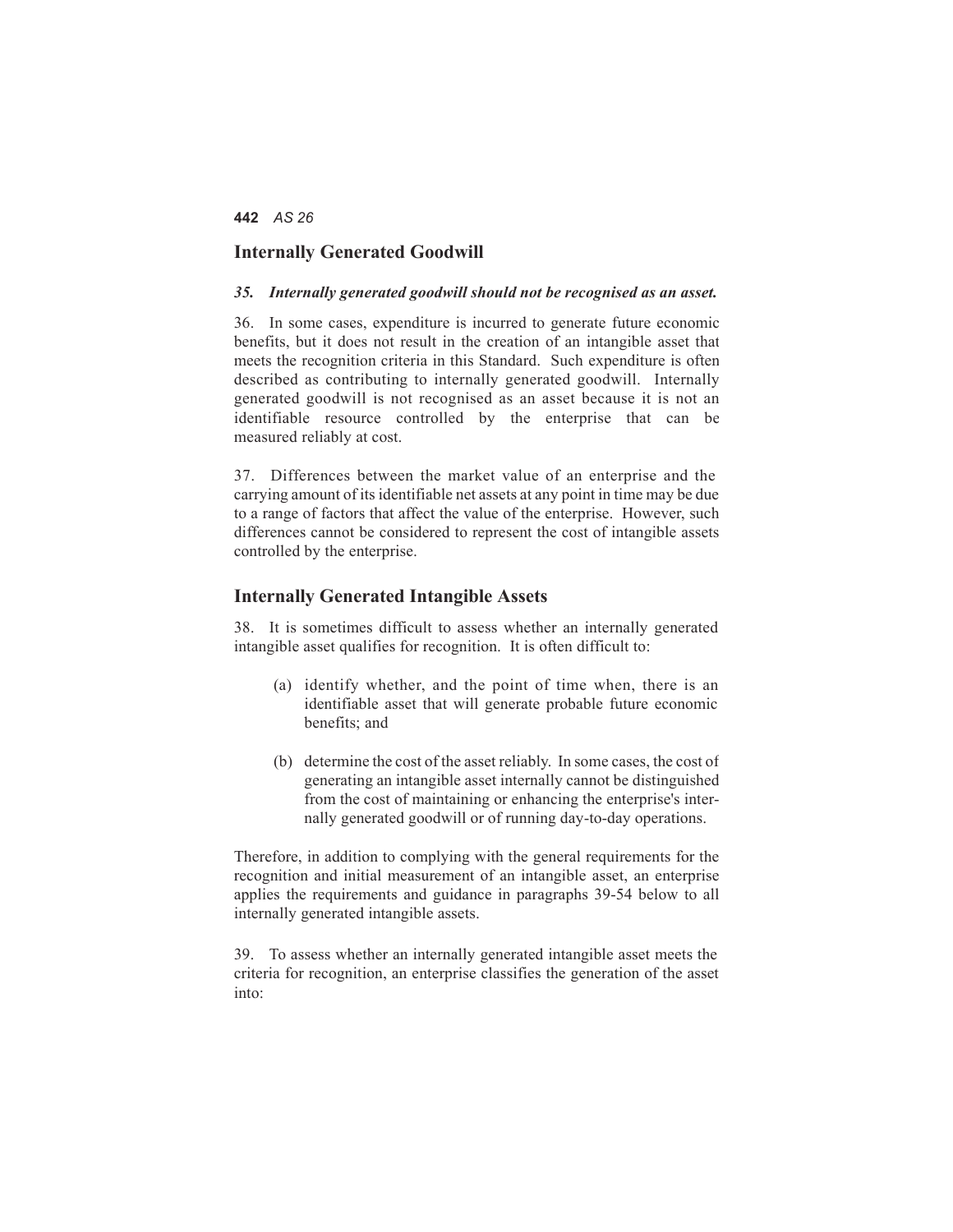*Intangible Assets* **443**

- (a) a research phase; and
- (b) a development phase.

Although the terms 'research' and 'development' are defined, the terms 'research phase' and 'development phase' have a broader meaning for the purpose of this Standard.

40. If an enterprise cannot distinguish the research phase from the development phase of an internal project to create an intangible asset, the enterprise treats the expenditure on that project as if it were incurred in the research phase only.

#### **Research Phase**

*41. No intangible asset arising from research (or from the research phase of an internal project) should be recognised. Expenditure on research (or on the research phase of an internal project) should be recognised as an expense when it is incurred.*

42. This Standard takes the view that, in the research phase of a project, an enterprise cannot demonstrate that an intangible asset exists from which future economic benefits are probable. Therefore, this expenditure is recognised as an expense when it is incurred.

- 43. Examples of research activities are:
	- (a) activities aimed at obtaining new knowledge;
	- (b) the search for, evaluation and final selection of, applications of research findings or other knowledge;
	- (c) the search for alternatives for materials, devices, products, processes, systems or services; and
	- (d) the formulation, design, evaluation and final selection of possible alternatives for new or improved materials, devices, products, processes, systems or services.

#### **Development Phase**

*44. An intangible asset arising from development (or from the*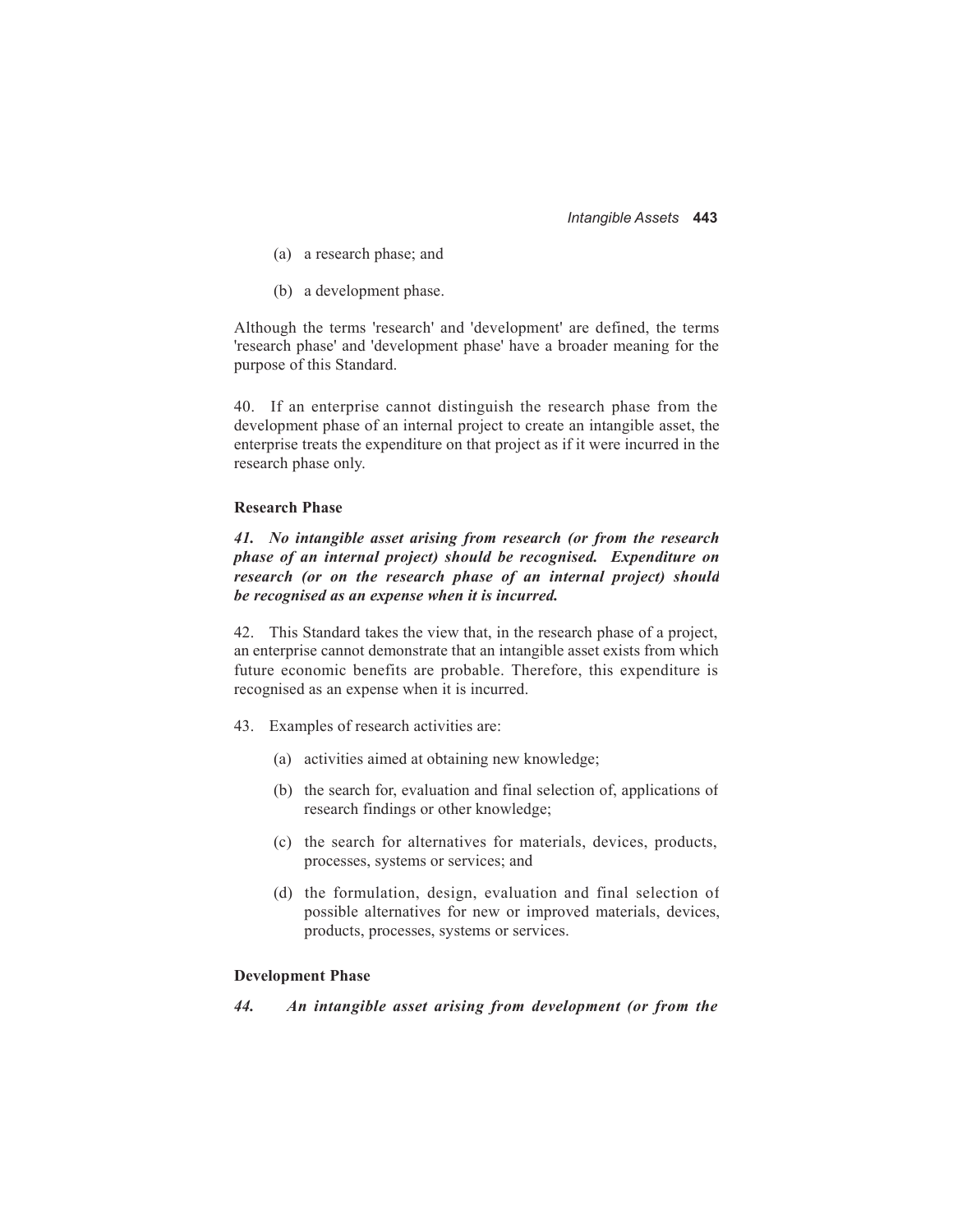*development phase of an internal project) should be recognised if, and only if, an enterprise can demonstrate all of the following:*

- *(a) the technical feasibility of completing the intangible asset so that it will be available for use or sale;*
- *(b) its intention to complete the intangible asset and use or sell it;*
- *(c) its ability to use or sell the intangible asset;*
- *(d) how the intangible asset will generate probable future economic benefits. Among other things, the enterprise should demonstrate the existence of a market for the output of the intangible asset or the intangible asset itself or, if it is to be used internally, the usefulness of the intangible asset;*
- *(e) the availability of adequate technical, financial and other resources to complete the development and to use or sell the intangible asset; and*
- *(f) its ability to measure the expenditure attributable to the intangible asset during its development reliably.*

45. In the development phase of a project, an enterprise can, in some instances, identify an intangible asset and demonstrate that future economic benefits from the asset are probable. This is because the development phase of a project is further advanced than the research phase.

- 46. Examples of development activities are:
	- (a) the design, construction and testing of pre-production or pre-use prototypes and models;
	- (b) the design of tools, jigs, moulds and dies involving new technology;
	- (c) the design, construction and operation of a pilot plant that is not of a scale economically feasible for commercial production; and
	- (d) the design, construction and testing of a chosen alternative for new or improved materials, devices, products, processes, systems or services.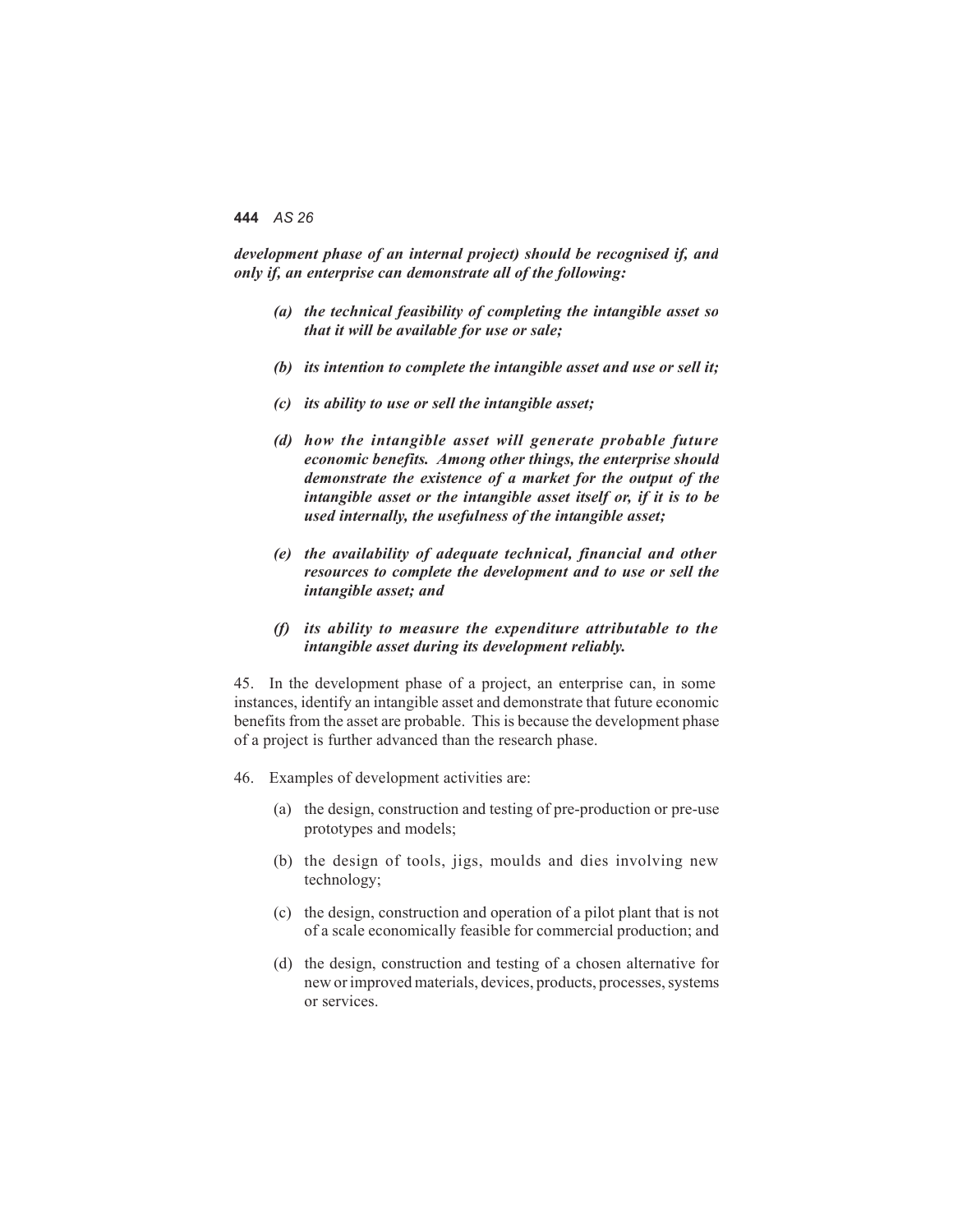47. To demonstrate how an intangible asset will generate probable future economic benefits, an enterprise assesses the future economic benefits to be received from the asset using the principles in Accounting Standard on Impairment of Assets<sup>4</sup>. If the asset will generate economic benefits only in combination with other assets, the enterprise applies the concept of cashgenerating units as set out in Accounting Standard on Impairment of Assets.

48. Availability of resources to complete, use and obtain the benefits from an intangible asset can be demonstrated by, for example, a business plan showing the technical, financial and other resources needed and the enterprise's ability to secure those resources. In certain cases, an enterprise demonstrates the availability of external finance by obtaining a lender's indication of its willingness to fund the plan.

49. An enterprise's costing systems can often measure reliably the cost of generating an intangible asset internally, such as salary and other expenditure incurred in securing copyrights or licences or developing computer software.

#### *50. Internally generated brands, mastheads, publishing titles, customer lists and items similar in substance should not be recognised as intangible assets.*

51. This Standard takes the view that expenditure on internally generated brands, mastheads, publishing titles, customer lists and items similar in substance cannot be distinguished from the cost of developing the business as a whole. Therefore, such items are not recognised as intangible assets.

#### **Cost of an Internally Generated Intangible Asset**

52. The cost of an internally generated intangible asset for the purpose of paragraph 23 is the sum of expenditure incurred from the time when the intangible asset first meets the recognition criteria in paragraphs 20-21 and 44. Paragraph 58 prohibits reinstatement of expenditure recognised as an expense in previous annual financial statements or interim financial reports.

53. The cost of an internally generated intangible asset comprises all expenditure that can be directly attributed, or allocated on a reasonable and consistent basis, to creating, producing and making the asset ready for its intended use. The cost includes, if applicable:

<sup>&</sup>lt;sup>4</sup> Accounting Standard (AS) 28, 'Impairment of Assets', specifies the requirements relating to impairment of assets.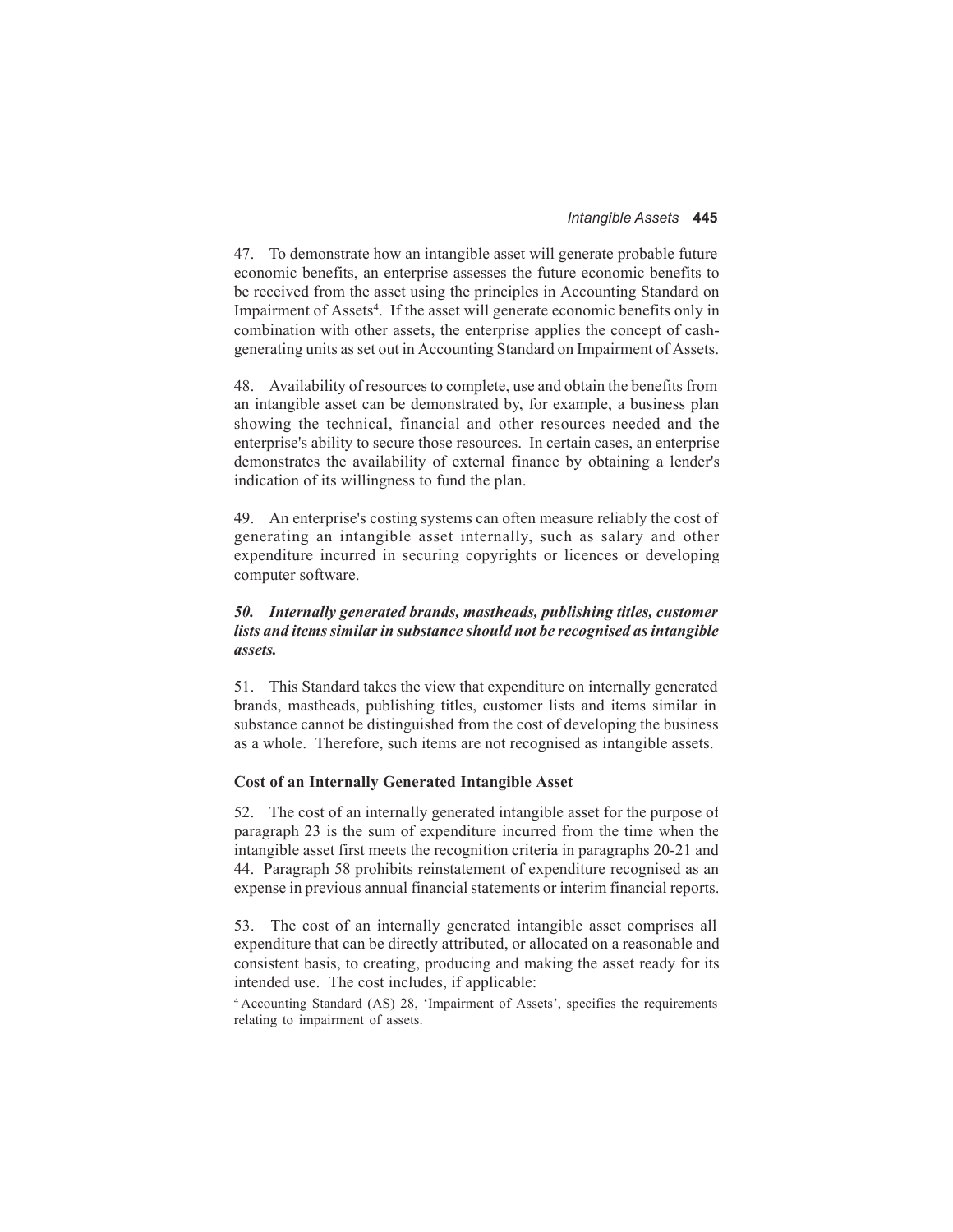- (a) expenditure on materials and services used or consumed in generating the intangible asset;
- (b) the salaries, wages and other employment related costs of personnel directly engaged in generating the asset;
- (c) any expenditure that is directly attributable to generating the asset, such as fees to register a legal right and the amortisation of patents and licences that are used to generate the asset; and
- (d) overheads that are necessary to generate the asset and that can be allocated on a reasonable and consistent basis to the asset (for example, an allocation of the depreciation of fixed assets, insurance premium and rent). Allocations of overheads are made on bases similar to those used in allocating overheads to inventories (see AS 2, Valuation of Inventories). AS 16, Borrowing Costs, establishes criteria for the recognition of interest as a component of the cost of a qualifying asset. These criteria are also applied for the recognition of interest as a component of the cost of an internally generated intangible asset.

54. The following are not components of the cost of an internally generated intangible asset:

- (a) selling, administrative and other general overhead expenditure unless this expenditure can be directly attributed to making the asset ready for use;
- (b) clearly identified inefficiencies and initial operating losses incurred before an asset achieves planned performance; and
- (c) expenditure on training the staff to operate the asset.

#### **Example Illustrating Paragraph 52**

An enterprise is developing a new production process. During the year 20X1, expenditure incurred was Rs. 10 lakhs, of which Rs. 9 lakhs was incurred before 1 December 20X1 and 1 lakh was incurred between 1 December 20X1 and 31 December 20X1. The enterprise is able to demonstrate that, at 1 December 20X1, the production process met the criteria for recognition as an intangible asset. The recoverable amount of the know-how embodied in the process (including future cash outflows to complete the process before it is available for use) is estimated to be Rs. 5 lakhs.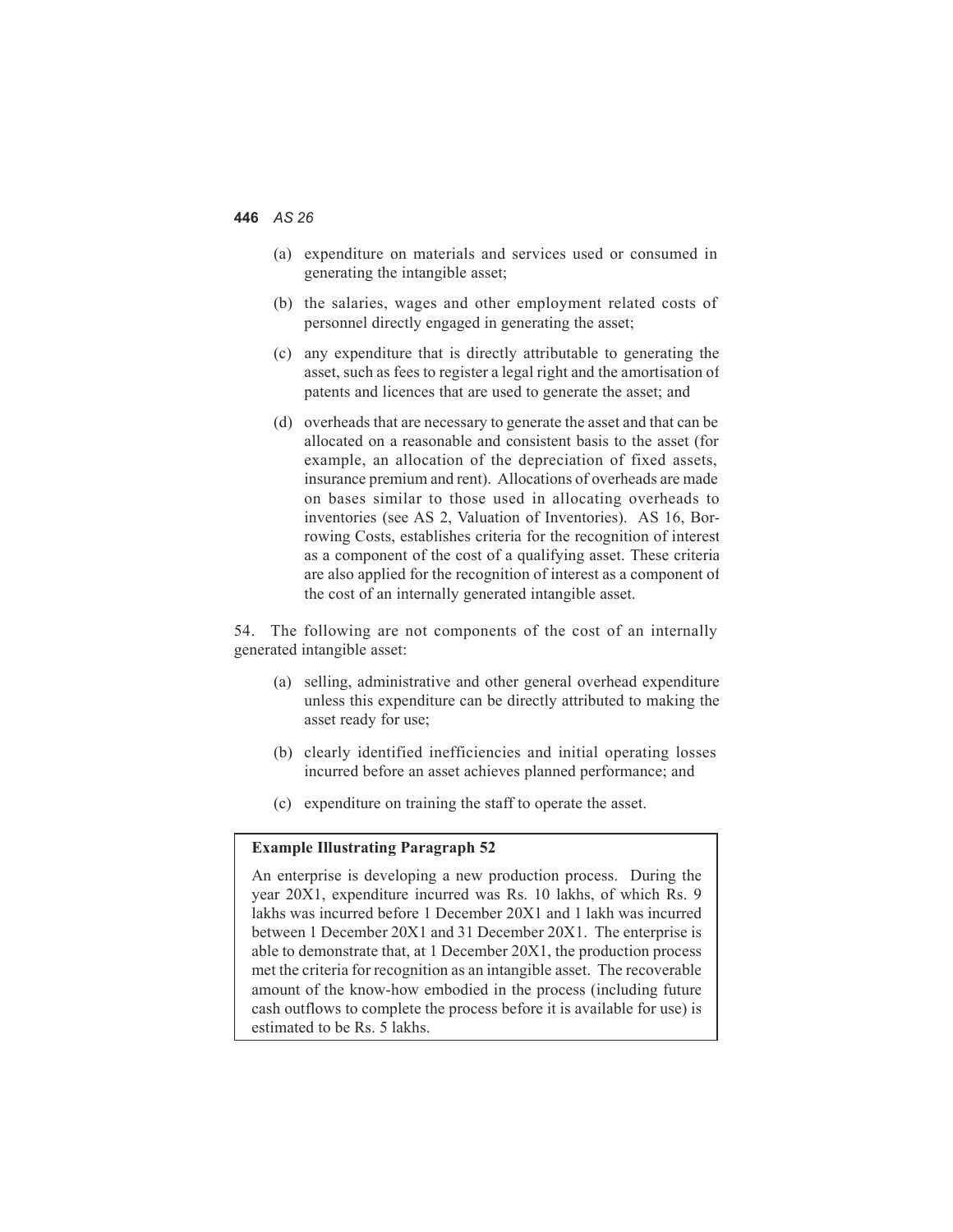*At the end of 20X1, the production process is recognised as an intangible asset at a cost of Rs. 1 lakh (expenditure incurred since the date when the recognition criteria were met, that is, 1 December 20X1). The Rs. 9 lakhs expenditure incurred before 1 December 20X1 is recognised as an expense because the recognition criteria were not met until 1 December 20X1. This expenditure will never form part of the cost of the production process recognised in the balance sheet.*

During the year 20X2, expenditure incurred is Rs. 20 lakhs. At the end of 20X2, the recoverable amount of the know-how embodied in the process (including future cash outflows to complete the process before it is available for use) is estimated to be Rs. 19 lakhs.

*At the end of the year 20X2, the cost of the production process is Rs. 21 lakhs (Rs. 1 lakh expenditure recognised at the end of 20X1 plus Rs. 20 lakhs expenditure recognised in 20X2). The enterprise recognises an impairment loss of Rs. 2 lakhs to adjust the carrying amount of the process before impairment loss (Rs. 21 lakhs) to its recoverable amount (Rs. 19 lakhs). This impairment loss will be reversed in a subsequent period if the requirements for the reversal of an impairment loss in Accounting* Standard on Impairment of Assets<sup>5</sup>, are met.

# **Recognition of an Expense**

*55. Expenditure on an intangible item should be recognised as an expense when it is incurred unless:*

- *(a) it forms part of the cost of an intangible asset that meets the recognition criteria (see paragraphs 19-54); or*
- *(b) the item is acquired in an amalgamation in the nature of purchase and cannot be recognised as an intangible asset. If this is the case, this expenditure (included in the cost of acquisition) should form part of the amount attributed to goodwill (capital reserve) at the date of acquisition (see AS 14, Accounting for Amalgamations).*

56. In some cases, expenditure is incurred to provide future economic benefits to an enterprise, but no intangible asset or other asset is acquired or

<sup>5</sup> Accounting Standard (AS) 28, 'Impairment of Assets', specifies the requirements relating to impairment of assets.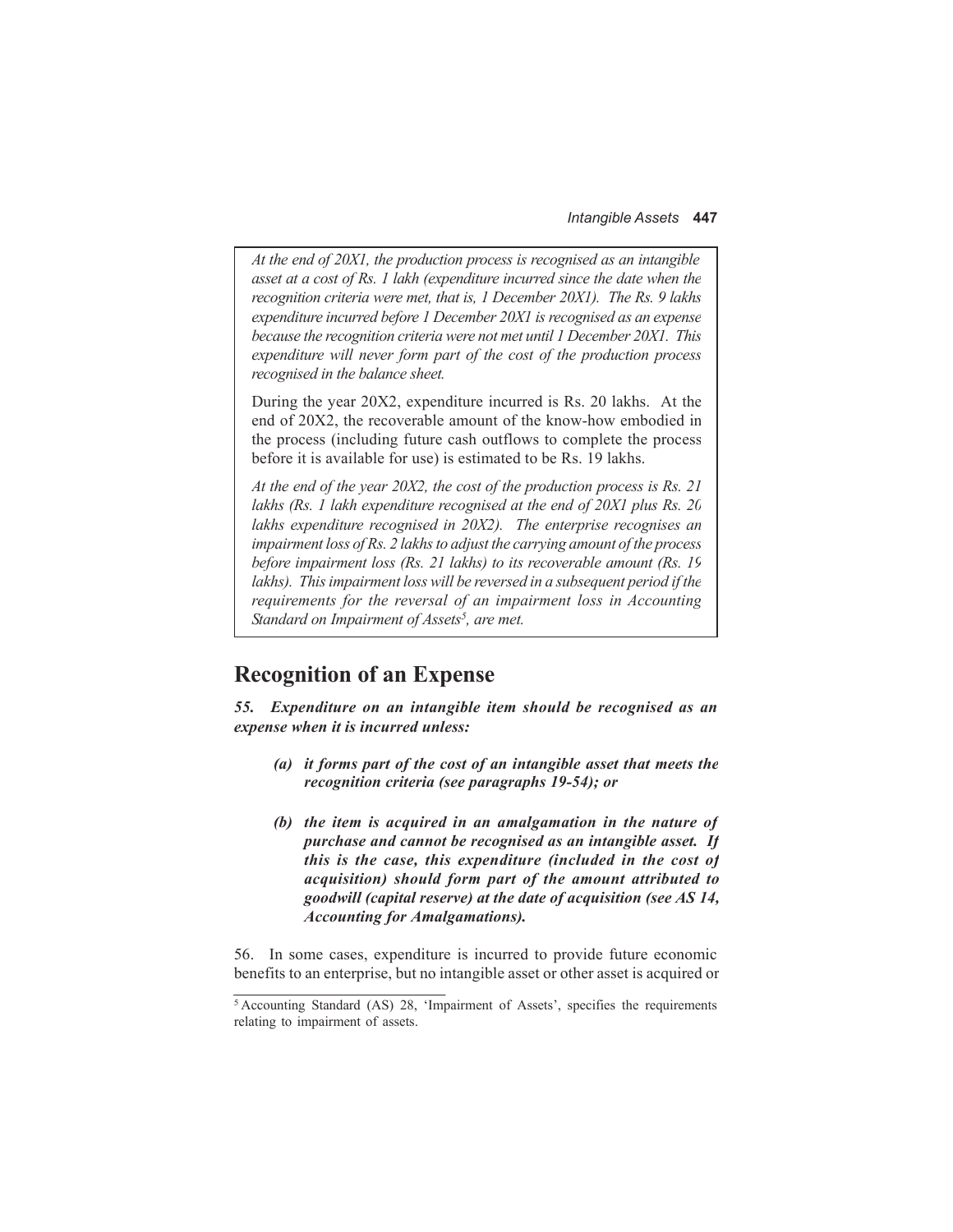created that can be recognised. In these cases, the expenditure is recognised as an expense when it is incurred. For example, expenditure on research is always recognised as an expense when it is incurred (see paragraph 41). Examples of other expenditure that is recognised as an expense when it is incurred include:

- (a) expenditure on start-up activities (start-up costs), unless this expenditure is included in the cost of an item of fixed asset under AS 10. Start-up costs may consist of preliminary expenses incurred in establishing a legal entity such as legal and secretarial costs, expenditure to open a new facility or business (pre-opening costs) or expenditures for commencing new operations or launching new products or processes (pre-operating costs);
- (b) expenditure on training activities;
- (c) expenditure on advertising and promotional activities; and
- (d) expenditure on relocating or re-organising part or all of an enterprise.

57. Paragraph 55 does not apply to payments for the delivery of goods or services made in advance of the delivery of goods or the rendering of services. Such prepayments are recognised as assets.

#### **Past Expenses not to be Recognised as an Asset**

*58. Expenditure on an intangible item that was initially recognised as an expense by a reporting enterprise in previous annual financial statements or interim financial reports should not be recognised as part of the cost of an intangible asset at a later date.*

# **Subsequent Expenditure**

*59. Subsequent expenditure on an intangible asset after its purchase or its completion should be recognised as an expense when it is incurred unless:*

*(a) it is probable that the expenditure will enable the asset to generate future economic benefits in excess of its originally assessed standard of performance; and*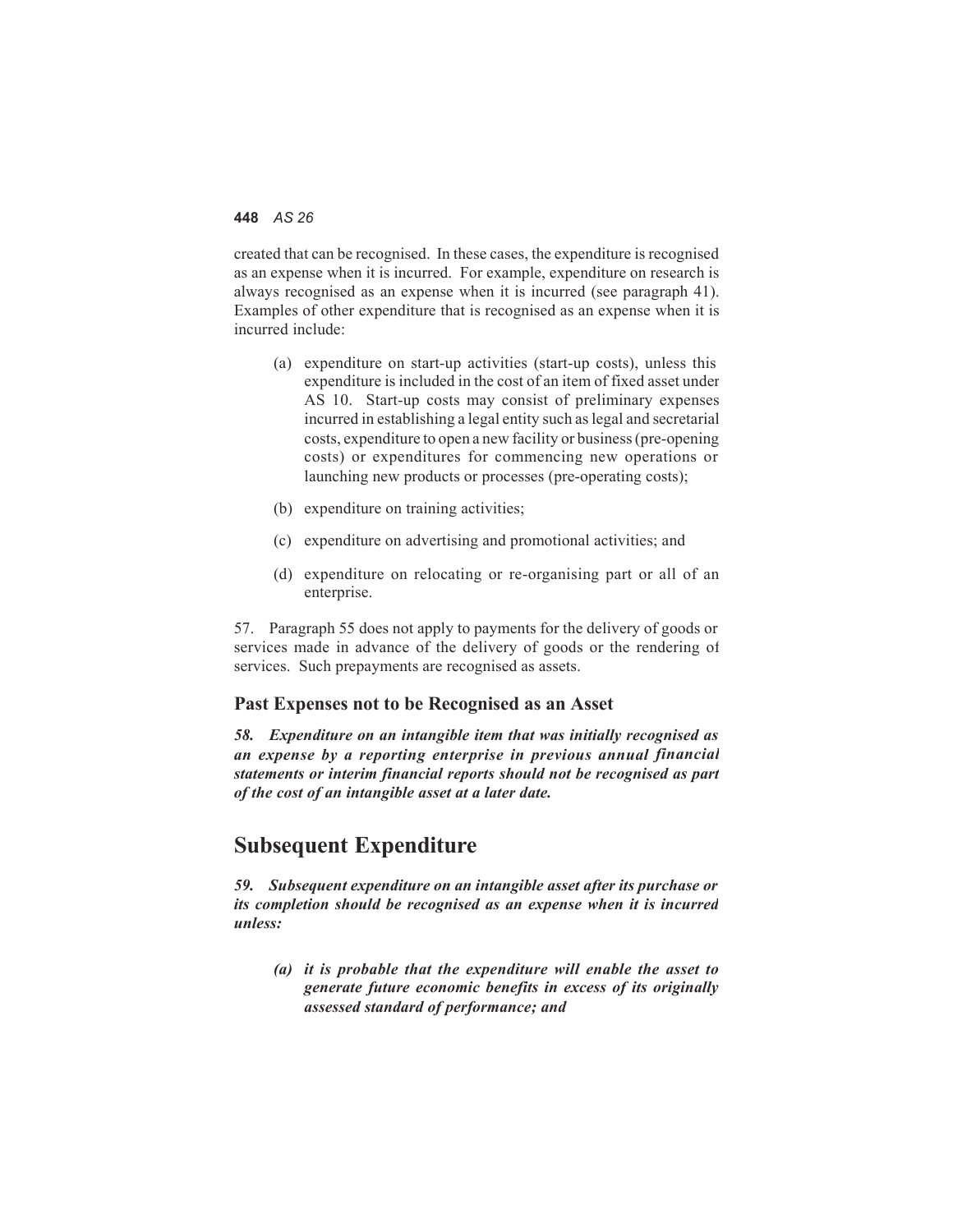#### *(b) the expenditure can be measured and attributed to the asset reliably.*

#### *If these conditions are met, the subsequent expenditure should be added to the cost of the intangible asset.*

60. Subsequent expenditure on a recognised intangible asset is recognised as an expense if this expenditure is required to maintain the asset at its originally assessed standard of performance. The nature of intangible assets is such that, in many cases, it is not possible to determine whether subsequent expenditure is likely to enhance or maintain the economic benefits that will flow to the enterprise from those assets. In addition, it is often difficult to attribute such expenditure directly to a particular intangible asset rather than the business as a whole. Therefore, only rarely will expenditure incurred after the initial recognition of a purchased intangible asset or after completion of an internally generated intangible asset result in additions to the cost of the intangible

61. Consistent with paragraph 50, subsequent expenditure on brands, mastheads, publishing titles, customer lists and items similar in substance (whether externally purchased or internally generated) is always recognised as an expense to avoid the recognition of internally generated goodwill.

# **Measurement Subsequent to Initial Recognition**

*62. After initial recognition, an intangible asset should be carried at its cost less any accumulated amortisation and any accumulated impairment losses.*

### **Amortisation**

#### **Amortisation Period**

*63. The depreciable amount of an intangible asset should be allocated on a systematic basis over the best estimate of its useful life. There is a rebuttable presumption that the useful life of an intangible asset will not exceed ten years from the date when the asset is available for use. Amortisation should commence when the asset is available for use.*

64. As the future economic benefits embodied in an intangible asset are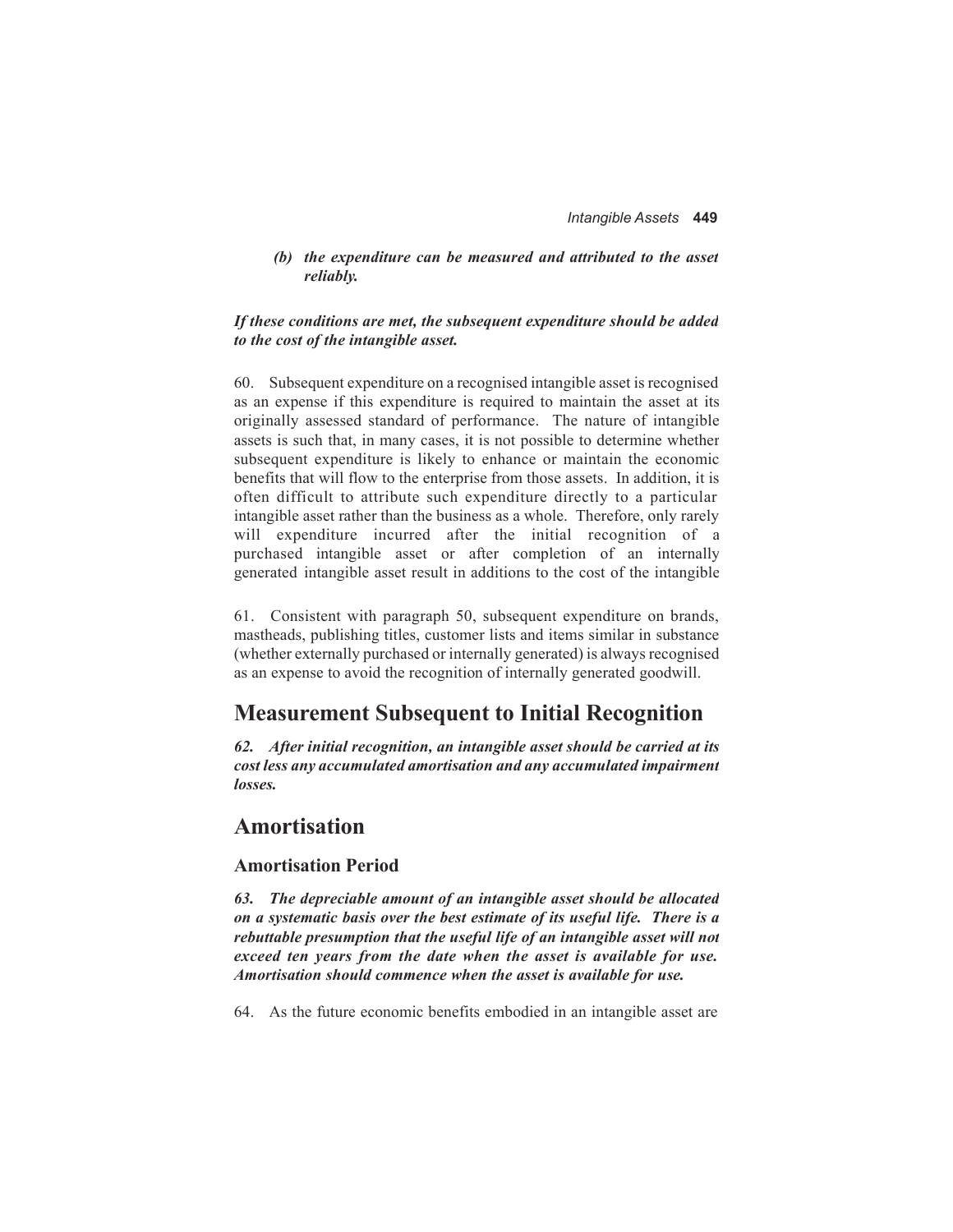consumed over time, the carrying amount of the asset is reduced to reflect that consumption. This is achieved by systematic allocation of the cost of the asset, less any residual value, as an expense over the asset's useful life. Amortisation is recognised whether or not there has been an increase in, for example, the asset's fair value or recoverable amount. Many factors need to be considered in determining the useful life of an intangible asset including:

- (a) the expected usage of the asset by the enterprise and whether the asset could be efficiently managed by another management team;
- (b) typical product life cycles for the asset and public information on estimates of useful lives of similar types of assets that are used in a similar way;
- (c) technical, technological or other types of obsolescence;
- (d) the stability of the industry in which the asset operates and changes in the market demand for the products or services output from the asset;
- (e) expected actions by competitors or potential competitors;
- (f) the level of maintenance expenditure required to obtain the expected future economic benefits from the asset and the company's ability and intent to reach such a level;
- (g) the period of control over the asset and legal or similar limits on the use of the asset, such as the expiry dates of related leases; and
- (h) whether the useful life of the asset is dependent on the useful life of other assets of the enterprise.

65. Given the history of rapid changes in technology, computer software and many other intangible assets are susceptible to technological obsolescence. Therefore, it is likely that their useful life will be short.

66. Estimates of the useful life of an intangible asset generally become less reliable as the length of the useful life increases. This Standard adopts a presumption that the useful life of intangible assets is unlikely to exceed ten years.

67. In some cases, there may be persuasive evidence that the useful life of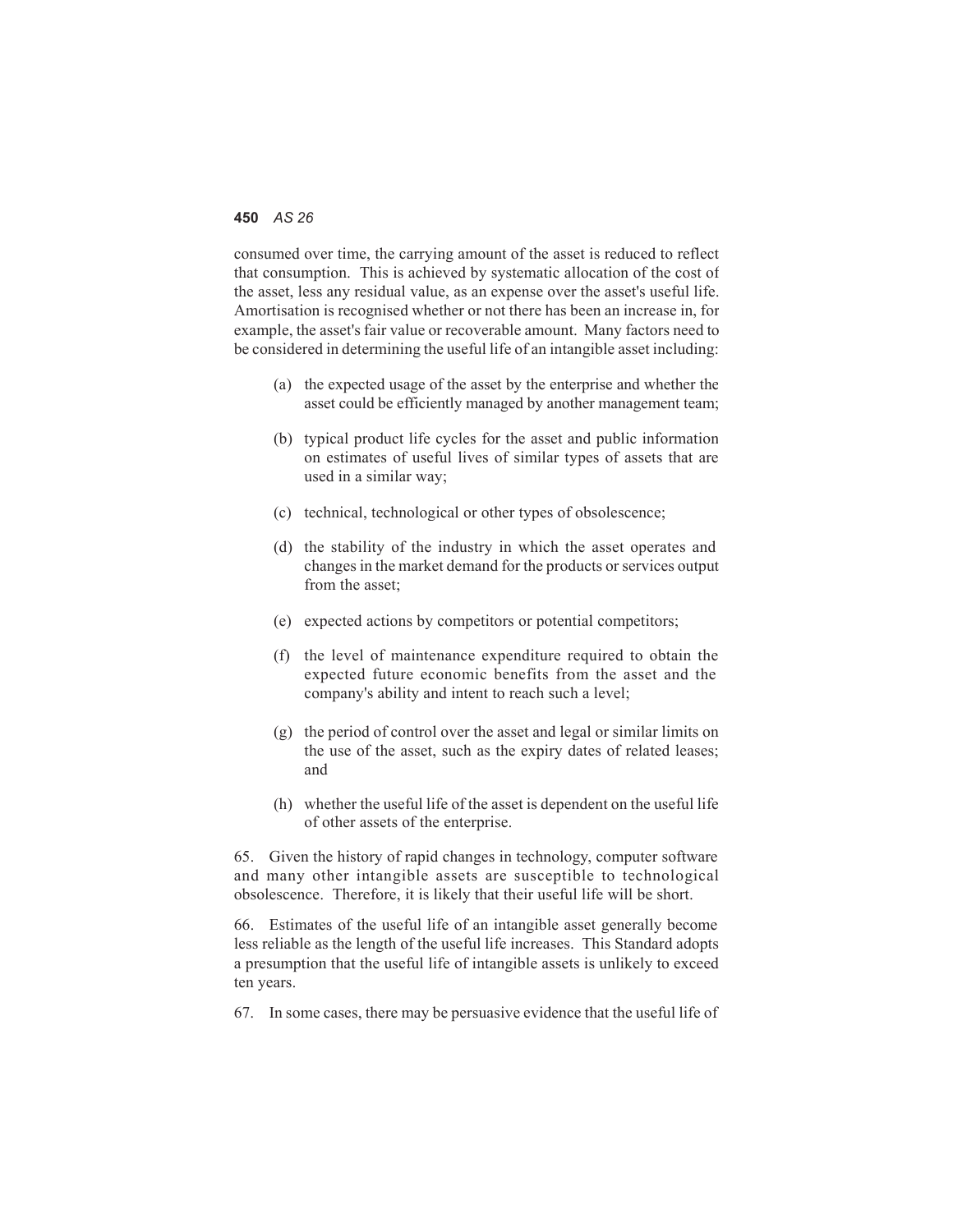an intangible asset will be a specific period longer than ten years. In these cases, the presumption that the useful life generally does not exceed ten years is rebutted and the enterprise:

- (a) amortises the intangible asset over the best estimate of its useful life;
- (b) estimates the recoverable amount of the intangible asset at least annually in order to identify any impairment loss (see paragraph 83); and
- (c) discloses the reasons why the presumption is rebutted and the factor(s) that played a significant role in determining the useful life of the asset (see paragraph 94(a)).

#### **Examples**

A. An enterprise has purchased an exclusive right to generate hydroelectric power for sixty years. The costs of generating hydro-electric power are much lower than the costs of obtaining power from alternative sources. It is expected that the geographical area surrounding the power station will demand a significant amount of power from the power station for at least sixty years.

*The enterprise amortises the right to generate power over sixty years, unless there is evidence that its useful life is shorter.*

B. An enterprise has purchased an exclusive right to operate a toll motorway for thirty years. There is no plan to construct alternative routes in the area served by the motorway. It is expected that this motorway will be in use for at least thirty years.

*The enterprise amortises the right to operate the motorway over thirty years, unless there is evidence that its useful life is shorter.*

68. The useful life of an intangible asset may be very long but it is always finite. Uncertainty justifies estimating the useful life of an intangible asset on a prudent basis, but it does not justify choosing a life that is unrealistically short.

*69. If control over the future economic benefits from an intangible asset is achieved through legal rights that have been granted for a finite period,*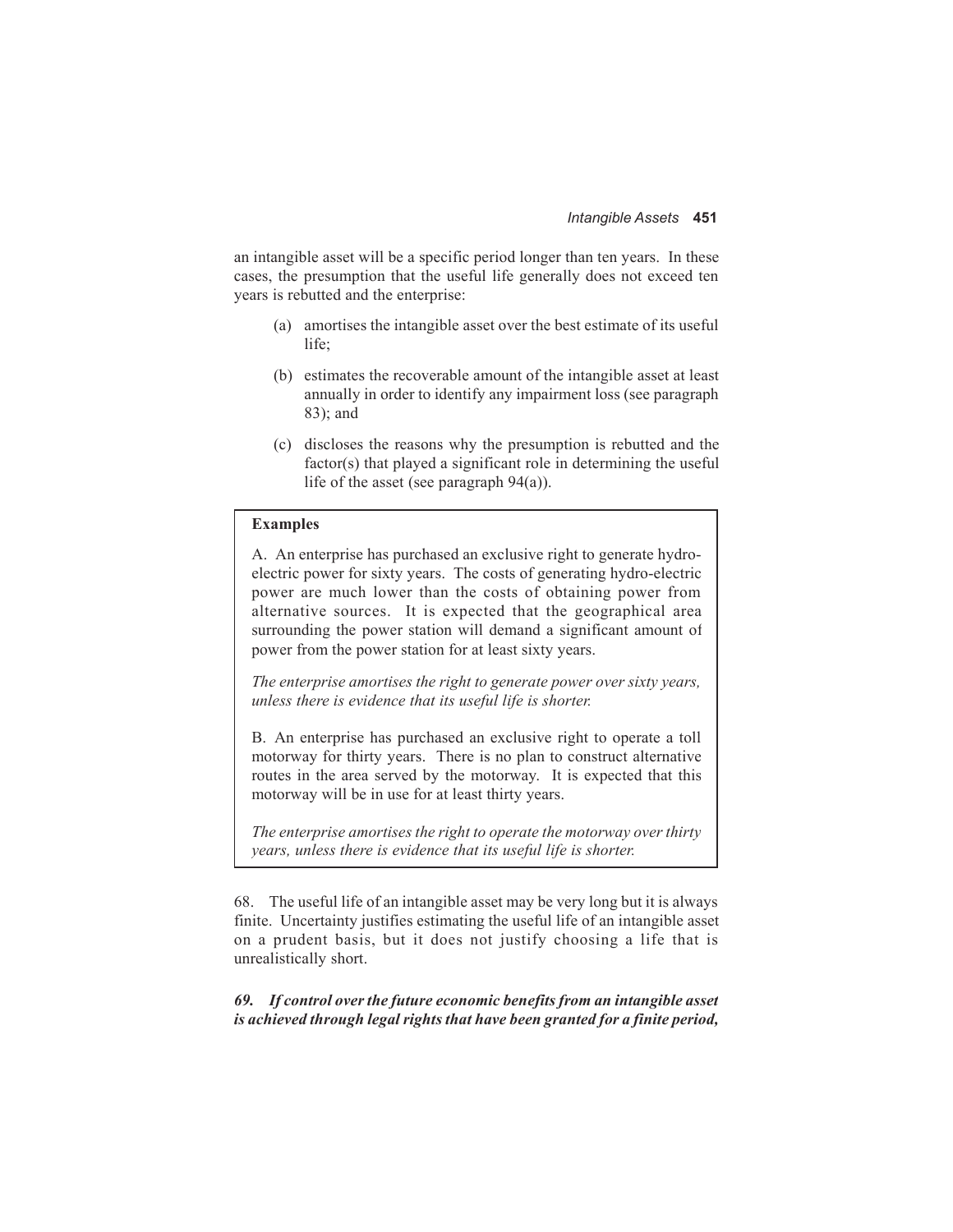#### *the useful life of the intangible asset should not exceed the period of the legal rights unless:*

- *(a) the legal rights are renewable; and*
- *(b) renewal is virtually certain.*

70. There may be both economic and legal factors influencing the useful life of an intangible asset: economic factors determine the period over which future economic benefits will be generated; legal factors may restrict the period over which the enterprise controls access to these benefits. The useful life is the shorter of the periods determined by these factors.

71. The following factors, among others, indicate that renewal of a legal right is virtually certain:

- (a) the fair value of the intangible asset is not expected to reduce as the initial expiry date approaches, or is not expected to reduce by more than the cost of renewing the underlying right;
- (b) there is evidence (possibly based on past experience) that the legal rights will be renewed; and
- (c) there is evidence that the conditions necessary to obtain the renewal of the legal right (if any) will be satisfied.

#### **Amortisation Method**

*72. The amortisation method used should reflect the pattern in which the asset's economic benefits are consumed by the enterprise. If that pattern cannot be determined reliably, the straight-line method should be used. The amortisation charge for each period should be recognised as an expense unless another Accounting Standard permits or requires it to be included in the carrying amount of another asset.*

73. A variety of amortisation methods can be used to allocate the depreciable amount of an asset on a systematic basis over its useful life. These methods include the straight-line method, the diminishing balance method and the unit of production method. The method used for an asset is selected based on the expected pattern of consumption of economic benefits and is consistently applied from period to period, unless there is a change in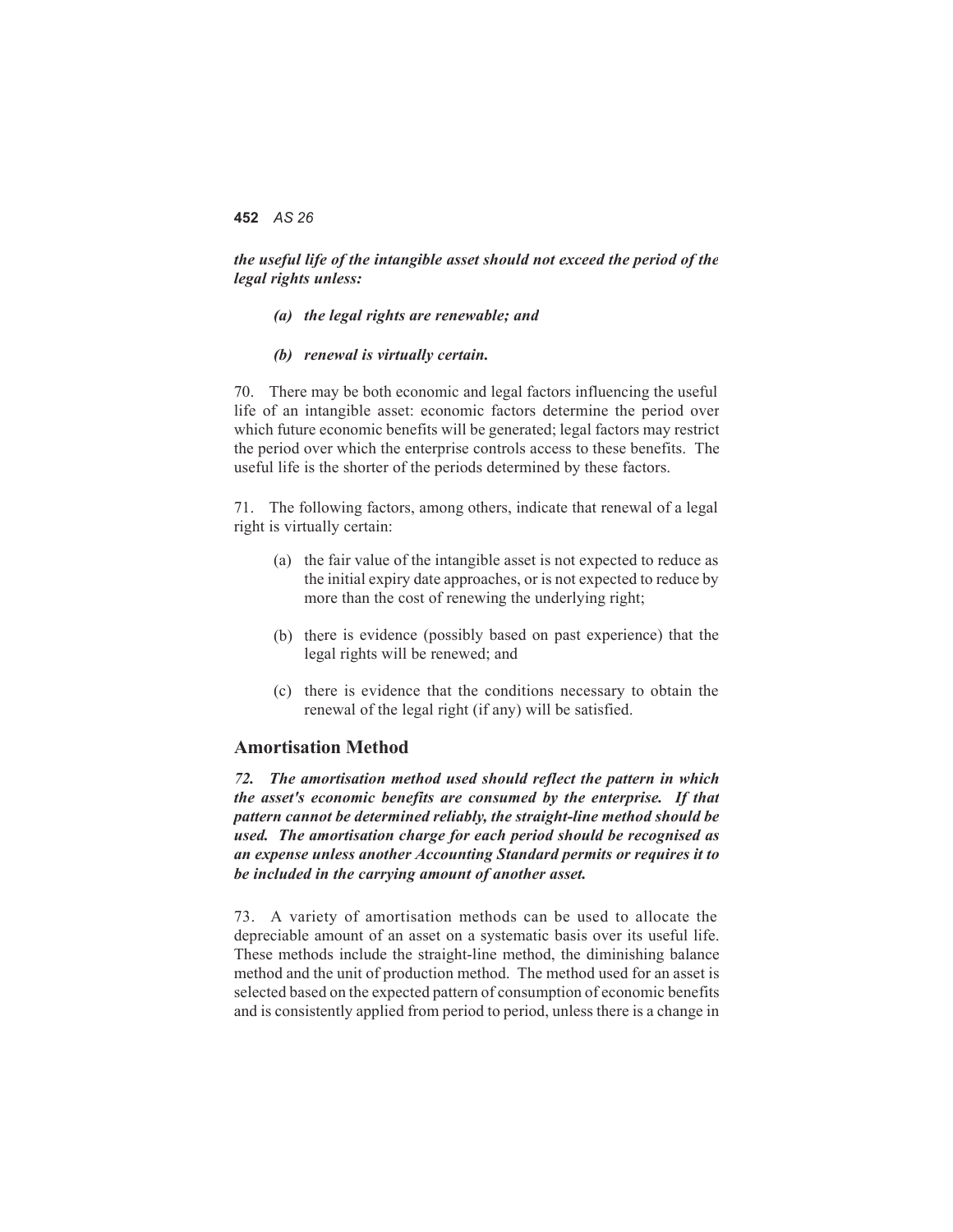the expected pattern of consumption of economic benefits to be derived from that asset. There will rarely, if ever, be persuasive evidence to support an amortisation method for intangible assets that results in a lower amount of accumulated amortisation than under the straight-line method.

74. Amortisation is usually recognised as an expense. However, sometimes, the economic benefits embodied in an asset are absorbed by the enterprise in producing other assets rather than giving rise to an expense. In these cases, the amortisation charge forms part of the cost of the other asset and is included in its carrying amount. For example, the amortisation of intangible assets used in a production process is included in the carrying amount of inventories (see AS 2, Valuation of Inventories).

#### **Residual Value**

*75. The residual value of an intangible asset should be assumed to be zero unless:*

- *(a) there is a commitment by a third party to purchase the asset at the end of its useful life; or*
- *(b) there is an active market for the asset and:*
	- *(i) residual value can be determined by reference to that market; and*
	- *(ii) it is probable that such a market will exist at the end of the asset's useful life.*

76. A residual value other than zero implies that an enterprise expects to dispose of the intangible asset before the end of its economic life.

77. The residual value is estimated using prices prevailing at the date of acquisition of the asset, for the sale of a similar asset that has reached the end of its estimated useful life and that has operated under conditions similar to those in which the asset will be used. The residual value is not subsequently increased for changes in prices or value.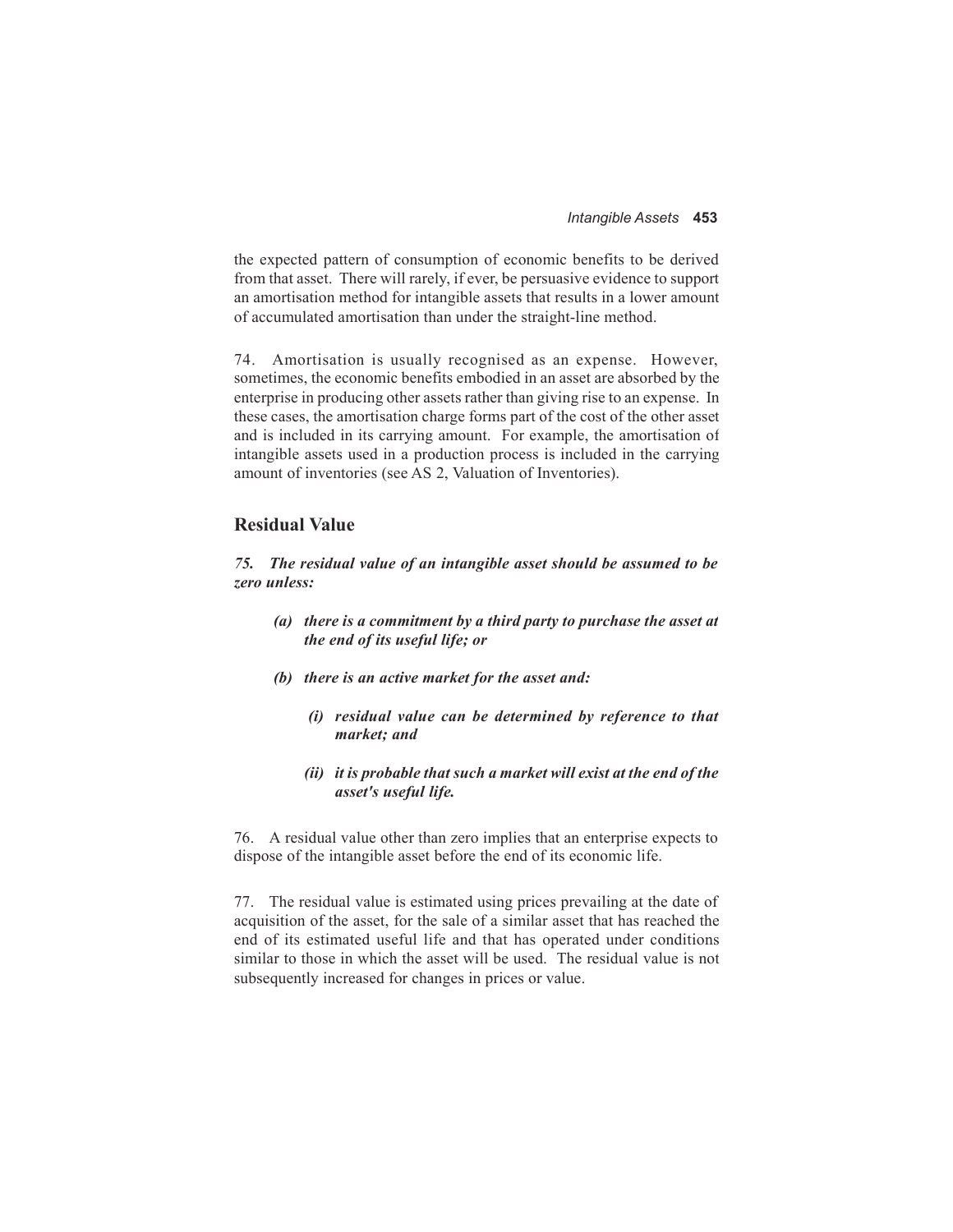#### **Review of Amortisation Period and Amortisation Method**

*78. The amortisation period and the amortisation method should be reviewed at least at each financial year end. If the expected useful life of the asset is significantly different from previous estimates, the amortisation period should be changed accordingly. If there has been a significant change in the expected pattern of economic benefits from the asset, the amortisation method should be changed to reflect the changed pattern. Such changes should be accounted for in accordance with AS 5, Net Profit or Loss for the Period, Prior Period Items and Changes in Accounting Policies.*

79. During the life of an intangible asset, it may become apparent that the estimate of its useful life is inappropriate. For example, the useful life may be extended by subsequent expenditure that improves the condition of the asset beyond its originally assessed standard of performance. Also, the recognition of an impairment loss may indicate that the amortisation period needs to be changed.

80. Over time, the pattern of future economic benefits expected to flow to an enterprise from an intangible asset may change. For example, it may become apparent that a diminishing balance method of amortisation is appropriate rather than a straight-line method. Another example is if use of the rights represented by a licence is deferred pending action on other components of the business plan. In this case, economic benefits that flow from the asset may not be received until later periods.

# **Recoverability of the Carrying Amount — Impairment Losses**

81. To determine whether an intangible asset is impaired, an enterprise applies Accounting Standard on Impairment of Assets<sup>6</sup>. That Standard explains how an enterprise reviews the carrying amount of its assets, how it determines the recoverable amount of an asset and when it recognises or reverses an impairment loss.

82. If an impairment loss occurs before the end of the first annual accounting period commencing after acquisition for an intangible asset

<sup>6</sup> Accounting Standard (AS) 28, 'Impairment of Assets', specifies the requirements relating to impairment of assets.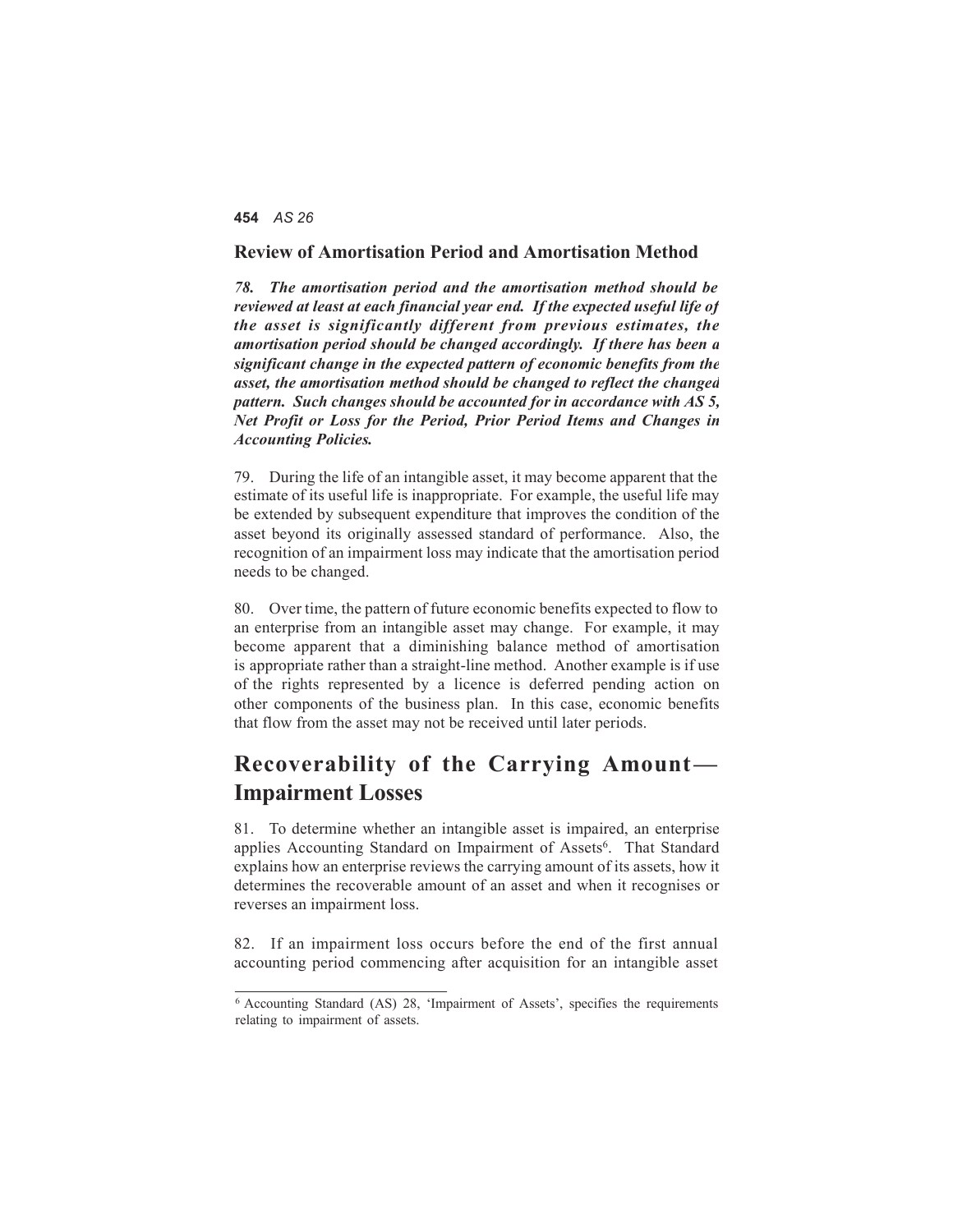acquired in an amalgamation in the nature of purchase, the impairment loss is recognised as an adjustment to both the amount assigned to the intangible asset and the goodwill (capital reserve) recognised at the date of the amalgamation. However, if the impairment loss relates to specific events or changes in circumstances occurring after the date of acquisition, the impairment loss is recognised under Accounting Standard on Impairment of Assets and not as an adjustment to the amount assigned to the goodwill (capital reserve) recognised at the date of acquisition.

*83. In addition to the requirements of Accounting Standard on Impairment of Assets, an enterprise should estimate the recoverable amount of the following intangible assets at least at each financial year end even if there is no indication that the asset is*

- *(a) an intangible asset that is not yet available for use; and*
- *(b) an intangible asset that is amortised over a period exceeding ten years from the date when the asset is available for use.*

#### *The recoverable amount should be determined under Accounting Standard on Impairment of Assets and impairment losses recognised accordingly.*

84. The ability of an intangible asset to generate sufficient future economic benefits to recover its cost is usually subject to great uncertainty until the asset is available for use. Therefore, this Standard requires an enterprise to test for impairment, at least annually, the carrying amount of an intangible asset that is not yet available for use.

85. It is sometimes difficult to identify whether an intangible asset may be impaired because, among other things, there is not necessarily any obvious evidence of obsolescence. This difficulty arises particularly if the asset has a long useful life. As a consequence, this Standard requires, as a minimum, an annual calculation of the recoverable amount of an intangible asset if its useful life exceeds ten years from the date when it becomes available for use.

86. The requirement for an annual impairment test of an intangible asset applies whenever the current total estimated useful life of the asset exceeds ten years from when it became available for use. Therefore, if the useful life of an intangible asset was estimated to be less than ten years at initial recognition, but the useful life is extended by subsequent expenditure to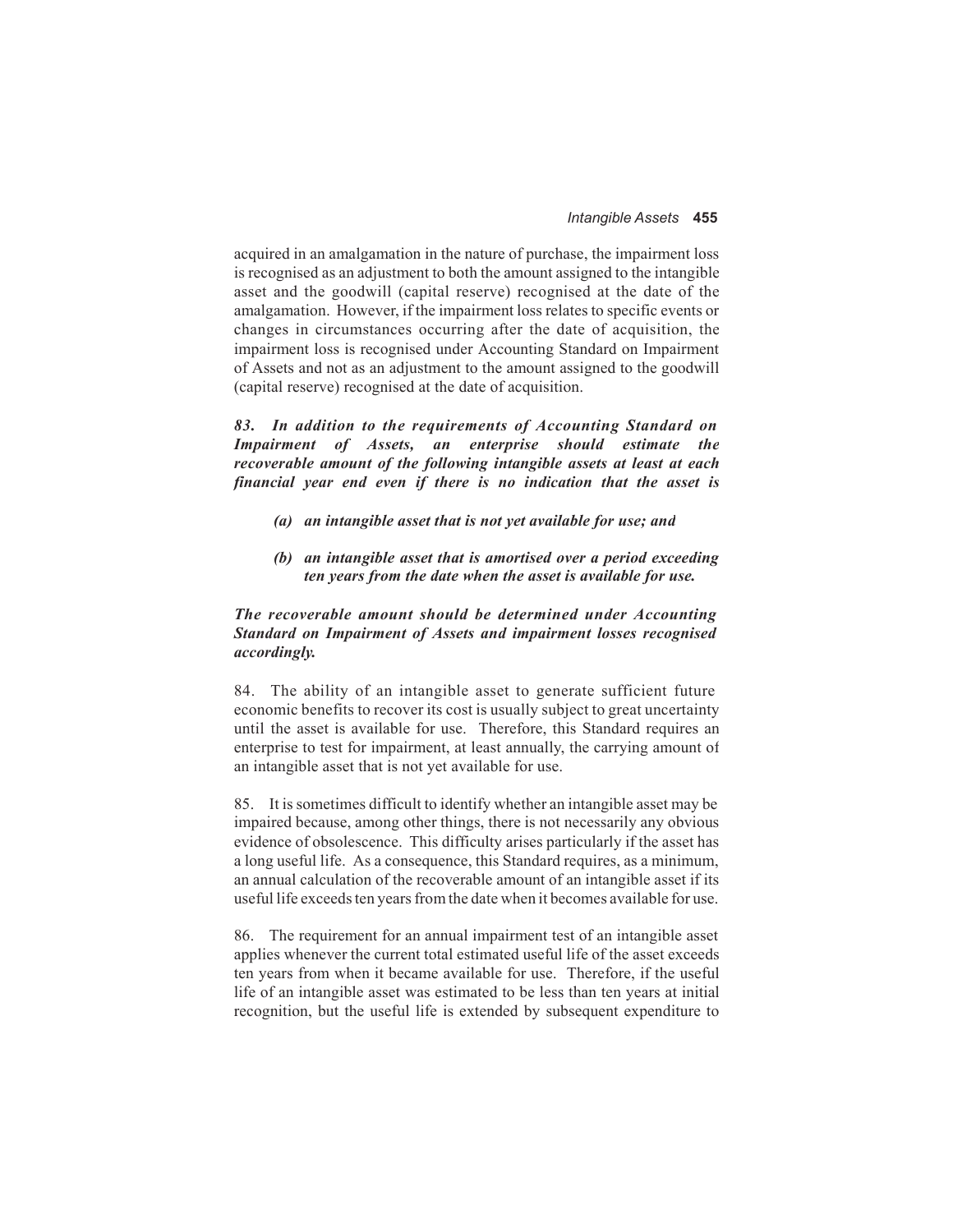exceed ten years from when the asset became available for use, an enterprise performs the impairment test required under paragraph 83(b) and also makes the disclosure required under paragraph 94(a).

### **Retirements and Disposals**

*87. An intangible asset should be derecognised (eliminated from the balance sheet) on disposal or when no future economic benefits are expected from its use and subsequent disposal.*

*88. Gains or losses arising from the retirement or disposal of an intangible asset should be determined as the difference between the net disposal proceeds and the carrying amount of the asset and should be recognised as income or expense in the statement of profit and loss.*

89. An intangible asset that is retired from active use and held for disposal is carried at its carrying amount at the date when the asset is retired from active use. At least at each financial year end, an enterprise tests the asset for impairment under Accounting Standard on Impairment of Assets<sup>7</sup>, and recognises any impairment loss accordingly.

### **Disclosure**

#### **General**

*90. The financial statements should disclose the following for each class of intangible assets, distinguishing between internally generated intangible assets and other intangible assets:*

- *(a) the useful lives or the amortisation rates used;*
- *(b) the amortisation methods used;*
- *(c) the gross carrying amount and the accumulated amortisation (aggregated with accumulated impairment losses) at the beginning and end of the period;*
- *(d) a reconciliation of the carrying amount at the beginning and end of the period showing:*

<sup>7</sup> Accounting Standard (AS) 28, 'Impairment of Assets', specifies the requirements relating to impairment of assets.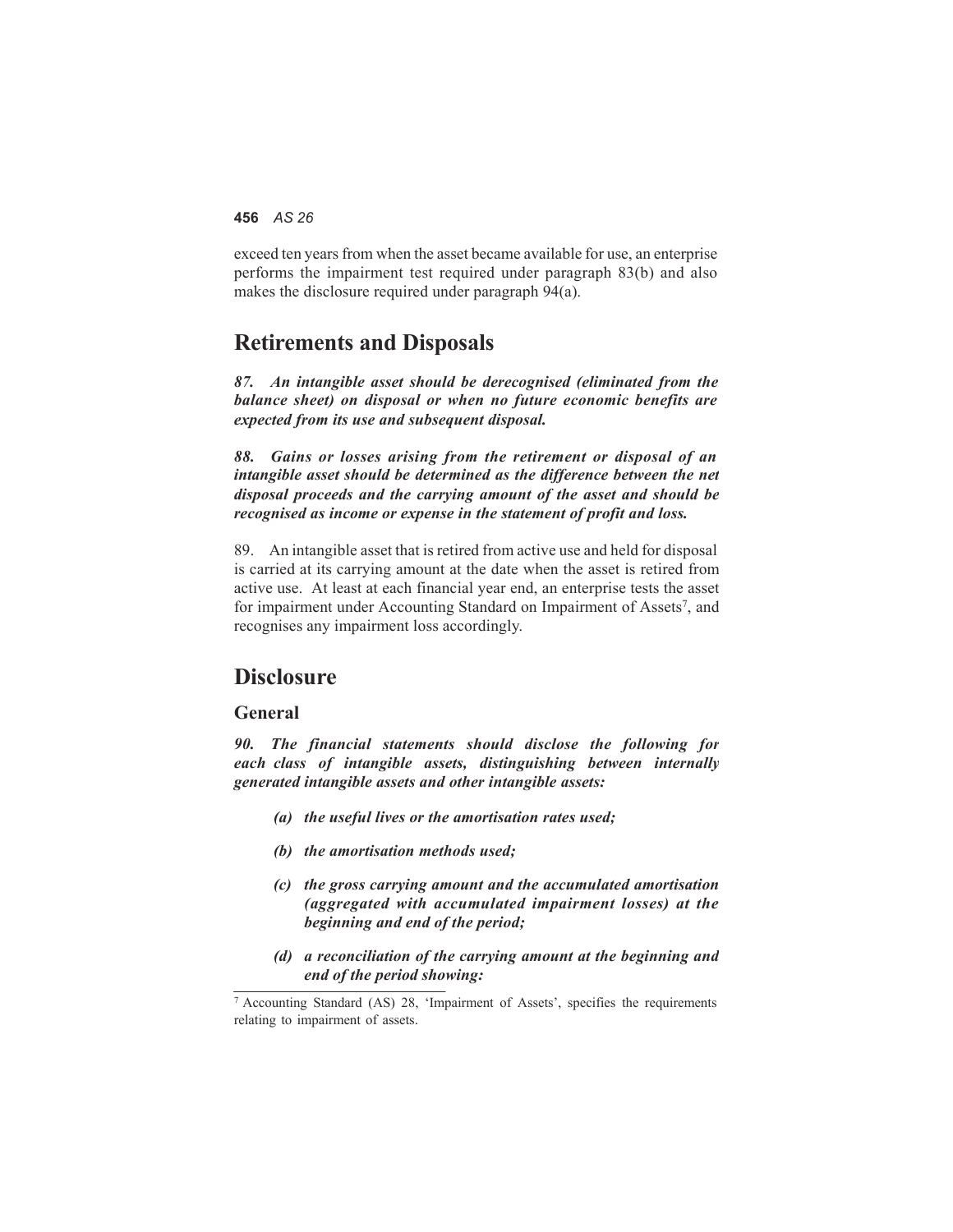- *(i) additions, indicating separately those from internal development and through amalgamation;*
- *(ii) retirements and disposals;*
- *(iii) impairment losses recognised in the statement of profit and loss during the period (if any);*
- *(iv) impairment losses reversed in the statement of profit and loss during the period (if any);*
- *(v) amortisation recognised during the period; and*
- *(vi) other changes in the carrying amount during the period.*

91. A class of intangible assets is a grouping of assets of a similar nature and use in an enterprise's operations. Examples of separate classes may include:

- (a) brand names;
- (b) mastheads and publishing titles;
- (c) computer software;
- (d) licences and franchises;
- (e) copyrights, and patents and other industrial property rights, service and operating rights;
- (f) recipes, formulae, models, designs and prototypes; and
- (g) intangible assets under development.

The classes mentioned above are disaggregated (aggregated) into smaller (larger) classes if this results in more relevant information for the users of the financial statements.

92. An enterprise discloses information on impaired intangible assets under Accounting Standard on Impairment of Assets<sup>8</sup> in addition to the information required by paragraph 90(d)(iii) and (iv).

<sup>8</sup> Accounting Standard (AS) 28, 'Impairment of Assets', specifies the requirements relating to impairment of assets.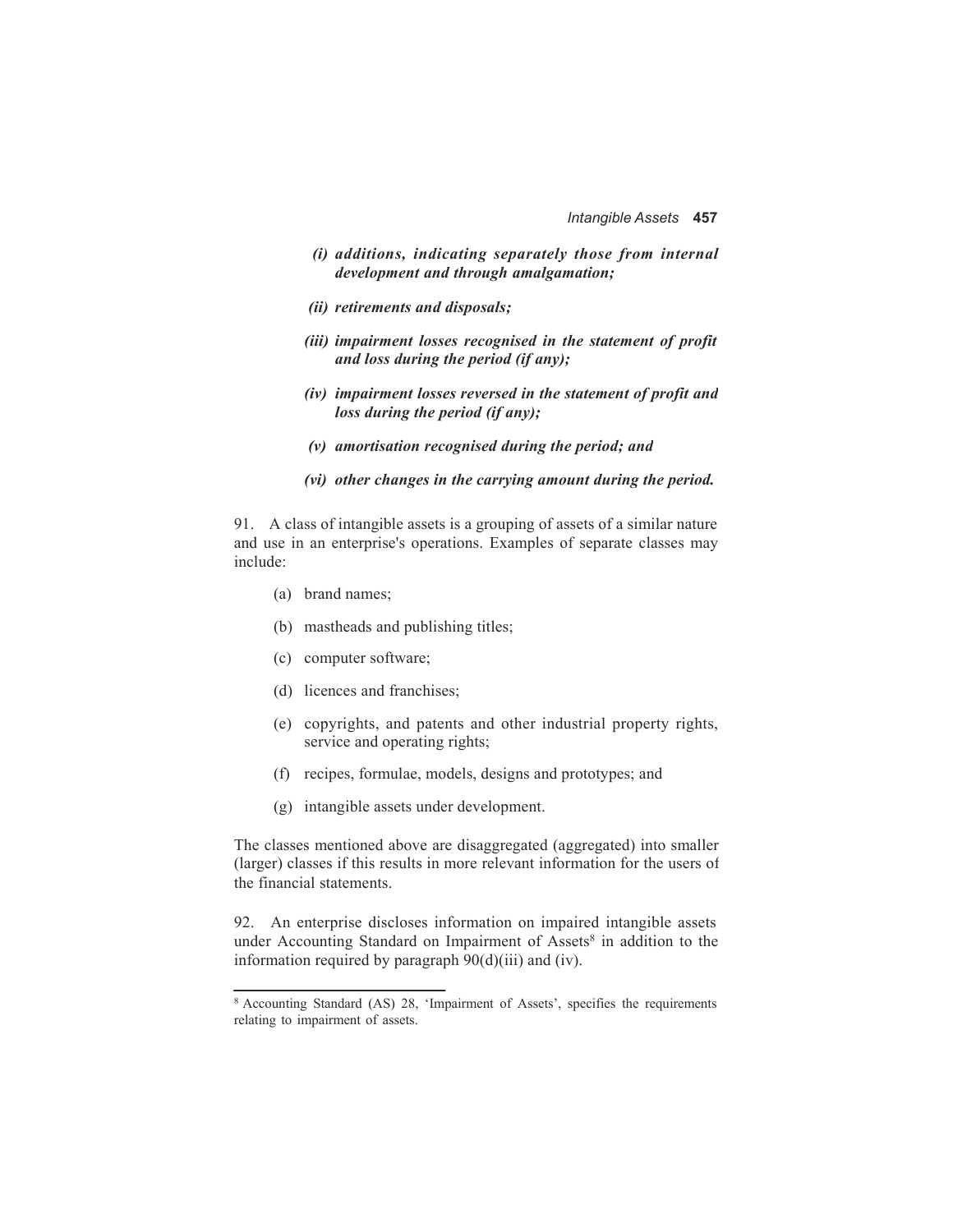93. An enterprise discloses the change in an accounting estimate or accounting policy such as that arising from changes in the amortisation method, the amortisation period or estimated residual values, in accordance with AS 5, Net Profit or Loss for the Period, Prior Period Items and Changes in Accounting Policies.

#### *94. The financial statements should also disclose:*

- *(a) if an intangible asset is amortised over more than ten years, the reasons why it is presumed that the useful life of an intangible asset will exceed ten years from the date when the asset is available for use. In giving these reasons, the enterprise should describe the factor(s) that played a significant role in determining the useful life of the asset;*
- *(b) a description, the carrying amount and remaining amortisation period of any individual intangible asset that is material to the financial statements of the enterprise as a whole;*
- *(c) the existence and carrying amounts of intangible assets whose title is restricted and the carrying amounts of intangible assets pledged as security for liabilities; and*
- *(d) the amount of commitments for the acquisition of intangible assets.*

95. When an enterprise describes the factor(s) that played a significant role in determining the useful life of an intangible asset that is amortised over more than ten years, the enterprise considers the list of factors in paragraph 64.

#### **Research and Development Expenditure**

*96. The financial statements should disclose the aggregate amount of research and development expenditure recognised as an expense during the period.*

97. Research and development expenditure comprises all expenditure that is directly attributable to research or development activities or that can be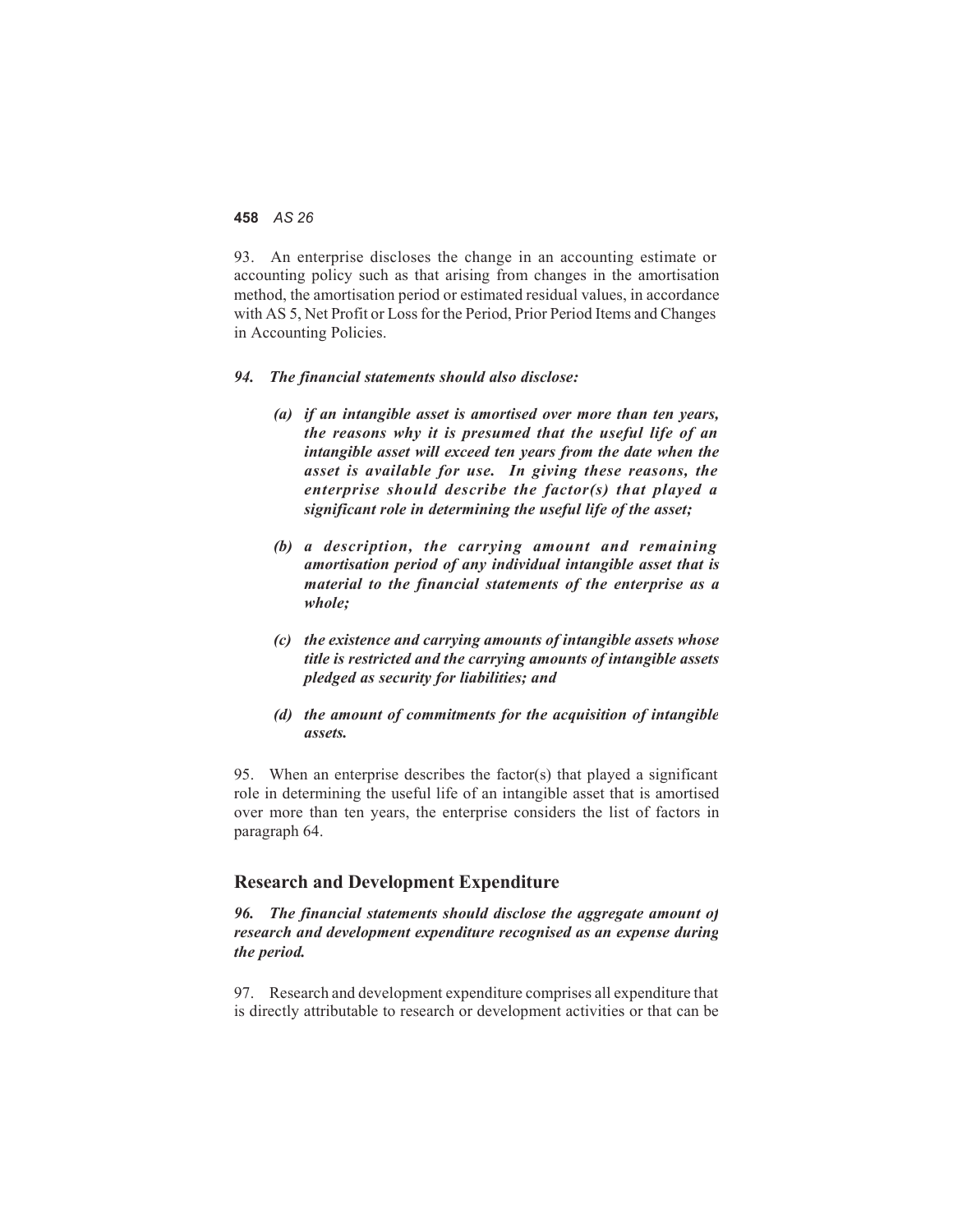allocated on a reasonable and consistent basis to such activities (see paragraphs 53-54 for guidance on the type of expenditure to be included for the purpose of the disclosure requirement in paragraph 96).

#### **Other Information**

98. An enterprise is encouraged, but not required, to give a description of any fully amortised intangible asset that is still in use.

# **Transitional Provisions**

*99. Where, on the date of this Standard coming into effect, an enterprise is following an accounting policy of not amortising an intangible item or amortising an intangible item over a period longer than the period determined under paragraph 63 of this Standard and the period determined under paragraph 63 has expired on the date of this Standard coming into effect, the carrying amount appearing in the balance sheet in respect of that item should be eliminated with a corresponding adjustment*

*In the event the period determined under paragraph 63 has not expired on the date of this Standard coming into effect and:*

- *(a) if the enterprise is following an accounting policy of not amortising an intangible item, the carrying amount of the intangible item should be restated, as if the accumulated amortisation had always been determined under this Standard, with the corresponding adjustment to the opening balance of revenue reserves. The restated carrying amount should be amortised over the balance of the period as determined in paragraph 63.*
- *(b) if the remaining period as per the accounting policy followed by the enterprise:*
	- *(i) is shorter as compared to the balance of the period determined under paragraph 63, the carrying amount of the intangible item should be amortised over the remaining period as per the accounting policy followed by the enterprise,*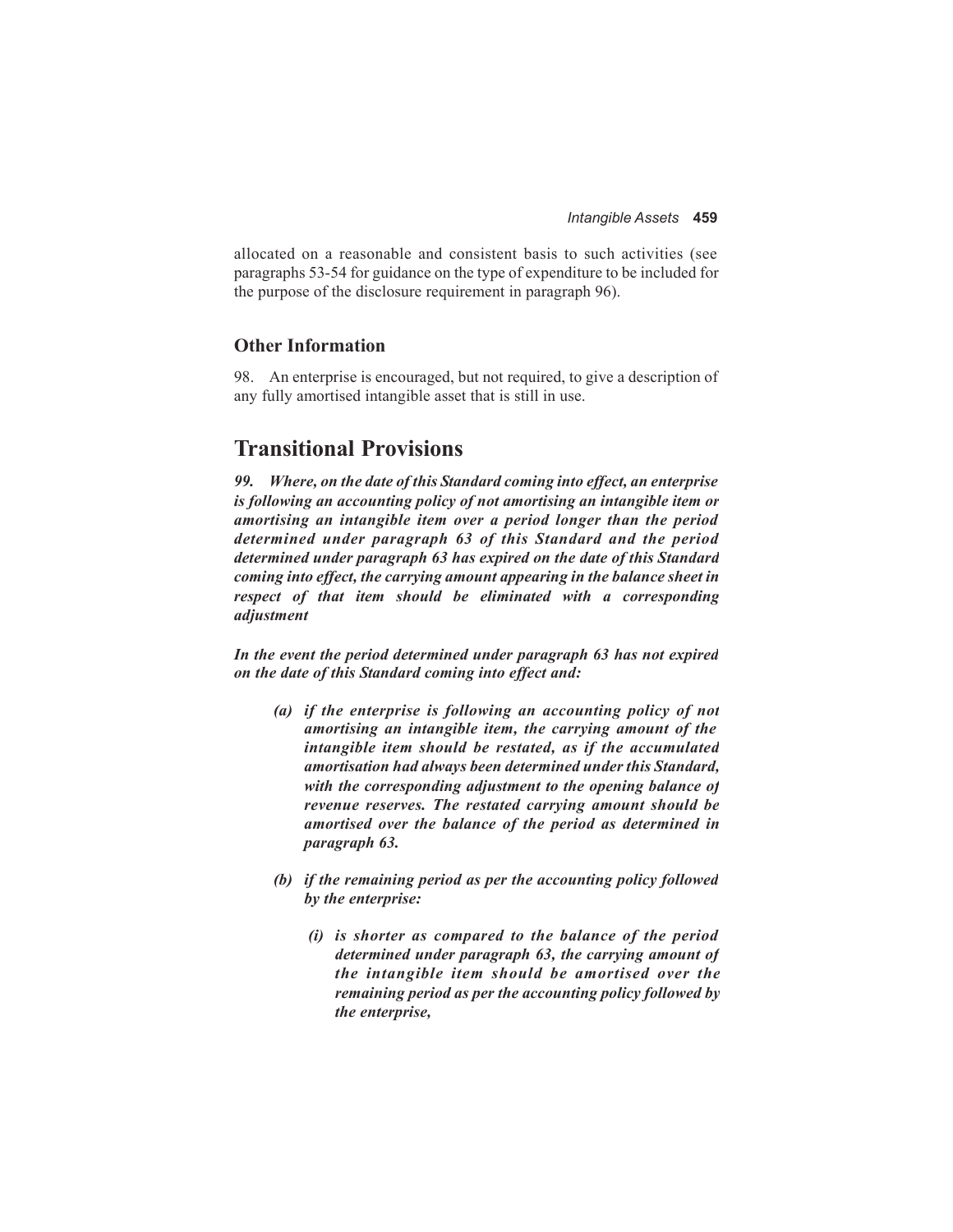*(ii) is longer as compared to the balance of the period determined under paragraph 63, the carrying amount of the intangible item should be restated, as if the accumulated amortisation had always been determined under this Standard, with the corresponding adjustment to the opening balance of revenue reserves. The restated carrying amount should be amortised over the balance of the period as determined in paragraph 63.*

100. Illustration B attached to the Standard illustrates the application of paragraph 99.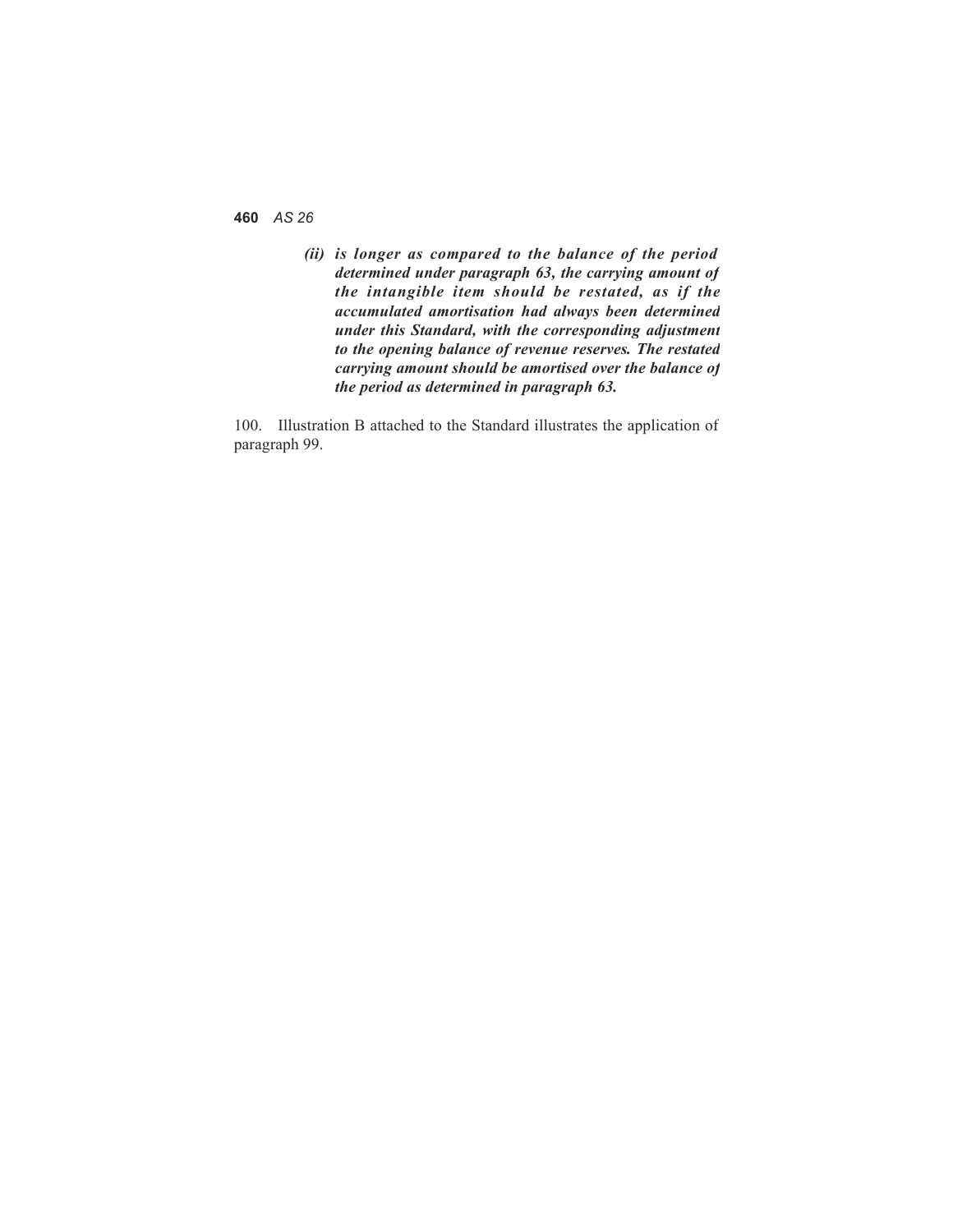# **Illustration A**

*This Illustration which does not form part of the Accounting Standard, provides illustrative application of the principles laid down in the Standard to internal use software and web-site costs. Its purpose is to illustrate the application of the Accounting Standard to assist in clarifying its meaning.*

### **I. Illustrative Application of the Accounting Standard to Internal Use Computer Software**

Computer software for internal use can be internally generated or acquired.

#### **Internally Generated Computer Software**

1. Internally generated computer software for internal use is developed or modified internally by the enterprise solely to meet the needs of the enterprise and at no stage it is planned to sell it.

2. The stages of development of internally generated software may be categorised into the following two phases:

- Preliminary project stage, i.e., the research phase
- Development stage

#### **Preliminary project stage**

3. At the preliminary project stage the internally generated software should not be recognised as an asset. Expenditure incurred in the preliminary project stage should be recognised as an expense when it is incurred. The reason for such a treatment is that at this stage of the software project an enterprise can not demonstrate that an asset exists from which future economic benefits are probable.

4. When a computer software project is in the preliminary project stage, enterprises are likely to:

(a) Make strategic decisions to allocate resources between alternative projects at a given point in time. For example, should programmers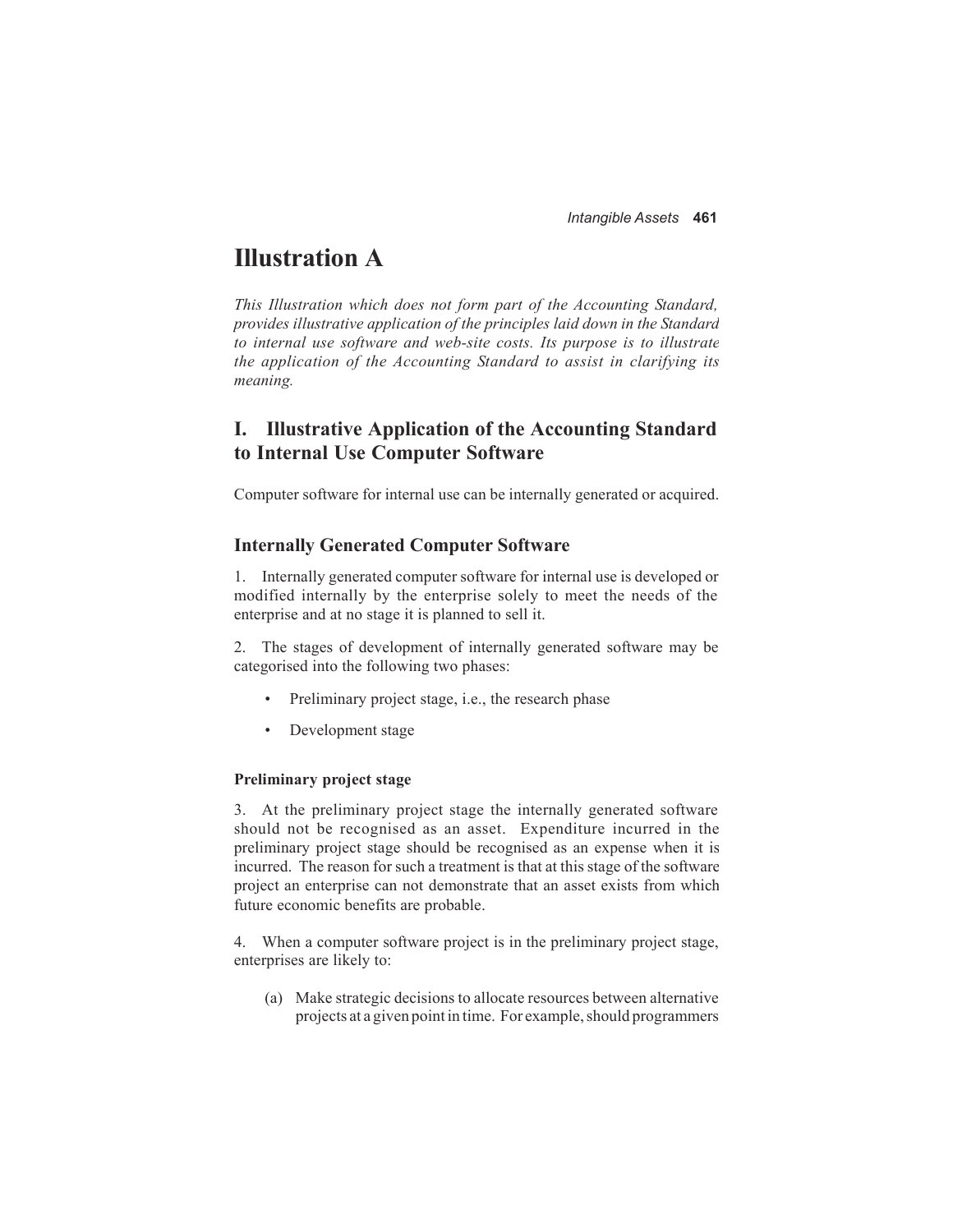develop a new payroll system or direct their efforts toward correcting existing problems in an operating payroll system.

- (b) Determine the performance requirements (that is, what it is that they need the software to do) and systems requirements for the computer software project it has proposed to undertake.
- (c) Explore alternative means of achieving specified performance requirements. For example, should an entity make or buy the software. Should the software run on a mainframe or a client server system.
- (d) Determine that the technology needed to achieve performance requirements exists.
- (e) Select a consultant to assist in the development and/or installation of the software.

#### **Development Stage**

5. An internally generated software arising at the development stage should be recognised as an asset if, and only if, an enterprise can demonstrate all of the following:

- (a) the technical feasibility of completing the internally generated software so that it will be available for internal use;
- (b) the intention of the enterprise to complete the internally generated software and use it to perform the functions intended. For example, the intention to complete the internally generated software can be demonstrated if the enterprise commits to the funding of the software project;
- (c) the ability of the enterprise to use the software;
- (d) how the software will generate probable future economic benefits. Among other things, the enterprise should demonstrate the usefulness of the software;
- (e) the availability of adequate technical, financial and other resources to complete the development and to use the software; and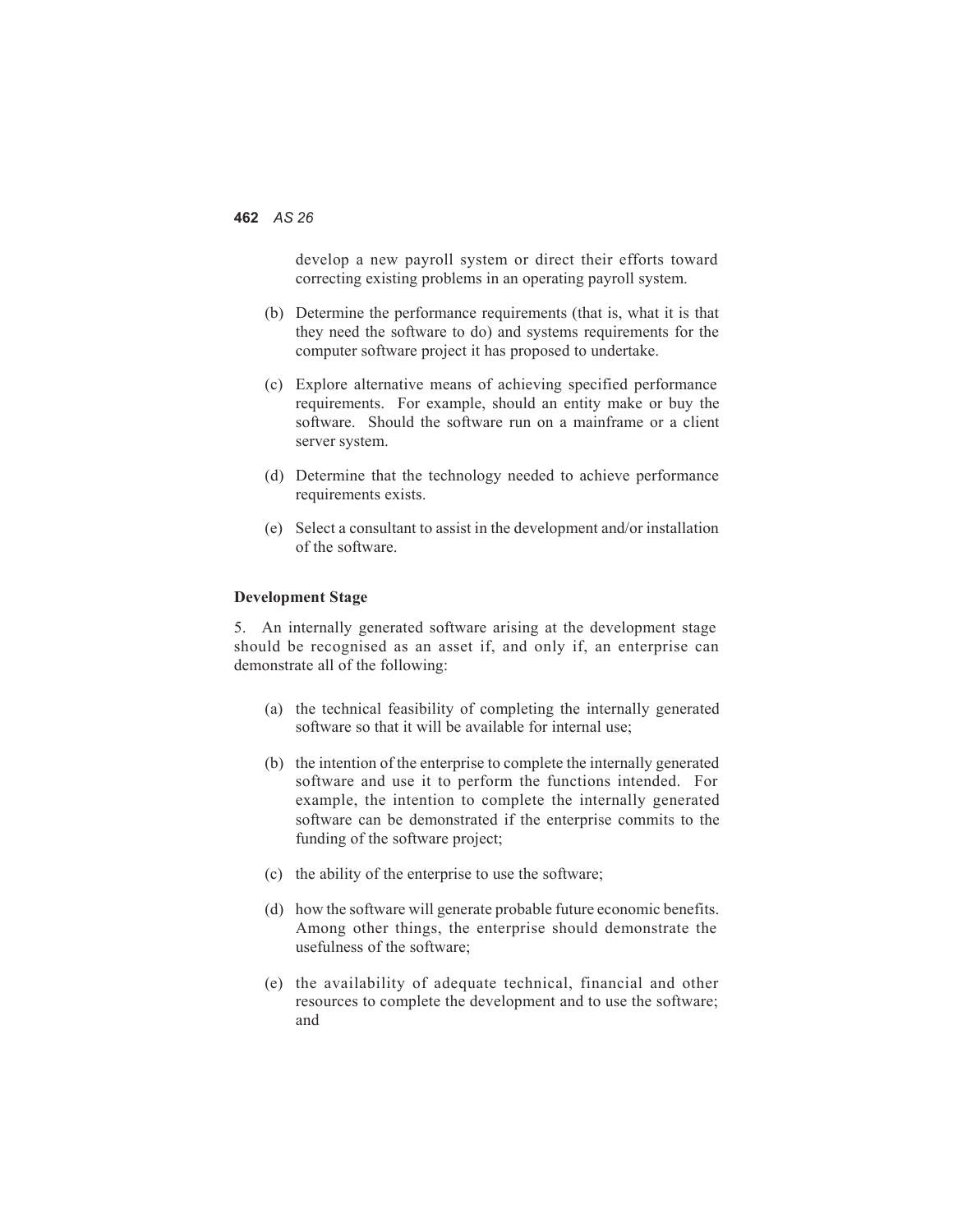(f) the ability of the enterprise to measure the expenditure attributable to the software during its development reliably.

6. Examples of development activities in respect of internally generated software include:

- (a) Design including detailed program design which is the process of detail design of computer software that takes product function, feature, and technical requirements to their most detailed, logical form and is ready for coding.
- (b) Coding which includes generating detailed instructions in a computer language to carry out the requirements described in the detail program design. The coding of computer software may begin prior to, concurrent with, or subsequent to the completion of the detail program design.

At the end of these stages of the development activity, the enterprise has a working model, which is an operative version of the computer software capable of performing all the major planned functions, and is ready for initial testing ("beta" versions).

(c) Testing which is the process of performing the steps necessary to determine whether the coded computer software product meets function, feature, and technical performance requirements set forth in the product design.

At the end of the testing process, the enterprise has a master version of the internal use software, which is a completed version together with the related user documentation and the training materials.

#### **Cost of internally generated software**

7. The cost of an internally generated software is the sum of the expenditure incurred from the time when the software first met the recognition criteria for an intangible asset as stated in paragraphs 20 and 21 of this Standard and paragraph 5 above. An expenditure which did not meet the recognition criteria as aforesaid and expensed in an earlier financial statements should not be reinstated if the recognition criteria are met later.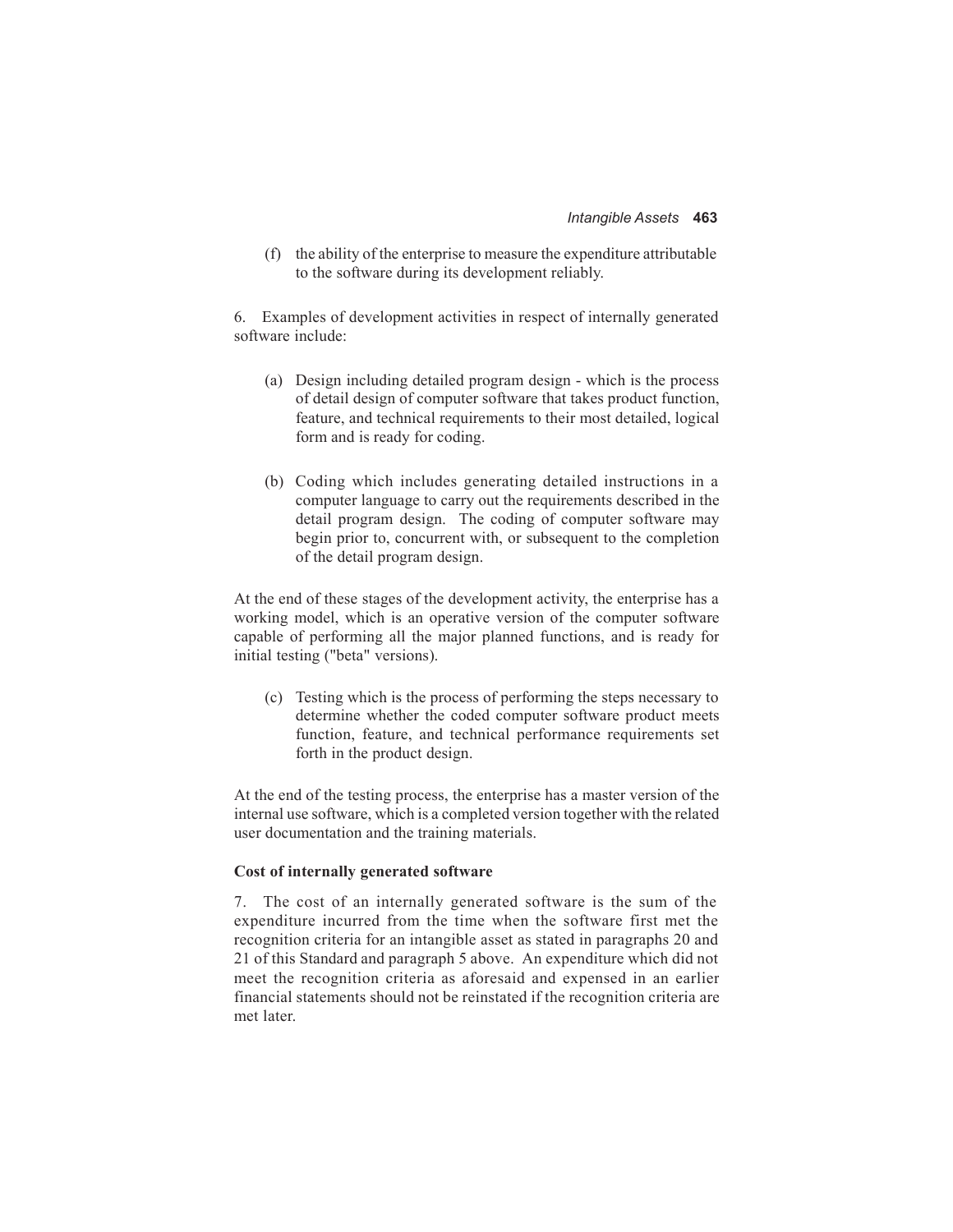8. The cost of an internally generated software comprises all expenditure that can be directly attributed or allocated on a reasonable and consistent basis to create the software for its intended use. The cost include:

- (a) expenditure on materials and services used or consumed in developing the software;
- (b) the salaries, wages and other employment related costs of personnel directly engaged in developing the software;
- (c) any expenditure that is directly attributable to generating software; and
- (d) overheads that are necessary to generate the software and that can be allocated on a reasonable and consistent basis to the software (For example, an allocation of the depreciation of fixed assets, insurance premium and rent). Allocation of overheads are made on basis similar to those used in allocating the overhead to inventories.

9. The following are not components of the cost of an internally generated software:

- (a) selling, administration and other general overhead expenditure unless this expenditure can be directly attributable to the development of the software;
- (b) clearly identified inefficiencies and initial operating losses incurred before software achieves the planned performance; and
- (c) expenditure on training the staff to use the internally generated software.

#### **Software Acquired for Internal Use**

10. The cost of a software acquired for internal use should be recongised as an asset if it meets the recognition criteria prescribed in paragraphs 20 and 21 of this Standard.

11. The cost of a software purchased forinternal use comprises its purchase price, including any import duties and other taxes (other than those subsequently recoverable by the enterprise from the taxing authorities) and any directly attributable expenditure on making the software ready for its use.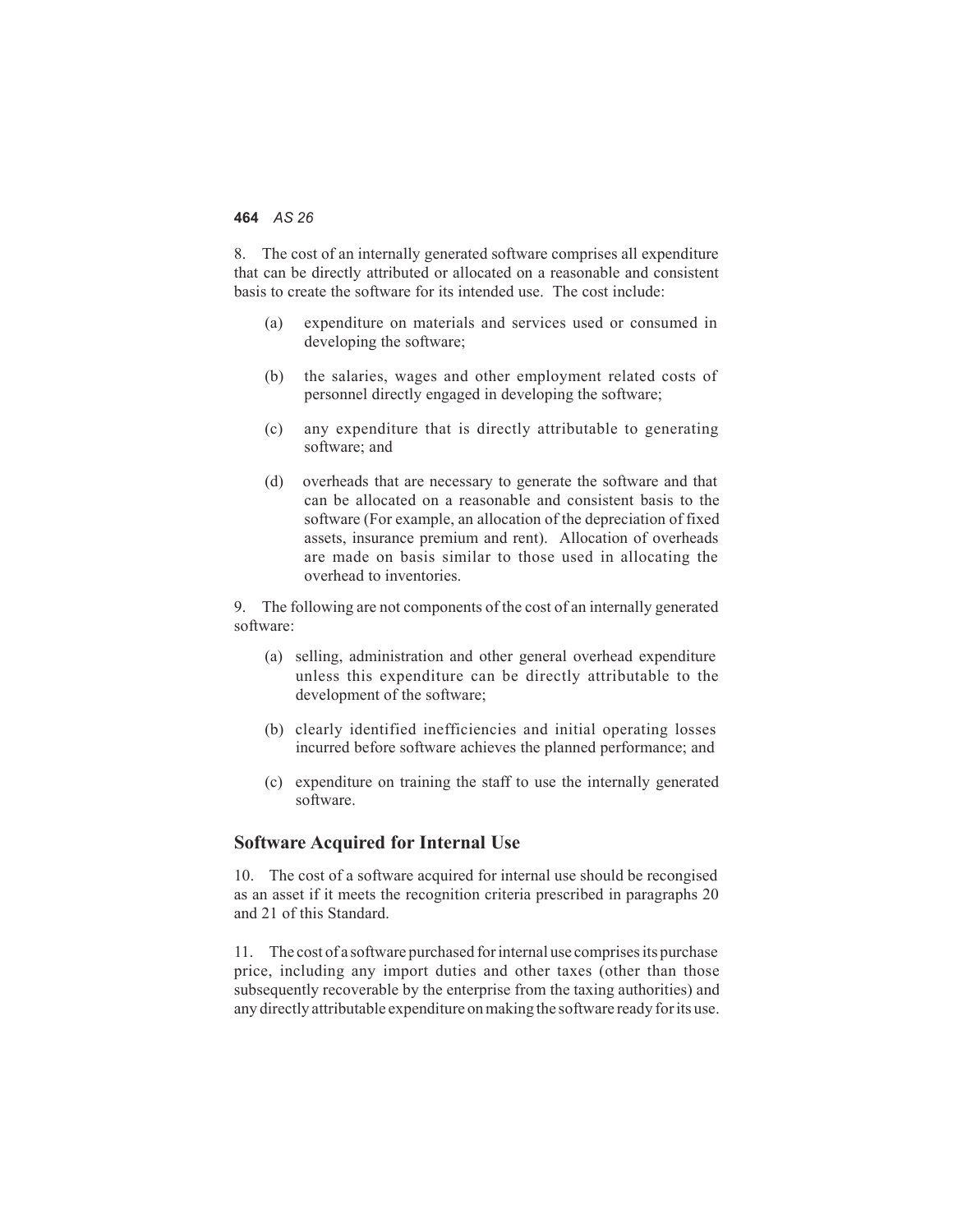Any trade discounts and rebates are deducted in arriving at the cost. In the determination of cost, matters stated in paragraphs 24 to 34 of the Standard need to be considered, as appropriate.

#### **Subsequent expenditure**

12. Enterprises may incur considerable cost in modifying existing software systems. Subsequent expenditure on software after its purchase or its completion should be recognised as an expense when it is incurred unless:

- (a) it is probable that the expenditure will enable the software to generate future economic benefits in excess of its originally assessed standards of performance; and
- (b) the expenditure can be measured and attributed to the software reliably.

If these conditions are met, the subsequent expenditure should be added to the carrying amount of the software. Costs incurred in order to restore or maintain the future economic benefits that an enterprise can expect from the originally assessed standard of performance of existing software systems is recognised as an expense when, and only when, the restoration or maintenance work is carried out.

#### **Amortisation period**

13. The depreciable amount of a software should be allocated on a systematic basis over the best estimate of its useful life. The amortisation should commence when the software is available for use.

14. As per this Standard, there is a rebuttable presumption that the useful life of an intangible asset will not exceed ten years from the date when the asset is available for use. However, given the history of rapid changes in technology, computer software is susceptible to technological obsolescence. Therefore, it is likely that useful life of the software will be much shorter, say 3 to 5 years.

#### **Amortisation method**

15. The amortisation method used should reflect the pattern in which the software's economic benefits are consumed by the enterprise. If that pattern can not be determined reliably, the straight-line method should be used.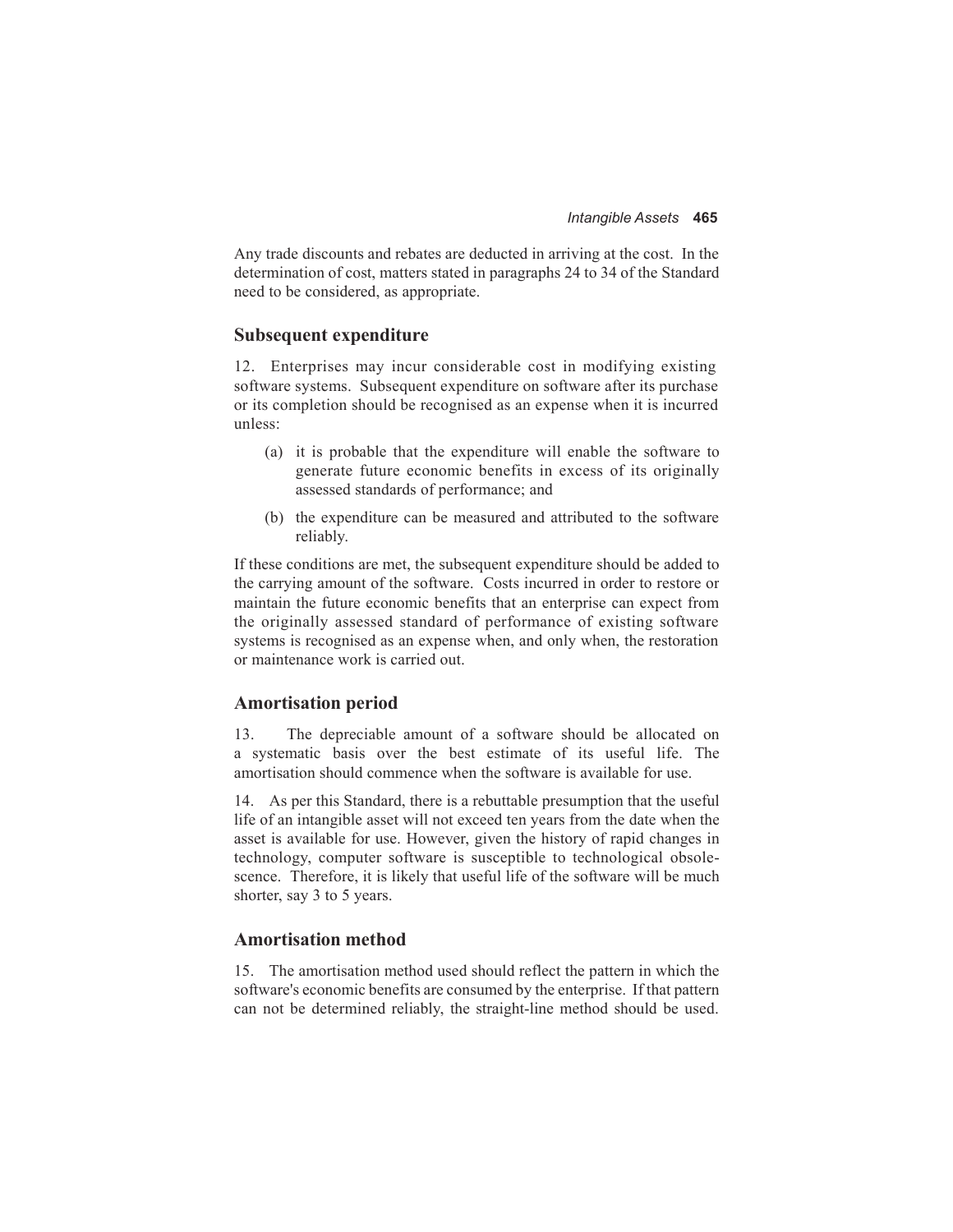The amortisation charge for each period should be recognised as an expenditure unless another Accounting Standard permits or requires it to be included in the carrying amount of another asset. For example, the amortisation of a software used in a production process is included in the carrying amount of inventories.

### **II. Illustrative Application of the Accounting Standard to Web-Site Costs**

1. An enterprise may incur internal expenditures when developing, enhancing and maintaining its own web site. The web site may be used for various purposes such as promoting and advertising products and services, providing electronic services, and selling products and services.

- 2. The stages of a web site's development can be described as follows:
	- (a) Planning includes undertaking feasibility studies, defining objectives and specifications, evaluating alternatives and selecting preferences;
	- (b) Application and Infrastructure Development includes obtaining a domain name, purchasing and developing hardware and operating software, installing developed applications and stress testing; and
	- (c) Graphical Design and Content Development includes designing the appearance of web pages and creating, purchasing, preparing and uploading information, either textual or graphical in nature, on the web site prior to the web site becoming available for use. This information may either be stored in separate databases that are integrated into (or accessed from) the web site or coded directly into the web pages.

3. Once development of a web site has been completed and the web site is available for use, the web site commences an operating stage. During this stage, an enterprise maintains and enhances the applications, infrastructure, graphical design and content of the web site.

4. The expenditures for purchasing, developing, maintaining and enhancing hardware (e.g., web servers, staging servers, production servers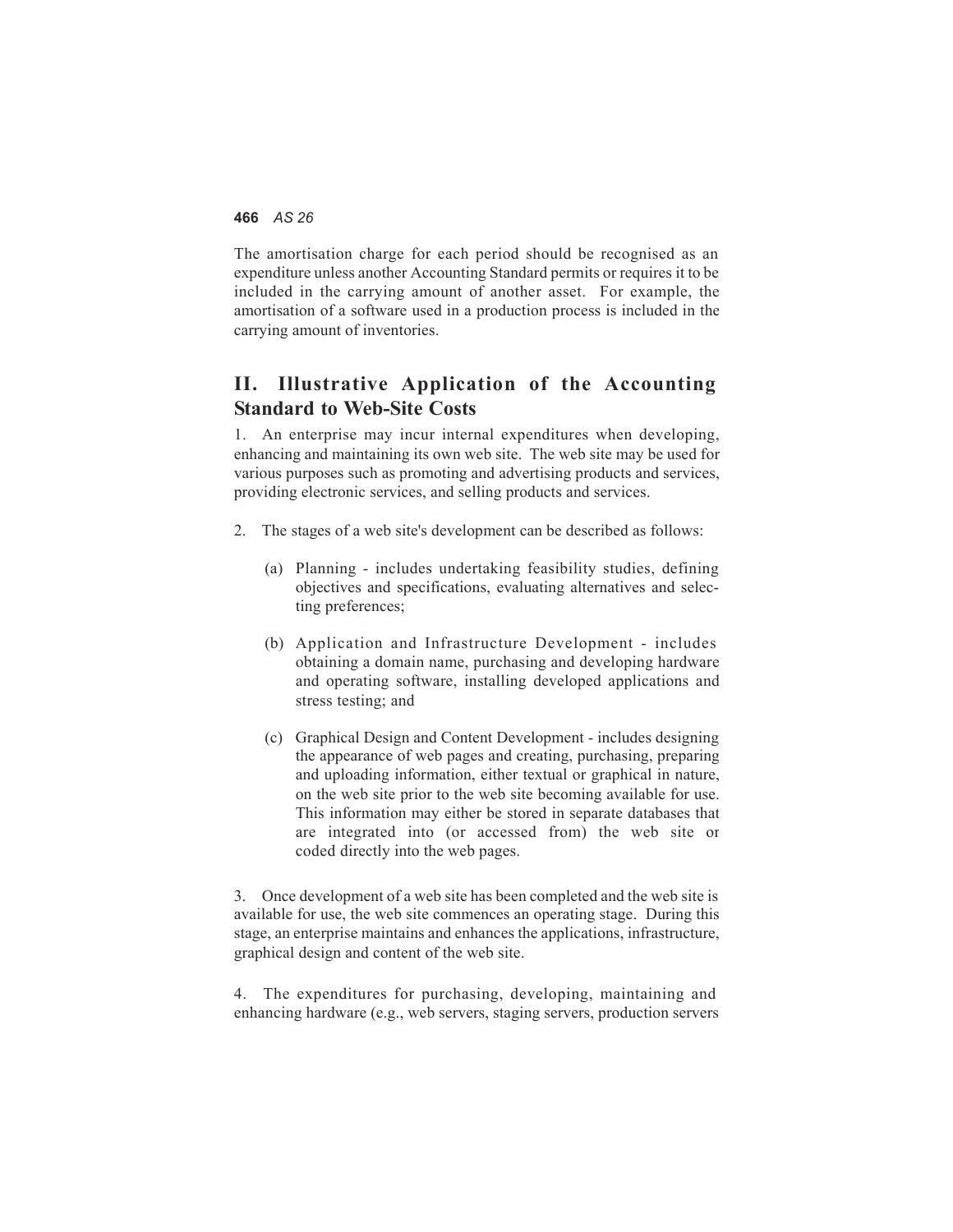and Internet connections) related to a web site are not accounted for under this Standard but are accounted for under AS 10, Accounting for Fixed Assets. Additionally, when an enterprise incurs an expenditure for having an Internet service provider host the enterprise's web site on it's own servers connected to the Internet, the expenditure is recognised as an

5. An intangible asset is defined in paragraph 6 of this Standard as an identifiable non-monetary asset, without physical substance, held for use in the production or supply of goods or services, for rental to others, or for administrative purposes. Paragraph 7 of this Standard provides computer software as a common example of an intangible asset. By analogy, a web site is another example of an intangible asset. Accordingly, a web site developed by an enterprise for its own use is an internally generated intangible asset that is subject to the requirements of this Standard.

6. An enterprise should apply the requirements of this Standard to an internal expenditure for developing, enhancing and maintaining its own web site. Paragraph 55 of this Standard provides expenditure on an intangible item to be recognised as an expense when incurred unless it forms part of the cost of an intangible asset that meets the recognition criteria in paragraphs 19-54 of the Standard. Paragraph 56 of the Standard requires expenditure on start-up activities to be recognised as an expense when incurred. Developing a web site by an enterprise for its own use is not

a start-up activity to the extent that an internally generated intangible asset is created. An enterprise applies the requirements and guidance in paragraphs 39-54 of this Standard to an expenditure incurred for developing its own web site in addition to the general requirements for recognition and initial measurement of an intangible asset. The cost of a web site, as described in paragraphs 52-54 of this Standard, comprises all expenditure that can be directly attributed, or allocated on a reasonable and consistent basis, to creating, producing and preparing the asset for its

The enterprise should evaluate the nature of each activity for which an expenditure is incurred (e.g., training employees and maintaining the web site) and the web site's stage of development or post-development:

(a) Paragraph 41 of this Standard requires an expenditure on research (or on the research phase of an internal project) to be recognised as an expense when incurred. The examples provided in paragraph 43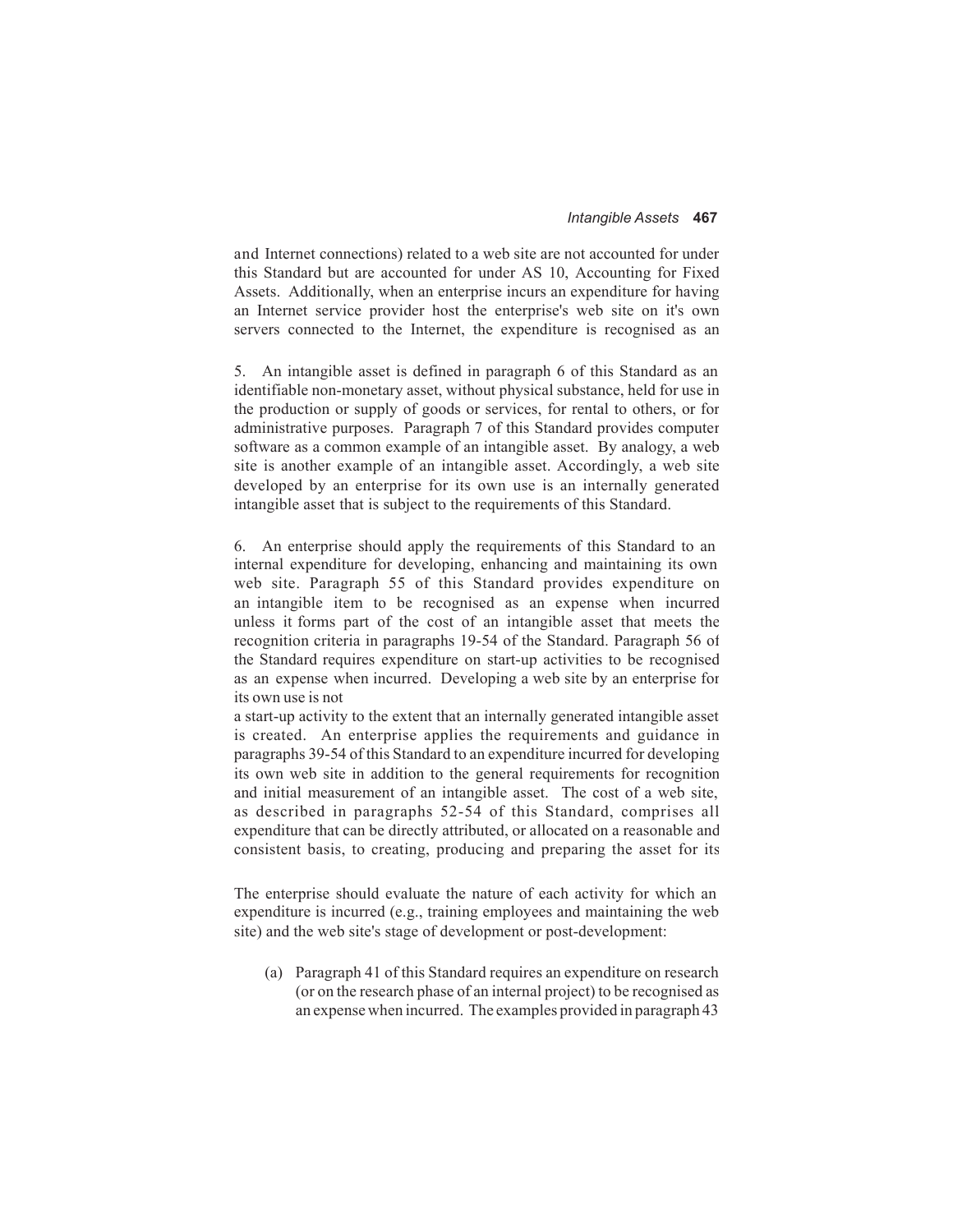of this Standard are similar to the activities undertaken in the Planning stage of a web site's development. Consequently, expenditures incurred in the Planning stage of a web site's development are recognised as an expense when incurred.

- (b) Paragraph 44 of this Standard requires an intangible asset arising from the development phase of an internal project to be recognised if an enterprise can demonstrate fulfillment of the six criteria specified. Application and Infrastructure Development and Graphical Design and Content Development stages are similar in nature to the development phase. Therefore, expenditures incurred in these stages should be recognised as an intangible asset if, and only if, in addition to complying with the general requirements for recognition and initial measurement of an intangible asset, an enterprise can demonstrate those items described in paragraph 44 of this Standard. In addition,
	- (i) an enterprise may be able to demonstrate how its web site will generate probable future economic benefits under paragraph 44(d) by using the principles in Accounting Standard on Impairment of Assets<sup>9</sup>. This includes situations where the web site is developed solely or primarily for promoting and advertising an enterprise's own products and services. Demonstrating how a web site will generate probable future economic benefits under paragraph 44(d) by assessing the economic benefits to be received from the web site and using the principles in Accounting Standard on Impairment of Assets, may be particularly difficult for an enterprise that develops a web site solely or primarily for advertising and promoting its own products and services; information is unlikely to be available for reliably estimating the amount obtainable from the sale of the web site in an

arm's length transaction, or the future cash inflows and outflows to be derived from its continuing use and ultimate disposal. In this circumstance, an enterprise determines the future economic benefits of the cash-generating unit to which the web site belongs, if it does not belong to one. If the web

<sup>9</sup> Accounting Standard (AS) 28, 'Impairment of Assets', specifies the requirements relating to impairment of assets.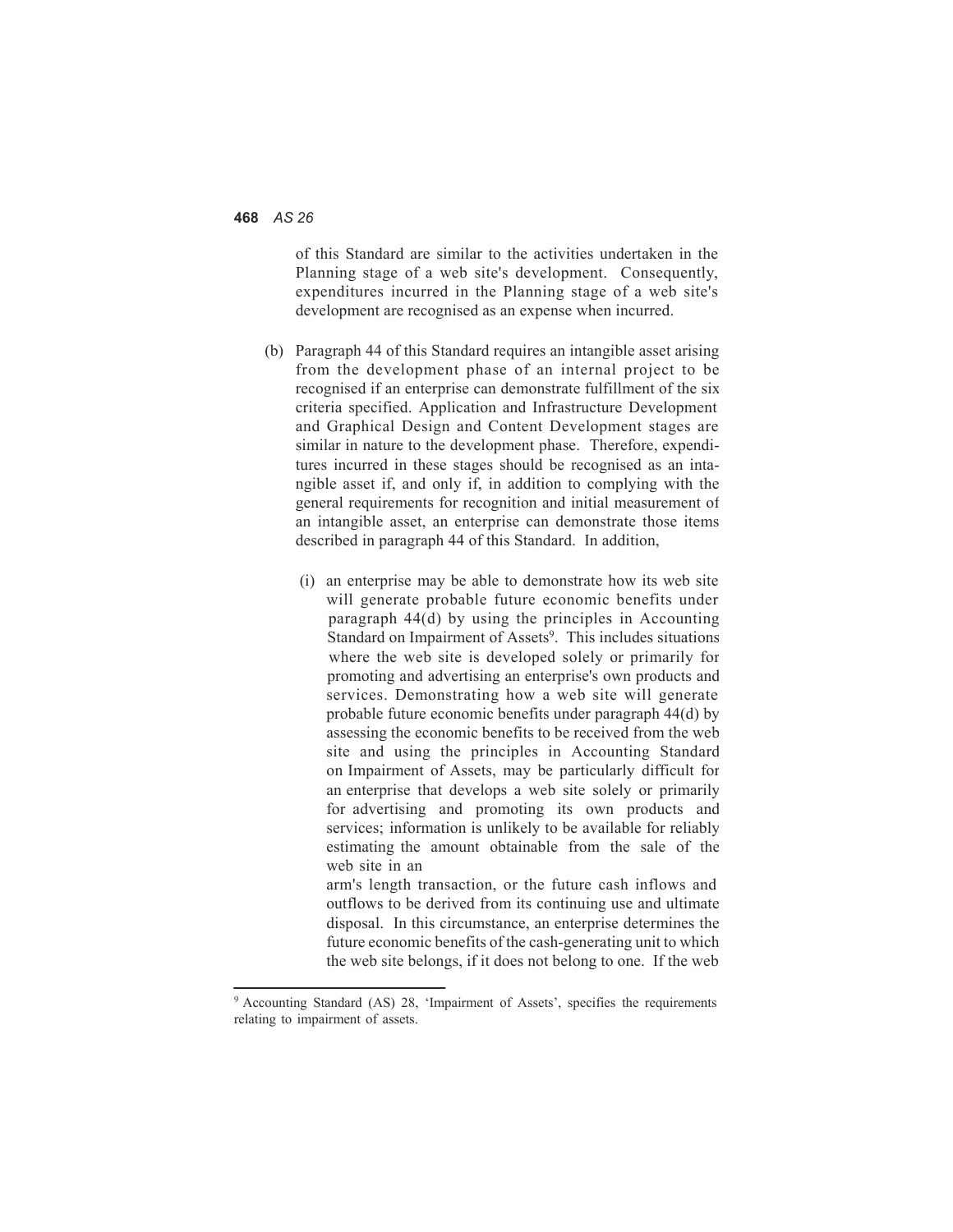generate cash inflows independently from other assets and their carrying amount cannot be fully attributed to a cashgenerating unit), then an enterprise applies the 'bottom-up' test and/or the 'top-down' test under Accounting Standard on Impairment of Assets.

- (ii) an enterprise may incur an expenditure to enable use of content, which had been purchased or created for another purpose, on its web site (e.g., acquiring a license to reproduce information) or may purchase or create content specifically for use on its web site prior to the web site becoming available for use. In such circumstances, an enterprise should determine whether a separate asset, is identifiable with respect to such content (e.g., copyrights and licenses), and if a separate asset is not identifiable, then the expenditure should be included in the cost of developing the web site when the expenditure meets the conditions in paragraph 44 of this Standard. As per paragraph 20 of this Standard, an intangible asset is recognised if, and only if, it meets specified criteria, including the definition of an intangible asset. Paragraph 52 indicates that the cost of an internally generated intangible asset is the sum of expenditure incurred from the time when the intangible asset first meets the specified recognition criteria. When an enterprise acquires or creates content, it may be possible to identify an intangible asset (e.g., a license or a copyright) separate from a web site. Consequently, an enterprise determines whether an expenditure to enable use of content, which had been created for another purpose, on its web site becoming available for use results in a separate identifiable asset or the expenditure is included in the cost of developing the web
- (c) the operating stage commences once the web site is available for use, and therefore an expenditure to maintain or enhance the web site after development has been completed should be recognised as an expense when it is incurred unless it meets the criteria in paragraph 59 of the Standard. Paragraph 60 explains that if the expenditure is required to maintain the asset at its originally assessed standard of performance, then the expenditure is recognised as an expense when incurred.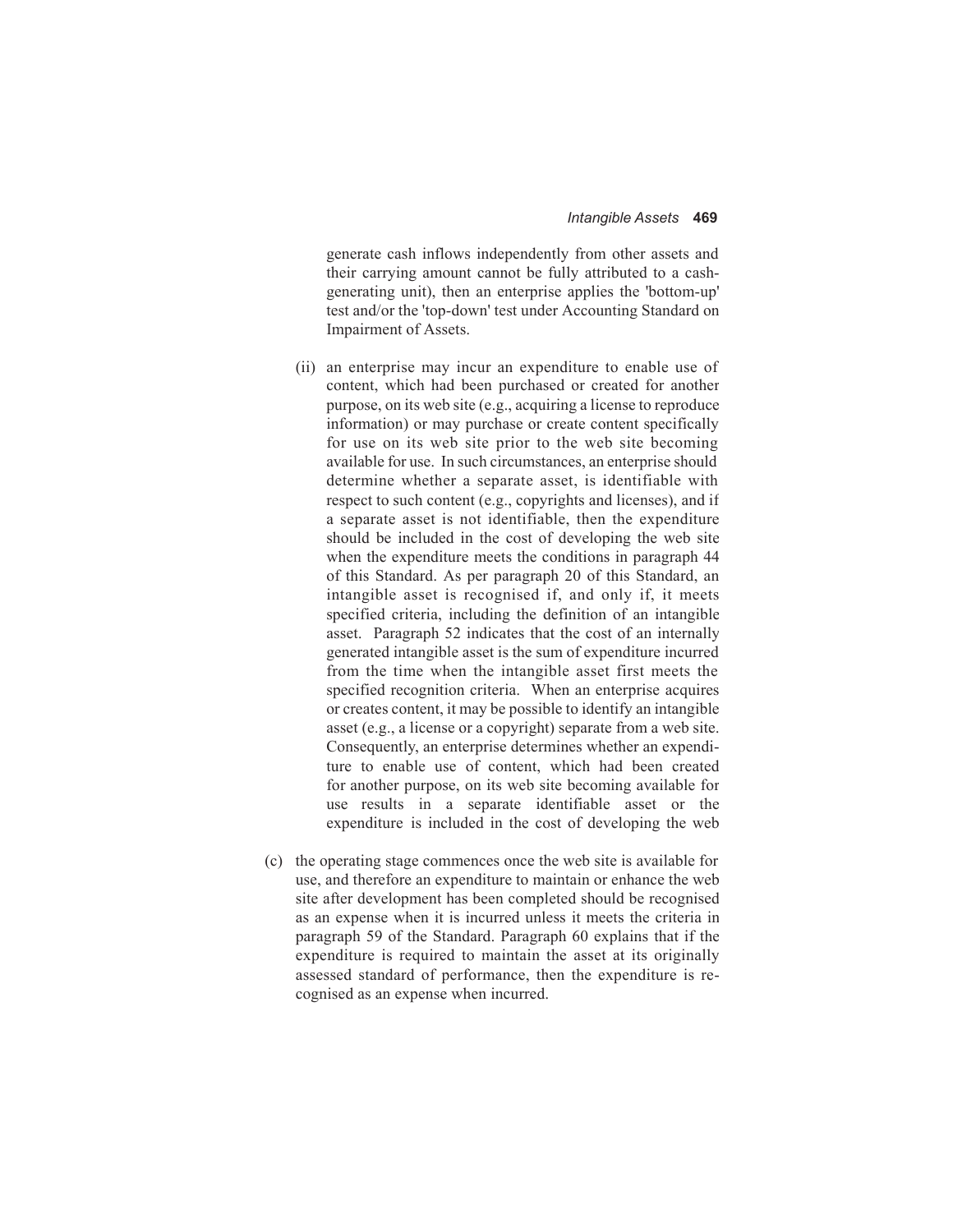7. An intangible asset is measured subsequent to initial recognition by applying the requirements in paragraph 62 of this Standard. Additionally, since paragraph 68 of the Standard states that an intangible asset always has a finite useful life, a web site that is recognised as an asset is amortised over the best estimate of its useful life. As indicated in paragraph 65 of the Standard, web sites are susceptible to technological obsolescence, and given the history of rapid changes in technology, their useful life will be short.

8. The following table illustrates examples of expenditures that occur within each of the stages described in paragraphs 2 and 3 above and application of paragraphs 5 and 6 above. It is not intended to be a comprehensive checklist of expenditures that might be incurred.

| <b>Nature of Expenditure</b>                                                                                                                                                                                                              | <b>Accounting treatment</b>                                                                      |
|-------------------------------------------------------------------------------------------------------------------------------------------------------------------------------------------------------------------------------------------|--------------------------------------------------------------------------------------------------|
| Planning<br>• undertaking feasibility studies<br>• defining hardware and software<br>specifications<br>• evaluating alternative products<br>and suppliers<br>• selecting preferences                                                      | Expense when incurred                                                                            |
| <b>Application and Infrastructure</b><br>Development<br>• purchasing or developing<br>hardware                                                                                                                                            | Apply the requirements of AS 10                                                                  |
| · obtaining a domain name<br>• developing operating software<br>(e.g., operating system and<br>server software)<br>developing code for the<br>application<br>• installing developed applications<br>on the web server<br>• stress testing | Expense when incurred, unless it<br>meets the recognition criteria<br>under paragraphs 20 and 44 |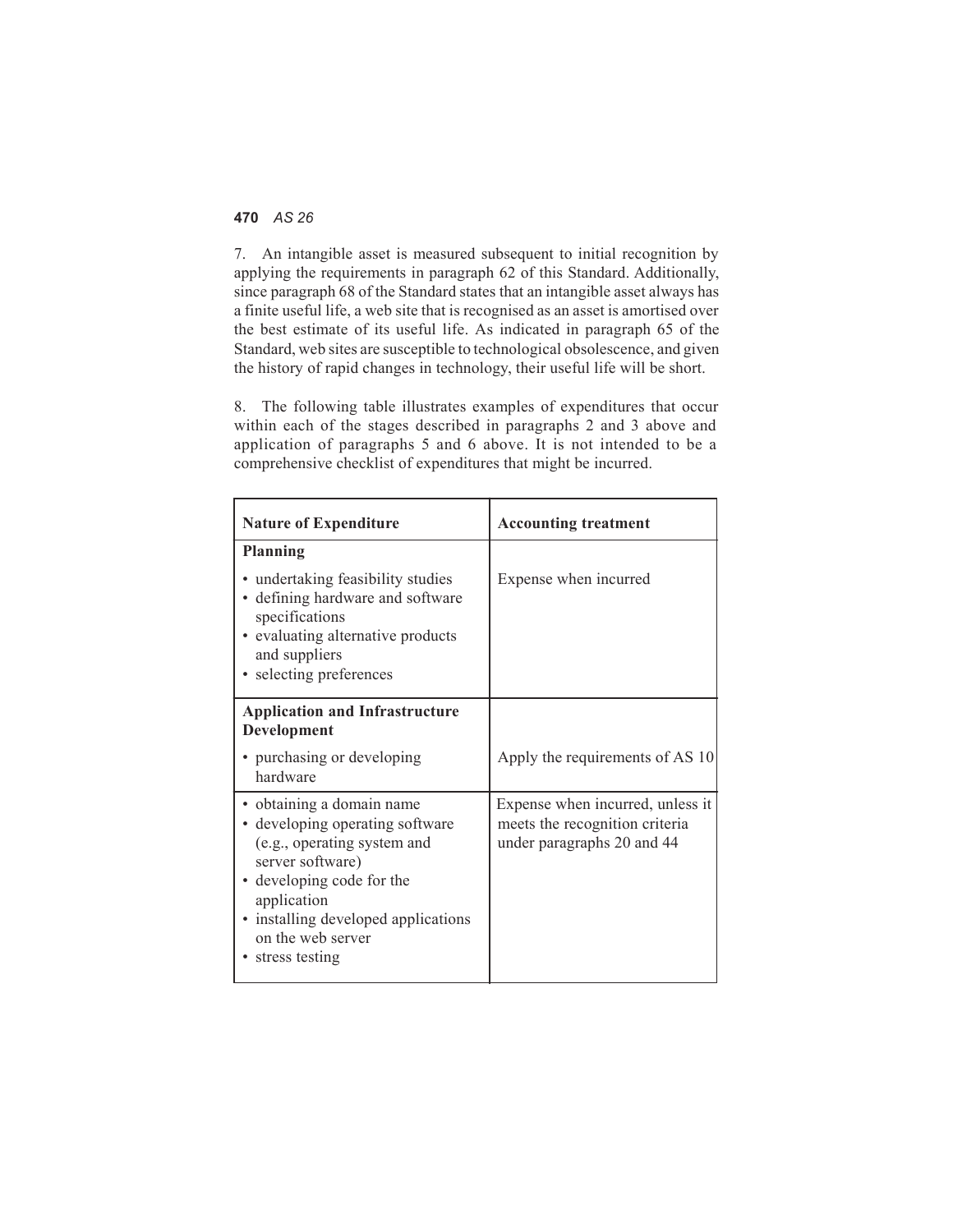*Intangible Assets* **471**

| <b>Graphical Design and Content</b><br>Development                                                                                                                                                                                                                                                                                                                                                                                                              |                                                                                                                                                                              |
|-----------------------------------------------------------------------------------------------------------------------------------------------------------------------------------------------------------------------------------------------------------------------------------------------------------------------------------------------------------------------------------------------------------------------------------------------------------------|------------------------------------------------------------------------------------------------------------------------------------------------------------------------------|
| • designing the appearance (e.g.,<br>layout and colour) of web pages<br>• creating, purchasing, preparing<br>(e.g., creating links and<br>identifying tags), and uploading<br>information, either textual or<br>graphical in nature, on the web<br>site prior to the web site becoming<br>available for use. Examples of<br>content include information about<br>an enterprise, products or<br>services offered for sale, and topics<br>that subscribers access | If a separate asset is not<br>identifiable, then expense when<br>incurred, unless it meets the<br>recognition criteria under<br>paragraphs 20 and 44                         |
| Operating<br>• updating graphics and revising<br>content<br>• adding new functions, features<br>and content<br>• registering the web site with<br>search engines<br>• backing up data<br>• reviewing security access<br>• analysing usage of the web site                                                                                                                                                                                                       | Expense when incurred, unless in<br>rare circumstances it meets the<br>criteria in paragraph 59, in which<br>case the expenditure is included<br>in the cost of the web site |
| Other<br>• selling, administrative and other<br>general overhead expenditure<br>unless it can be directly attributed<br>to preparing the web site for use<br>• clearly identified inefficiencies<br>and initial operating losses<br>incurred before the web site<br>achieves planned performance<br>(e.g., false start testing)<br>• training employees to operate the<br>web site                                                                              | Expense when incurred                                                                                                                                                        |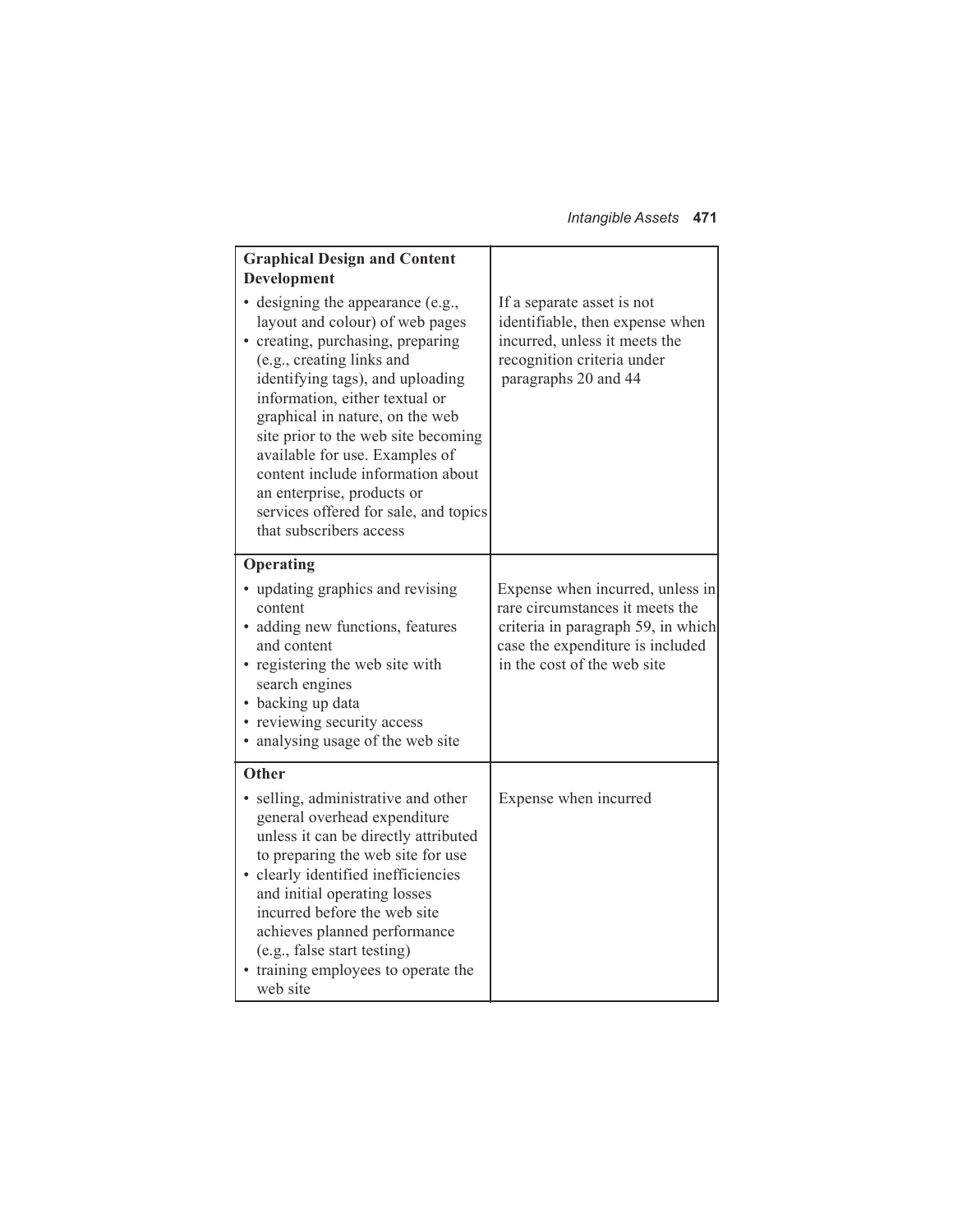# **Illustration B**

*This illustration which does not form part of the Accounting Standard, provides illustrative application of the requirements contained in paragraph 99 of this Accounting Standard in respect of transitional provisions.*

#### **Illustration 1 -Intangible Item was not amortised and the amortisation period determined under paragraph 63 has expired.**

An intangible item is appearing in the balance sheet of A Ltd. at Rs. 10 lakhs as on 1-4-2003. The item was acquired for Rs. 10 lakhs on April 1, 1990 and was available for use from that date. The enterprise has been following an accounting policy of not amortising the item. Applying paragraph 63, the enterprise determines that the item would have been amortised over a period of

*Since the amortisation period determined by applying paragraph 63 has already expired as on 1-4-2003, the carrying amount of the intangible item of Rs. 10 lakhs would be required to be eliminated with a corresponding adjustment to the opening balance of revenue reserves as on 1-4-2003.*

#### **Illustration 2 -Intangible Item is being amortised and the amortisation period determined under paragraph 63 has expired.**

An intangible item is appearing in the balance sheet of A Ltd. at Rs. 8 lakhs as on 1-4-2003. The item was acquired for Rs. 20 lakhs on April 1, 1991 and was available for use from that date. The enterprise has been following a policy of amortising the item over a period of 20 years on straight-line basis. Applying paragraph 63, the enterprise determines that the item would have been amortised over a period of 10 years from the date when the item was available for use i.e., April 1, 1991.

*Since the amortisation period determined by applying paragraph 63 has already expired as on 1-4-2003, the carrying amount of Rs. 8 lakhs would be required to be eliminated with a corresponding adjustment to the opening balance of revenue reserves as on 1-4-2003.*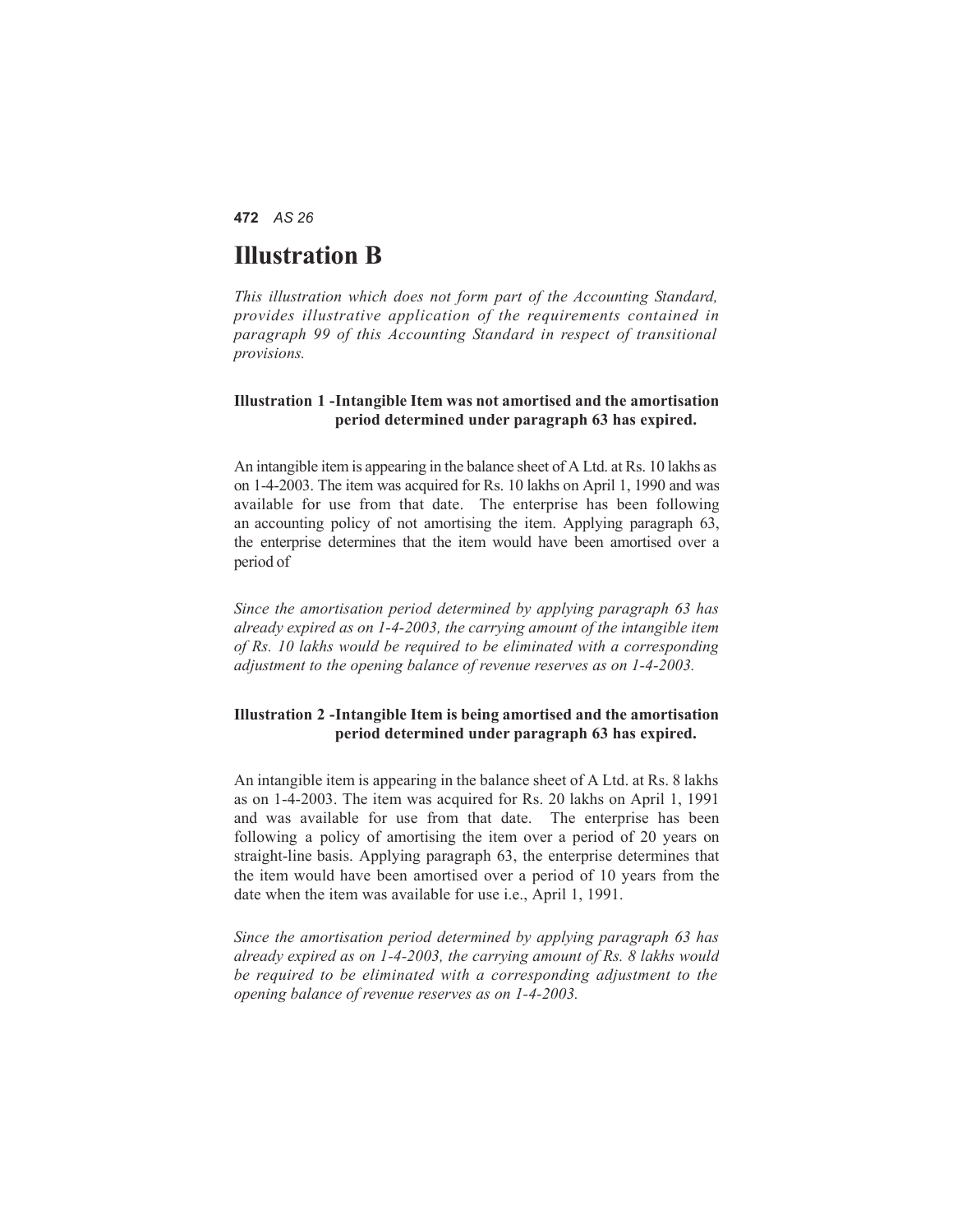#### **Illustration 3 - Amortisation period determined under paragraph 63 has not expired and the remaining amortisation period as per the accounting policy followed by the enterprise is shorter.**

An intangible item is appearing in the balance sheet of A Ltd. at Rs. 8 lakhs as on 1-4-2003. The item was acquired for Rs. 20 lakhs on April 1, 2000 and was available for use from that date. The enterprise has been following a policy of amortising the intangible item over a period of 5 years on straight line basis. Applying paragraph 63, the enterprise determines the amortisation period to be 8 years, being the best estimate of its useful life, from the date when the item was available for use i.e., April 1, 2000.

*On 1-4-2003, the remaining period of amortisation is 2 years as per the accounting policy followed by the enterprise which is shorter as compared to the balance of amortisation period determined by applying paragraph 63, i.e., 5 years. Accordingly, the enterprise would be required to amortise the intangible item over the remaining 2 years as per the accounting policy followed by the enterprise.*

#### **Illustration 4 - Amortisation period determined under paragraph 63 has not expired and the remaining amortisation period as per the accounting policy followed by the enterprise is longer.**

An intangible item is appearing in the balance sheet of A Ltd. at Rs. 18 lakhs as on 1-4-2003. The item was acquired for Rs. 24 lakhs on April 1, 2000 and was available for use from that date. The enterprise has been following a policy of amortising the intangible item over a period of 12 years on straight-line basis. Applying paragraph 63, the enterprise determines that the item would have been amortised over a period of 10 years on straight line basis from the date when the item was available for use i.e., April 1, 2000.

*On 1-4-2003, the remaining period of amortisation is 9 years as per the accounting policy followed by the enterprise which is longer as compared to the balance of period stipulated in paragraph 63, i.e., 7 years. Accordingly, the enterprise would be required to restate the carrying amount of intangible item on 1-4-2003 at Rs. 16.8 lakhs (Rs. 24 lakhs - 3xRs. 2.4 lakhs, i.e., amortisation that would have been charged as per the Standard) and the difference of Rs. 1.2 lakhs (Rs. 18 lakhs-Rs. 16.8 lakhs) would be required to be adjusted against the*